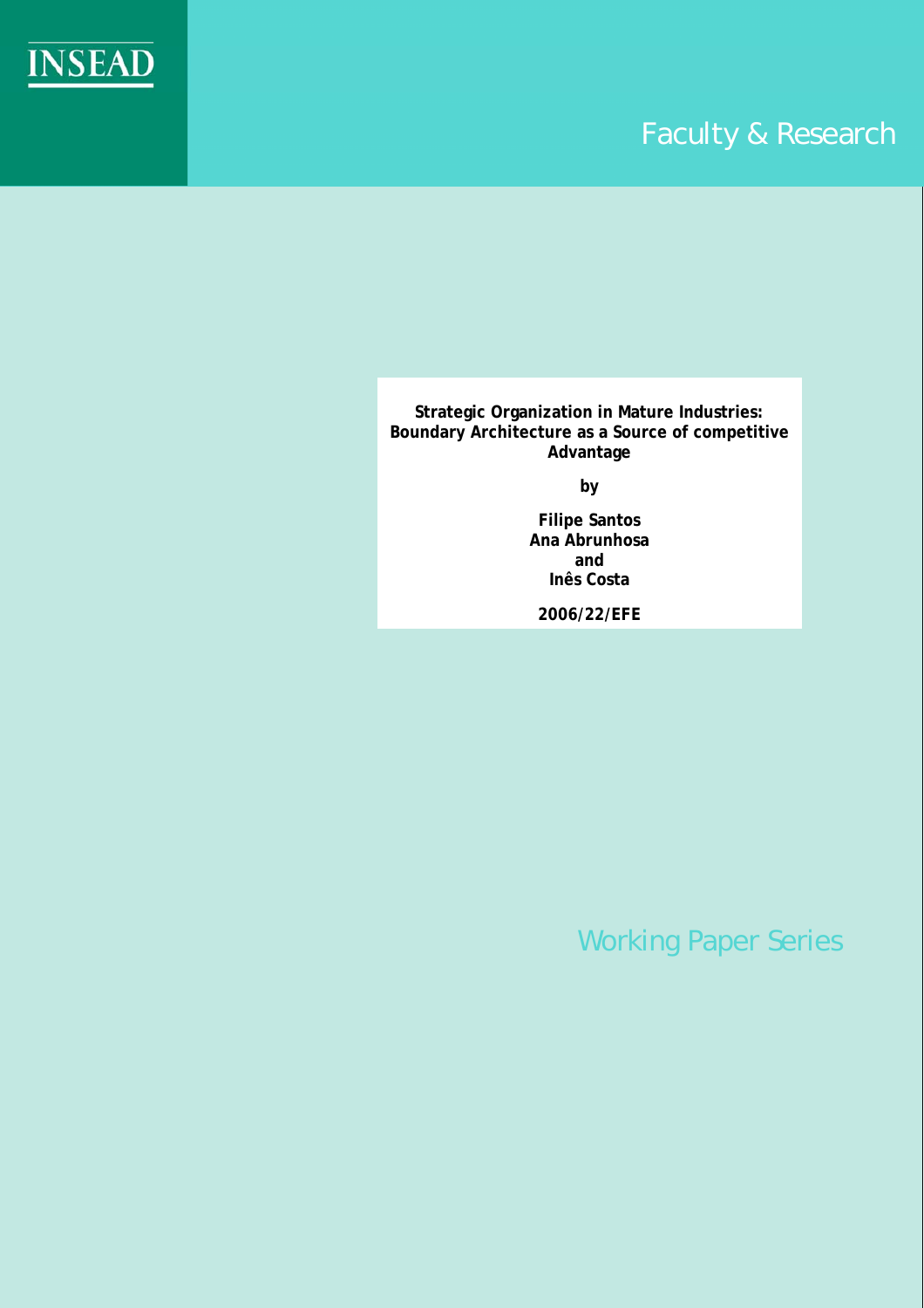# *Strategic organization in mature industries: Boundary architecture as a source of competitive advantage*

**Filipe Santos**  Assistant Professor of Entrepreneurship INSEAD Boulevard de Constance, 77305 Fontainebleau, France [Filipe.santos@insead.edu](mailto:Filipe.santos@insead.edu)

**Ana Abrunhosa**  Faculty of Economics Universidade de Coimbra Av. Dias da Silva, 165, 3004-512 Coimbra, Portugal [ampa@fe.uc.pt](mailto:ampa@fe.uc.pt)

**Inês Costa**  Center for Innovation, Technology and Policy Research IN+ Instituto Superior Técnico Av. Rovisco Pais, 1049-001 Lisbon, Portugal [icosta@dem.ist.utl.pt](mailto:icosta@dem.ist.utl.pt)

Version: 17/3/2006

The authors gratefully acknowledge the financial support provided by the FATEC project (Footwear Advanced Technologies) funded by the Portuguese government. The authors also thank the collaboration of the Portuguese Footwear Technological Center (CTC).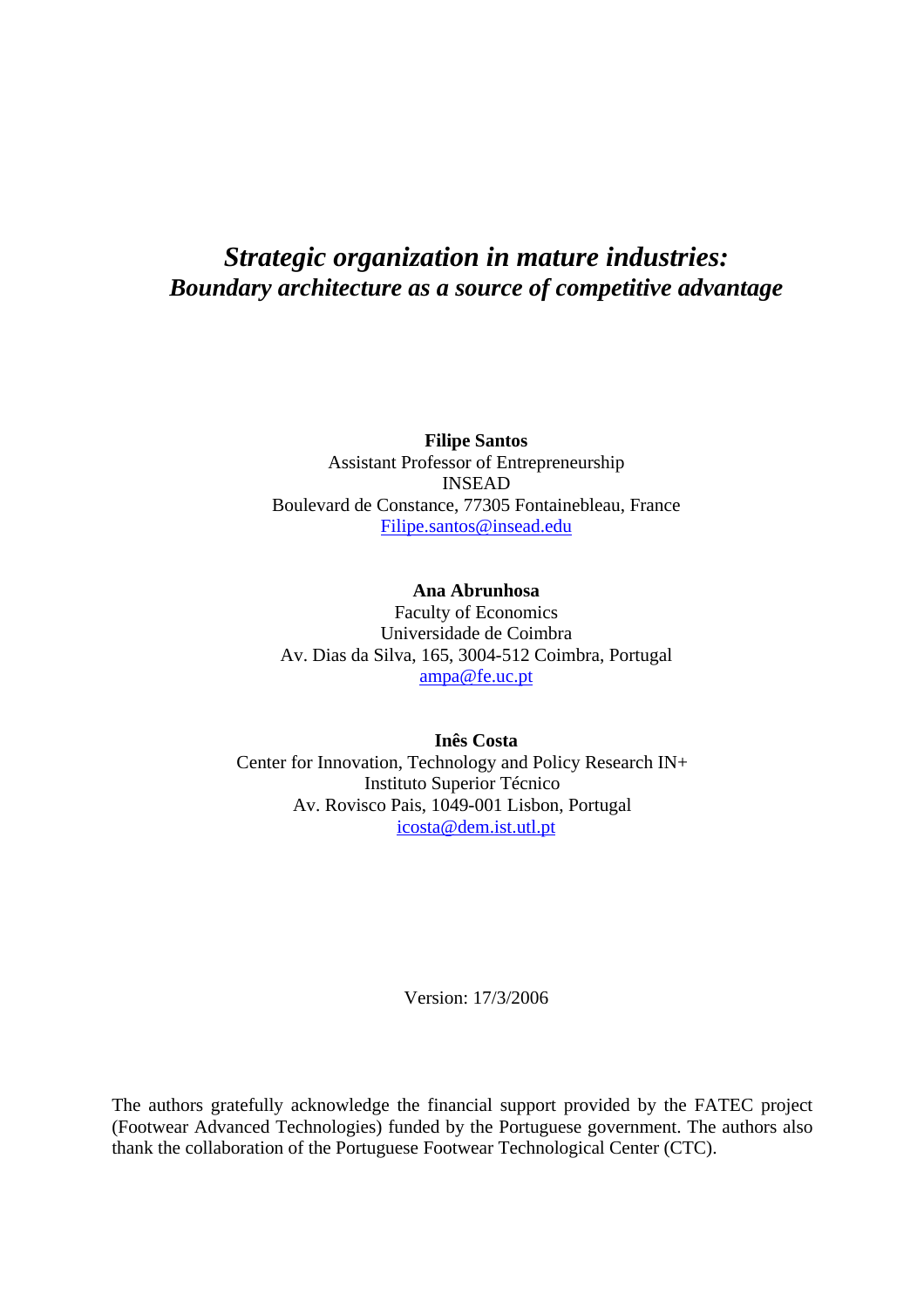# *Strategic organization in mature industries: Boundary architecture as a source of competitive advantage*

# **ABSTRACT**

This paper explores the concept of boundary architecture as a combination of firm-level decisions about the scope, permeability, and modularity of a firm's activities. We develop a new analytical tool to track boundary changes over time and use it to study how boundary architecture impacts the longterm performance of firms operating in a mature and competitive industry. The findings suggest that an architecture of boundaries that involves extending the scope of activities, increasing their permeability to markets, and improving the modularity of internal units leads to high performance. We discuss the advantages and limitations of these three characteristics of boundaries and their implication for the strategic organization of firms.

**Key-Words:** organizational boundaries, boundary architecture, footwear industry, firm scope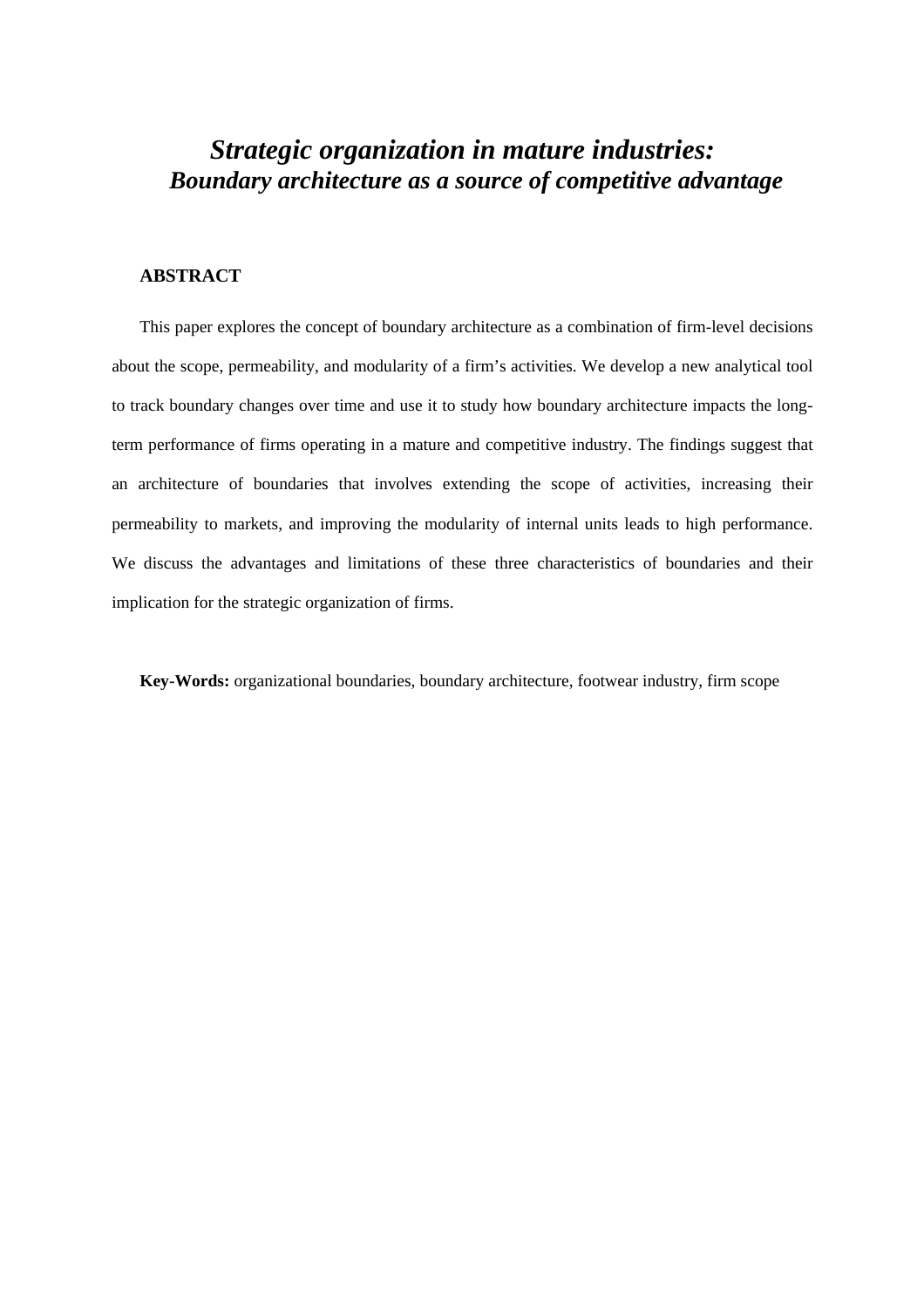#### **INTRODUCTION**

The firm-level design of organizational boundaries is a topic of renewed attention in the strategy and organizations literature (Meyer and Lu 2004; Scott 2004; Santos and Eisenhardt 2005; Jacobides and Billinger 2006). This stream of work explores the architecture of organizational boundaries and its impact on the overall performance of firms. It aims to address the knowledge gap created by the dominant focus of empirical research on boundaries on the transaction as the unit of analysis (Williamson 1975; Williamson 1991). In fact, while the "make or buy" literature has given us considerable understanding about the drivers of individual boundary decisions (Argyres 1996; Poppo and Zenger 1998; Nickerson and Silverman 2003; Jacobides and Hitt 2005), its micro-analytical focus has obscured the firm-level effects of organizational boundaries on issues like innovation and competitive advantage. As Jacobides and Billinger (2006: p.2) argue: "Surprisingly though, little, if any research has looked at how the overall boundaries of *a given firm* are set, how they evolve, and how they affect that firm's prospects". This paper addresses this gap by exploring how the architecture of organizational boundaries can become a source of competitive advantage.

This topic is important since a micro-analytical focus on the discrete boundary choices of *make versus buy* (Williamson 1991) *or* even *make versus buy versus ally* (White 2000) has difficulties in explaining firm-level evolution. For example, although empirical research has confirmed that asset specificity is associated with internalization (Shelanski and Klein 1995), there are arguments that asset specificity may be a result of internalization and not its cause (Kogut and Zander 1996). In addition, although there are arguments that firm level capabilities drive the choices of activities and markets, thus driving firm boundaries (Argyres 1996; Argyres 1996a), these capabilities may originate from prior boundary decisions thus suggesting a co-evolutionary process that has not been explored in prior work (Poppo and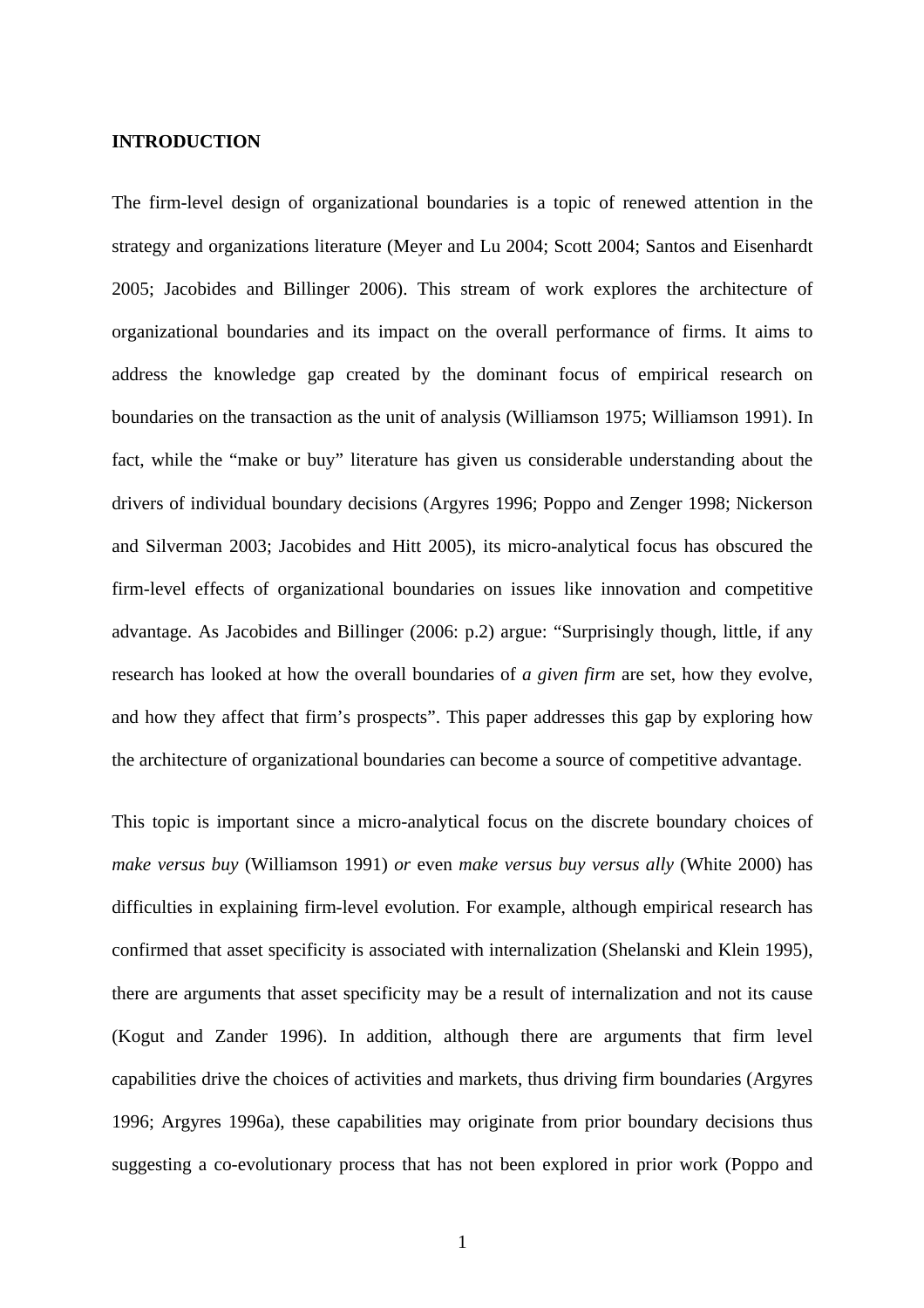Zenger 1998; Santos and Eisenhardt 2005). These controversies cannot be resolved with the traditional focus on discrete transactions at a single point in time. Finally, although managers are supposed to align governance choices with transaction characteristics to minimize transaction costs (Williamson 1991), there is suggestive evidence that managers often decide to both make and buy for the same transactions (Harrigan 1985; He and Nickerson 2006; Jacobides and Billinger 2006), which seems inconsistent with current theories.

A more holistic and longitudinal study of boundaries may be needed to shed light on these issues. Indeed, recent work has started to explore the architecture of boundaries at a firm level. This work has focused on both nascent markets and mature markets. Santos and Eisenhardt (2006) studied how entrepreneurs addressing nascent markets manage the boundaries of their ventures over time and found that a logic of power drives boundary formation. The goal of entrepreneurs is to define, bound and defend a distinct and viable new market. In this process entrepreneurs effectively construct a new market that overlaps with their venture boundaries. Boundary management, enacted through co-optation alliances with established firms in adjacent areas is a central strategic process in nascent markets. In a related paper, Santos (2006) studied the co-evolution of boundaries and capabilities and found that initial power-driven boundary choices drive the development of organizational capabilities which, in turn, shape the structure of transactions in the nascent market: stronger capabilities lead to a re-definition of the structure of transactions with the goal of releasing bottlenecks for growth. This may lead to the unexpected outcome of increasing the use of outsourcing in areas of strong capability. This work suggests that transactions are not technologically determined but rather a result of capability development and bottlenecks to growth, a theme which is also echoed by others (Jacobides 2005). This implies that in order to understand the evolution and performance implications of boundaries we may need to look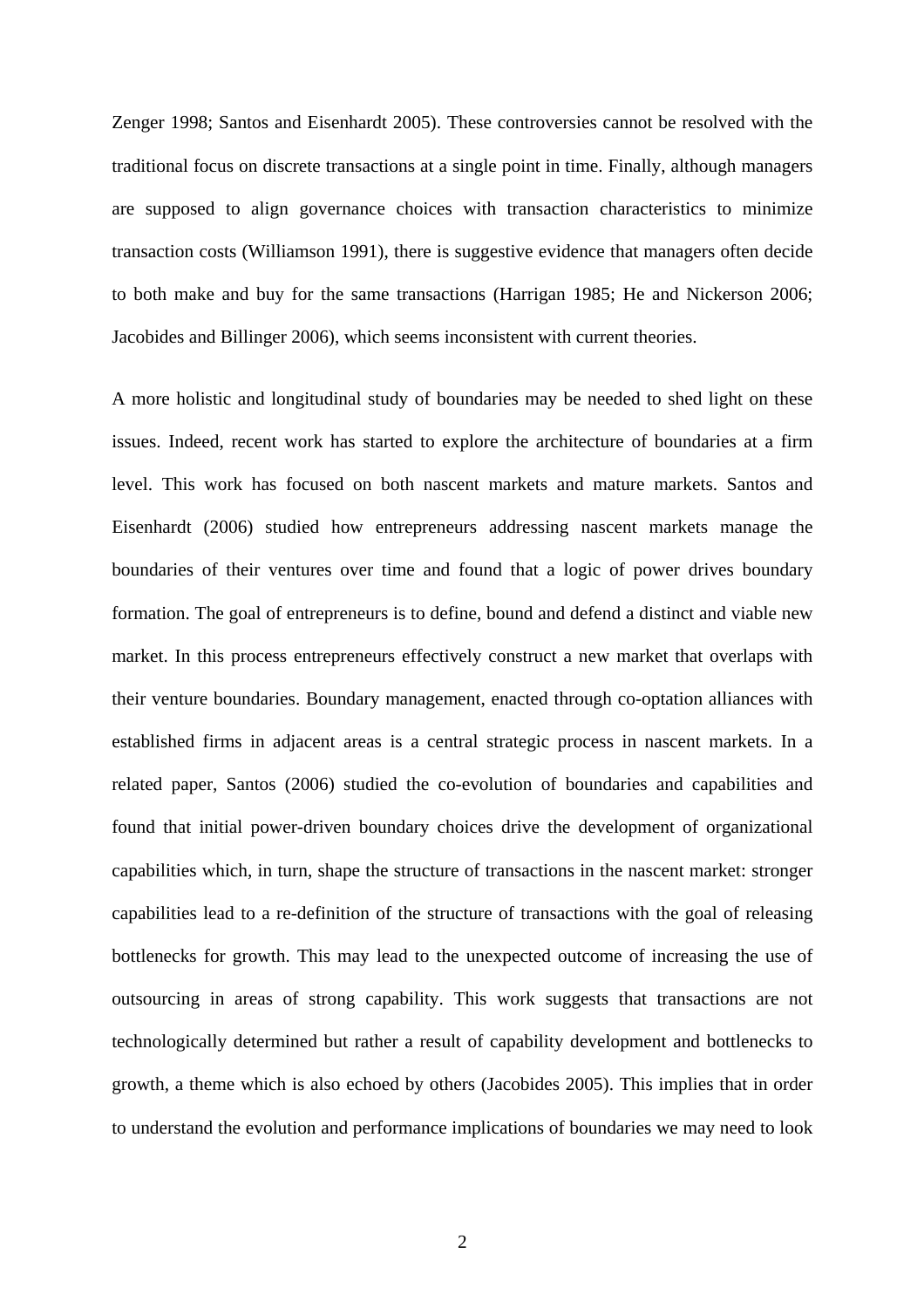beyond the transaction as the unit of analysis in order to avoid "losing sight of the forest for the trees" (Jacobides and Hitt 2005).

A recent paper by Jacobides and Billinger (2006) also looked beyond the transaction and studied the firm-level boundary architecture in mature markets. The authors developed an indepth study of the boundary transformation at a large, established European firm in the garment industry. Their findings suggest that shaping boundaries involves more than defining the *scope* of the firm. It also involves choosing the *permeability* of boundaries to markets at different stages in the value system. While other authors have highlighted the importance of the concept of permeability to the study of boundaries, they defined permeability in terms of flexibility of employment arrangements and inter-firm collaboration (Scott 2004), or in terms of the ambiguity in ownership (Meyer and Lu 2004). Jacobides and Billinger (2006) focus on permeability as defined in terms of market interfaces in the input and output side: managers may decide to both *make and buy inputs*. In addition they may decide to both *sell to markets and transfer internally the outputs* of different activity steps in the value chain. Their analysis suggests that a boundary architecture that includes a *broad scope* and *highly permeable* boundaries may be important for the ability of firms in mature industries to survive an intensifying competition. While this concept of boundary architecture is novel and intriguing, their study was based on a single case study and the performance implications of the new boundary architecture were suggested but not tested.

In order to address these gaps and explore how the firm-level design of firm boundaries affects firm-level outcomes we ask: *How does the architecture of boundaries impacts the ability of firms to compete in mature, competitive industries?* To address this research question we track the evolution of organizational boundaries of three medium-sized Portuguese footwear firms over a 15 years period. The footwear industry is a good example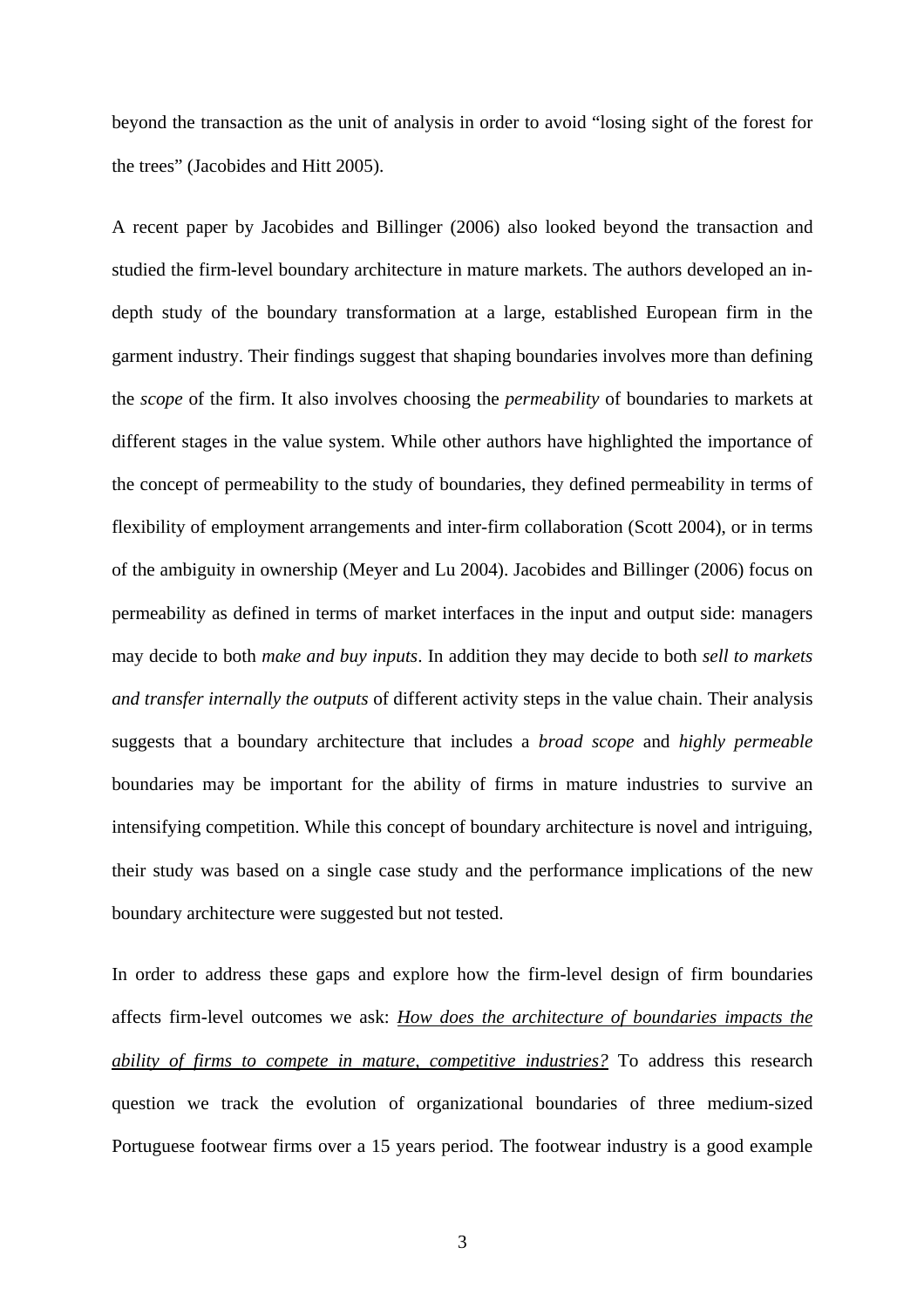of a mature industry with increasing competition. The basis of competitive advantage in this industry has been shifting away from developed economies, such as the US and Southern European countries, towards emerging economies, such as China, India and Eastern European countries (especially Romania and Poland). These countries have joined the world economy in the last decade of the 20th century and have benefited from an abundance of low cost labor, improving infrastructure and better access to world markets. For example, in 2003, the Asian countries' share of the world footwear exports was 80%. China's share was 60% (SATRA, 2005). How can established firms in developed countries compete in such an environment when their source of competitive advantage is being slowly but inexorably eroded? While some attention has been devoted to this topic by researchers using an industrylevel of analysis (Schmitz and Knorringa 2000; Rabellotti 1995), little work has explored the issue of how firm level strategies, such as the architecture of boundaries, may affect competitive advantage.

Our findings suggest that boundary architecture is a particularly powerful source of competitive advantage in this industry. The data suggest that exemplar firms, that were pioneers in the co-development and introduction of new technologies and whose leaders are centrally connected within the industry may be sideswiped by competition when their executives fail to change the architecture of their firm boundaries. In contrast, firms in initial weaker competitive positions, but whose executives re-design their boundary architecture to better match the organizational activities to changing market opportunities may thrive despite increasing competition.

The boundary architecture adopted by the high-performing firms in the sample was surprising. Rather than following the conventional wisdom of focusing on core competencies and specializing in narrow activity clusters to improve their competitive position (the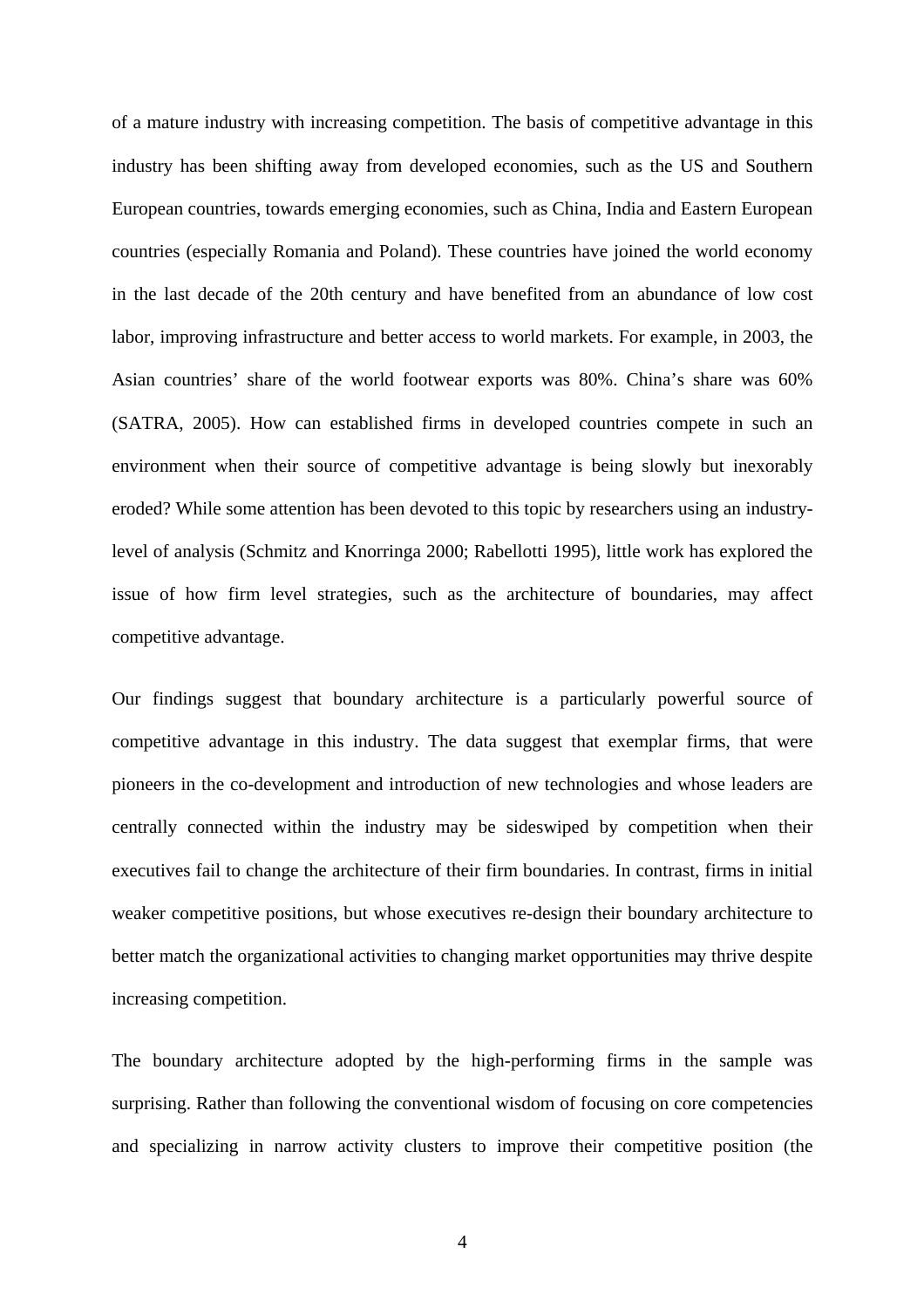approach adopted by the low-performing firm), managers in high performance firms augmented the firms' vertical scope within the value system by entering new activities both downstream and upstream. Rather than trying to buffer their internal core from outside pressures (Thompson 1967; Pfeffer and Salancik 1978), managers increased the permeability of different activity clusters to market pressures by opening up many of these clusters to markets in both the input and output sides. Finally, rather than developing a tight coupling of internal activities to improve efficiency and better serve a particular market need (Siggelkow, 2002), managers organized activities in increasingly modular ways, with more autonomy to internal units, thus creating a more loosely-coupled activity system. This combination of *vertical scope extension*, *increased permeability* and *modularity* allowed these firms to become more responsive to market opportunities and thrive despite challenging competitive environments. These benefits seem to outweigh the coordination costs and potential loss of focus brought about by this seemingly complicated organizational structure.

Our study contributes to the boundaries literature by validating the novel concept of boundary architecture (Jacobides and Billinger 2006) as a combination of firm-level decisions about scope, permeability, and modularity of activities. In particular, we contrast the boundary architecture adopted by both low and high performance firms and offer strong evidence for the performance implication of different boundary architectures. We explore the links between scope, permeability and modularity and explain why and when certain architectures of boundaries are effective. Methodologically, we contribute by proposing a new analytical tool to track firm-level boundary changes over time.

Our findings also contribute to the emerging field at the intersection of strategy and organizations. The particular boundary architecture described in this paper represents an organizational structure that enables managers to morph their firm's strategy over time and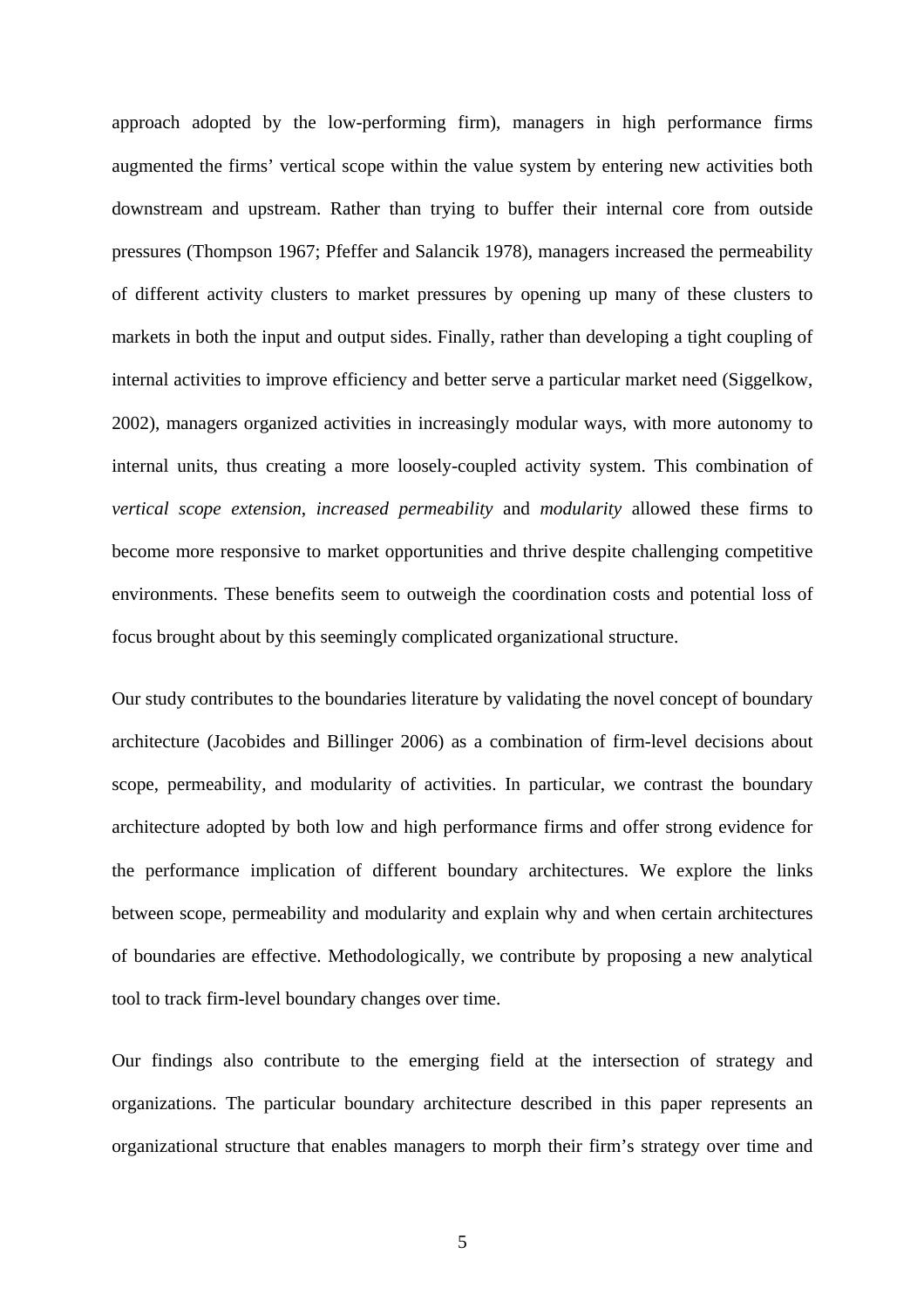achieve a dynamic fit between organizational capabilities and market opportunities. In fact, managers did not have a focused strategy for competing in a particular market nor adopted a single business model. Rather, their organizational structure, in the form of the chosen boundary architecture, was their strategy (Brown and Eisenhardt 1997).

Finally, our findings also inform management practice and public policy. Given the heated debate in Europe and the USA about if and how traditional manufacturing sectors can survive a global and free-trade economy, our study provides compelling suggestions on how firms in traditional sectors may thrive despite a challenging environment. In addition, although most work in strategy focuses on either new ventures in high-technology sectors or "Fortune 500" type firms, our research analyzes small and medium-sized firms in mature markets. These firms are considerably understudied in the organizations and strategy literature in comparison to their prevalence and economic importance.

#### **METHODS**

The research design is an inductive multiple case study. Multiple cases enable a replication logic in which the set of cases is treated as a series of experiments, with each case serving to confirm or disconfirm the inferences drawn from the others (Yin 1994). A multiple case study typically results in better-grounded and more general theory than single cases (Eisenhardt 1989). Inductive research builds on data to explore a phenomenon of interest for which prior theory is lacking or does not seem to adhere to the phenomenon as observed. The phenomenon of interest in this study is the dynamics of boundary change at the firm level and its performance implications.

The research employs an embedded design with three levels of analysis: *organization*, *industry* and *activity area*. An embedded design enables richer, more accurate theory by uncovering aspects of a phenomenon that occur at multiple levels. The *organization* is the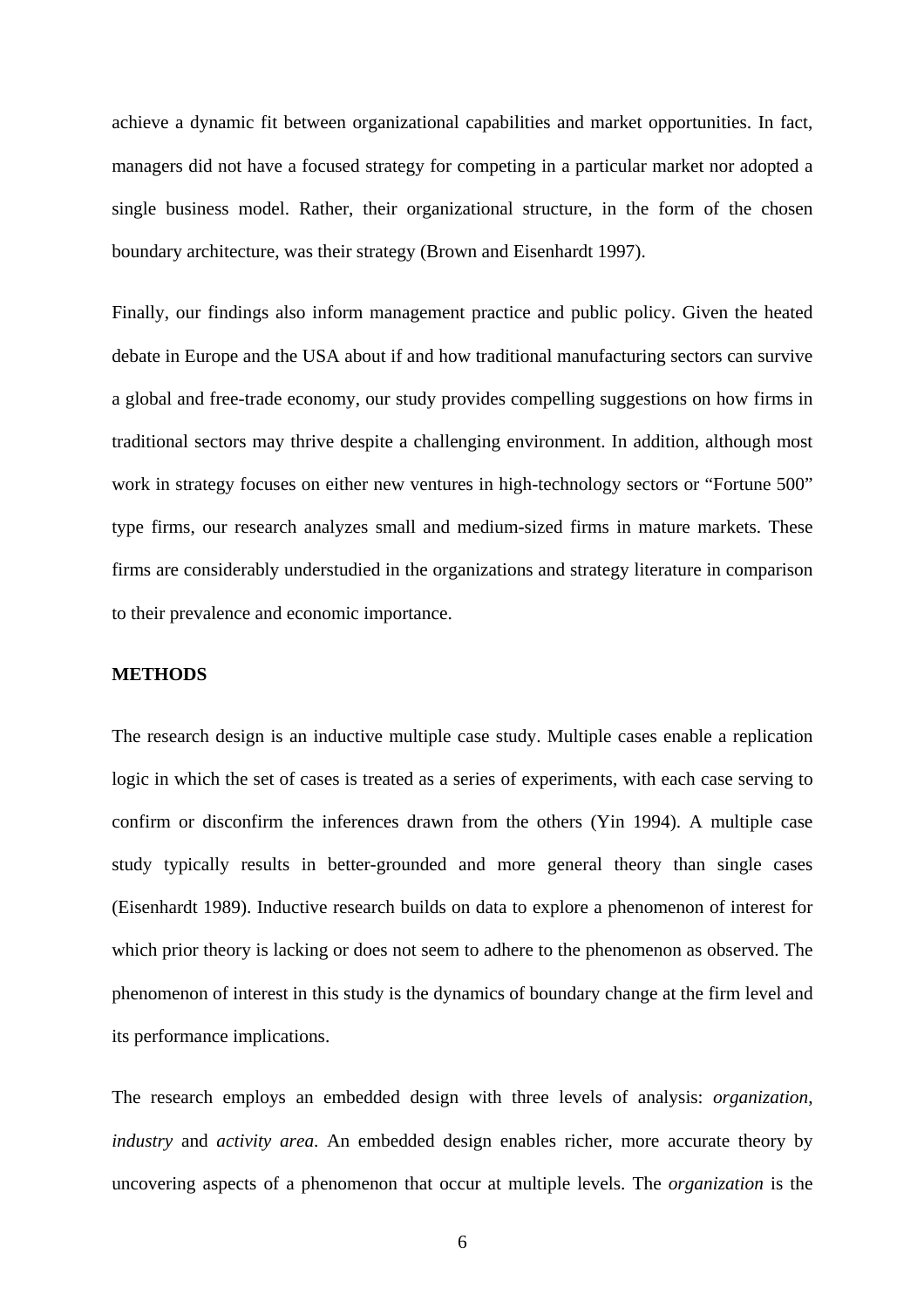central unit of analysis and our research approach tracks the evolution of organizational boundaries over time and assesses their performance implications. Smaller units of analysis such as *activity areas* focus data collection by addressing well-defined organizational events or decisions. Larger units of analysis, such as the *industry*, allow a better understanding of the connections between environmental changes and organizational phenomena.

**Setting and Sampling:** The research setting is the global footwear industry from 1990 to 2005 with a focus on how Portuguese leather footwear firms adapted to the transformations that occurred in this period. This was a period when a conjunction of supply and demandbased changes led to the erosion of the factors on which the competitive basis of the Portuguese industry had been established. The research sample is drawn from Portuguese SMEs that were already in existence in 1995 (a time when the global industry landscape started to change dramatically), and had survived until 2004, the time when data collection started. We focused on SMEs since these constitute about 75% of the employment in this industry and the bulk of its sales (APICCAPS 2003). It should be noted that the weight of SMEs in this sector is similar to the overall structure of European industry. In 2001, SMEs' represented 76% of the industry value-added in EU25 (Eurostat 2004).

We selected three cases based on a theoretical logic. Given our goal of understanding how firm boundaries may impact performance, we selected cases that exhibited a strong variance in performance. We chose a firm that was in an excellent strategic position in 1995 and, yet, exhibited a very weak performance ten years after, at the end of 2004. We choose another firm which was weakly positioned in 1995 and, yet, had exhibited a much stronger performance by 2004. We also selected the firm that was considered by industry experts as the best performer in the period of 1995-2004. Choosing extreme cases is beneficial for grounded theory development since it may make the phenomenon of interest more visible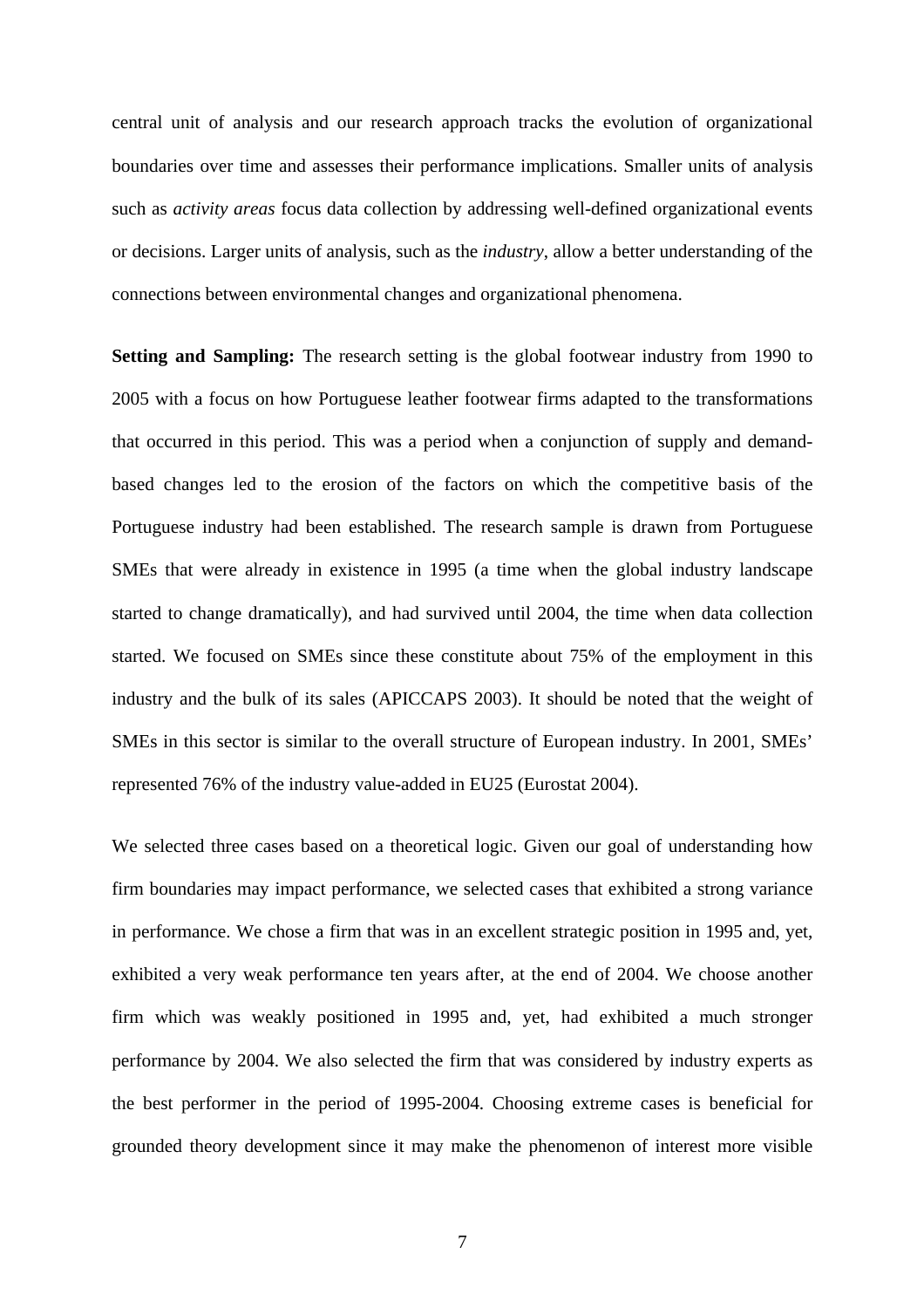(Yin 1994). This sampling strategy is appropriate for our research goal of developing an indepth understanding of how boundary architecture may be related to long-term performance. Table 1 presents an overview of the sample firms. The performance of these firms was validated by experts at the Footwear Technology Center in Portugal, who have worked alongside these and other footwear firms throughout the period under analysis.

# *Insert table 1 about here*

Given our research goal, we necessarily employ a longitudinal design, collecting data that covers 15 years of the firms' existence from 1990 to 2005. We collected data that goes back to 1990, and not 1995, in order to avoid left censoring since the architecture of boundaries in 1995 is likely a result of prior decisions that are important to understand. In addition, although our firms may be longer-lived than other footwear firms, having sufficient history for each firm was necessary to understand the temporal dynamics of boundary decisions and its impact on firm performance. This requirement outweighed the implications of not having a random sample, especially in a descriptive and theory-building study such as ours.

**Analytical Tools:** In order to study the architecture of organizational boundaries at the firmlevel we needed to develop a new analytical apparatus. We start by adopting the view of firms as *activity systems* aimed at creating value in particular markets (Porter 1991; Siggelkow 2001) Thus, we track firm boundaries by looking at the scope of activities that firms engage in over time. However, we take into account that firm boundaries may exhibit a certain level of permeability (Scott 2004). In fact, in contrast to the canonical make-or-buy choice typically portrayed in the boundaries literature, evidence suggests that firms frequently make and buy for the same activity (Jacobides and Billinger 2006). We thus analyze the extent to which each activity is open to markets in both input and output sides. In this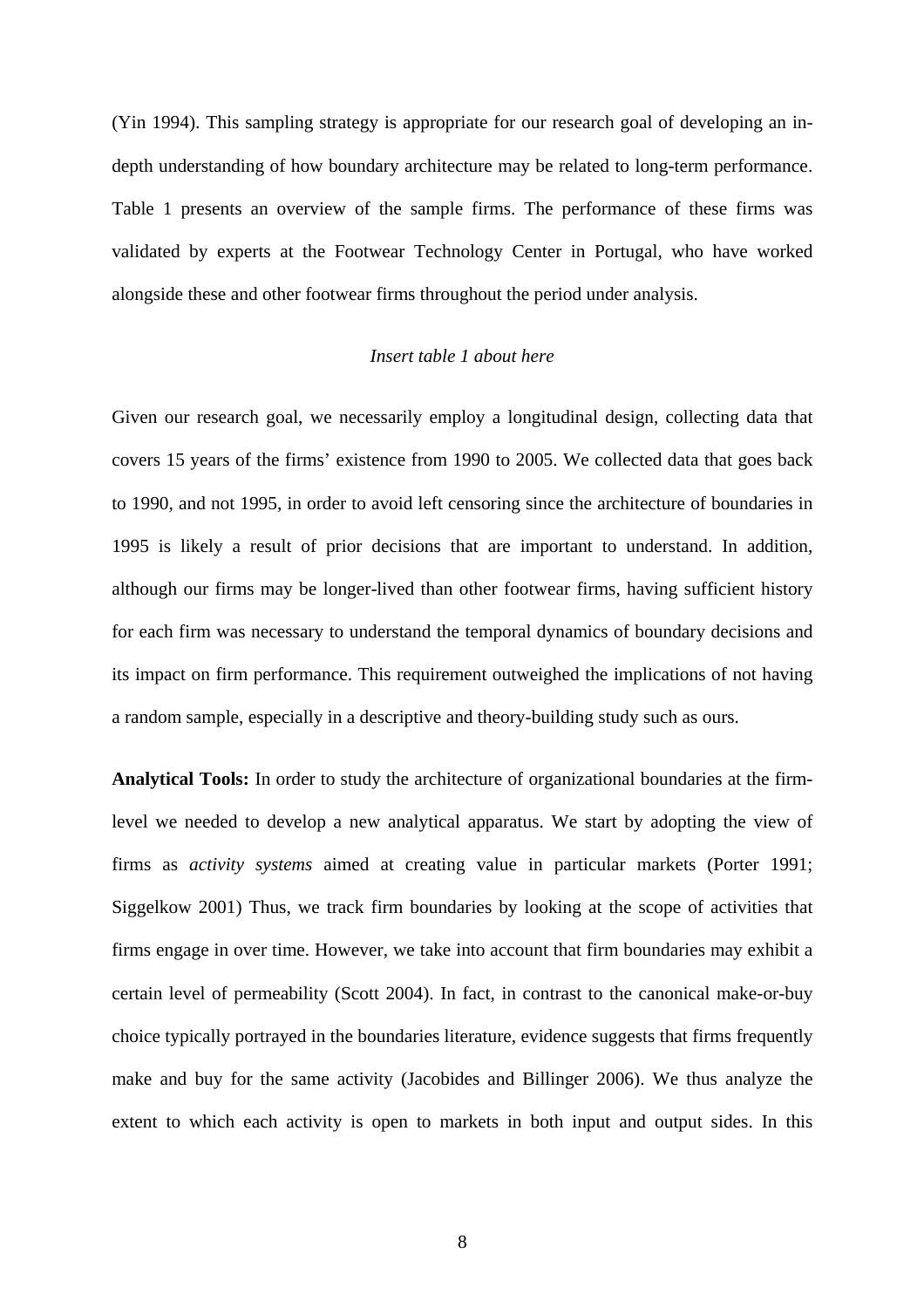conception, the market is not best represented by the industry end-customers or by a firm's clients, but rather surrounds firms and can interpenetrate them in different activity areas.

In addition, we propose the concept of *value system* to represent the set of interconnected activities that are required to create value in a market. The value system thus defines the established scope and structure of activities for a particular market. For the purpose of this analysis we focus on the central activities that add value to customers and ignore more generic support activities. We refer to the term *value system* and not value chain or value network because we are agnostic about the structure that this set of activities and linkages can take. In some occasions, particularly for tangible products, the set of value-creating activities is better characterized as a sequence or chain connected to other value chains downstream and upstream to form the industry value system (Porter 1985). Other times, it may be better characterized by a network of activities with no clear sequence and where knowledge flows are paramount (Allee 2000). Most frequently, it will be a structure in-between a chain and a network, which is why we prefer to use the more general term "value system". While in nascent markets the value system may be incipient and will be shaped over time by entrepreneurial actors (Santos and Eisenhardt 2006), in more mature markets the value system is likely to be well established and more stable over time. The value system for the leather footwear industry, the particular focus of our study, is depicted in figure 1, representing all the value creating activities necessary to fulfill the end-users need for footwear. This figure was developed and validated through extensive consultation with industry experts and footwear executives.

# *Insert figure 1 about here*

In general, a new collection of shoes starts with a brand concept that informs the creative design of the shoe. Then, there is the need to transform that design into a technical model that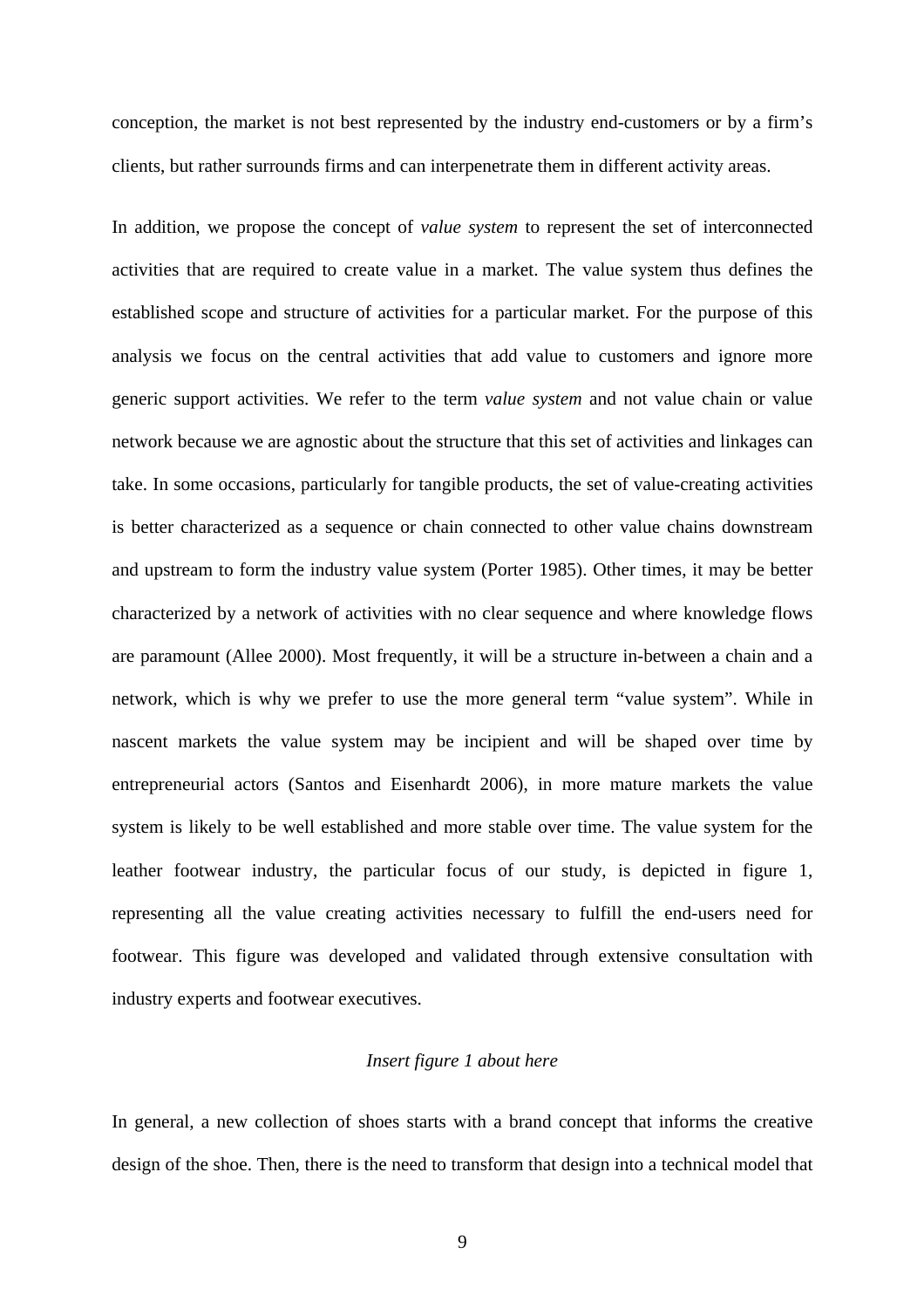can be mass-produced, a process that is usually based on a CAD-CAM software system. The key components for the shoe manufacturing process are the leather and the soles, both of which need to be processed from raw materials (animal leather and rubber respectively). The main stages of shoe production are the cutting of the leather, the stitching of the cut leather to form the uppers, and the assembly of the uppers to the sole to complete the shoe. Then the shoes need to be distributed to retail stores, supported by marketing activities, followed by the final sales (online retail of shoes is still a marginal activity). Naturally, there are feedback loops on several stages of the process, such as from end-customers or distributors to design or quality control. For simplicity, these feedback loops are not depicted in the figure.

We track the architecture of organizational boundaries by analyzing both the scope and permeability of a firm's activities in the context of the value system of the market. Scope is defined by the extent to which the activity system of the firm covers the activities in the value system. Permeability is defined, following Jacobides and Billinger (2006), by the extent to which each distinct activity is open to the market on the input side (meaning the firm acquires input from other companies) and open to the market on the output side (meaning that it sells the output of the activity to the market). By overlapping the activity system of the firm with the value system of the industry, and identifying permeability as arrows that link each activity to the market, one can visualize the architecture of boundaries of a firm.

Figure 2 shows the architecture of boundaries for the three firms in our sample in 1990. Comparing the firms, their architecture of boundaries seems roughly similar and consistent with the dominant focus of Portuguese firms during this period on manufacturing activities.

# *Insert Figure 2 about here*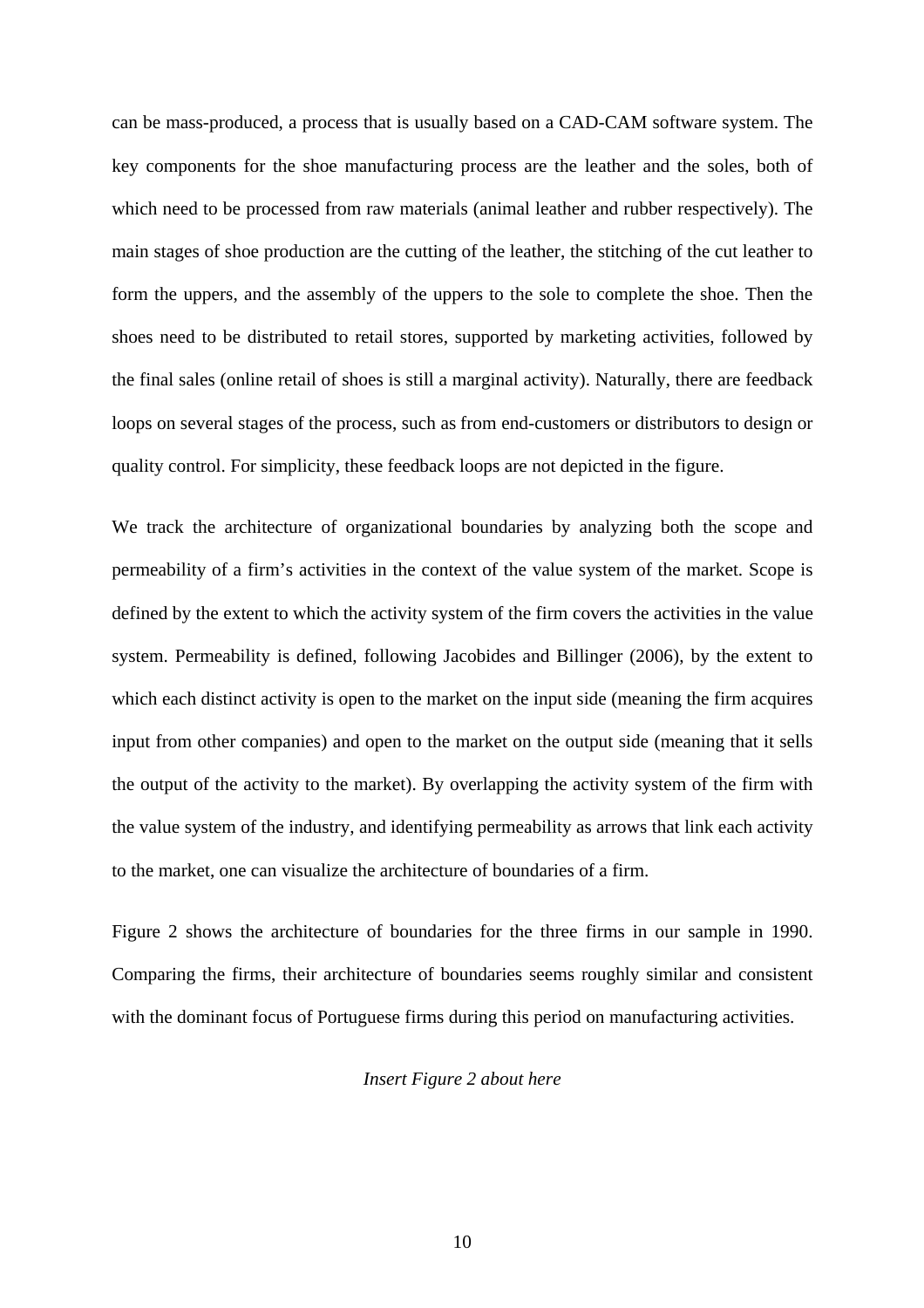By applying this analytical tool for different periods over time we can track the changing architecture of boundaries. In particular we chose the years of 1990, 1995, 1999, 2002 and 2005 since these represent important milestones in industry evolution, as described next.

**The Portuguese Footwear Industry:** Portugal is a country specialized in the production of leather footwear of medium quality. The country is the third largest leather footwear exporter in Europe and the fourth exporter worldwide, which is remarkable for a small country of 10 million inhabitants (APICCAPS 2003). During the period of 1986-1990, the Portuguese footwear industry grew at a fast rate due to Portugal's membership of the European Union at a time when its labor costs were much lower than the European average. Portuguese companies started to receive important manufacturing orders from European agents of global buyers (large retailers and brand-named merchandisers) who used Portugal as a manufacturing base for footwear.

However, in the early **1990s**, the industry started to see signs of change in the global competitive environment, due to both demand and supply-based changes. The supply-side changes were caused by the appearance of new countries in the global economy with much lower labor costs, threatening the traditional competitive basis of the Portuguese industry. As a consequence, throughout the 90s many foreign buyers of footwear moved their operations and orders from Mediterranean Europe to countries in Eastern Europe and Asia.

In addition, demand-side changes throughout the 1990s have transformed shoes from a product considered as a basic consumption item to a lifestyle purchase. This shift in demand led to a changing demand structure, with an increase in orders for urgent and small sized batches of fashionable products (with higher variety in models and colors), and a decrease of orders for large batches of standardized shoes with long lead times.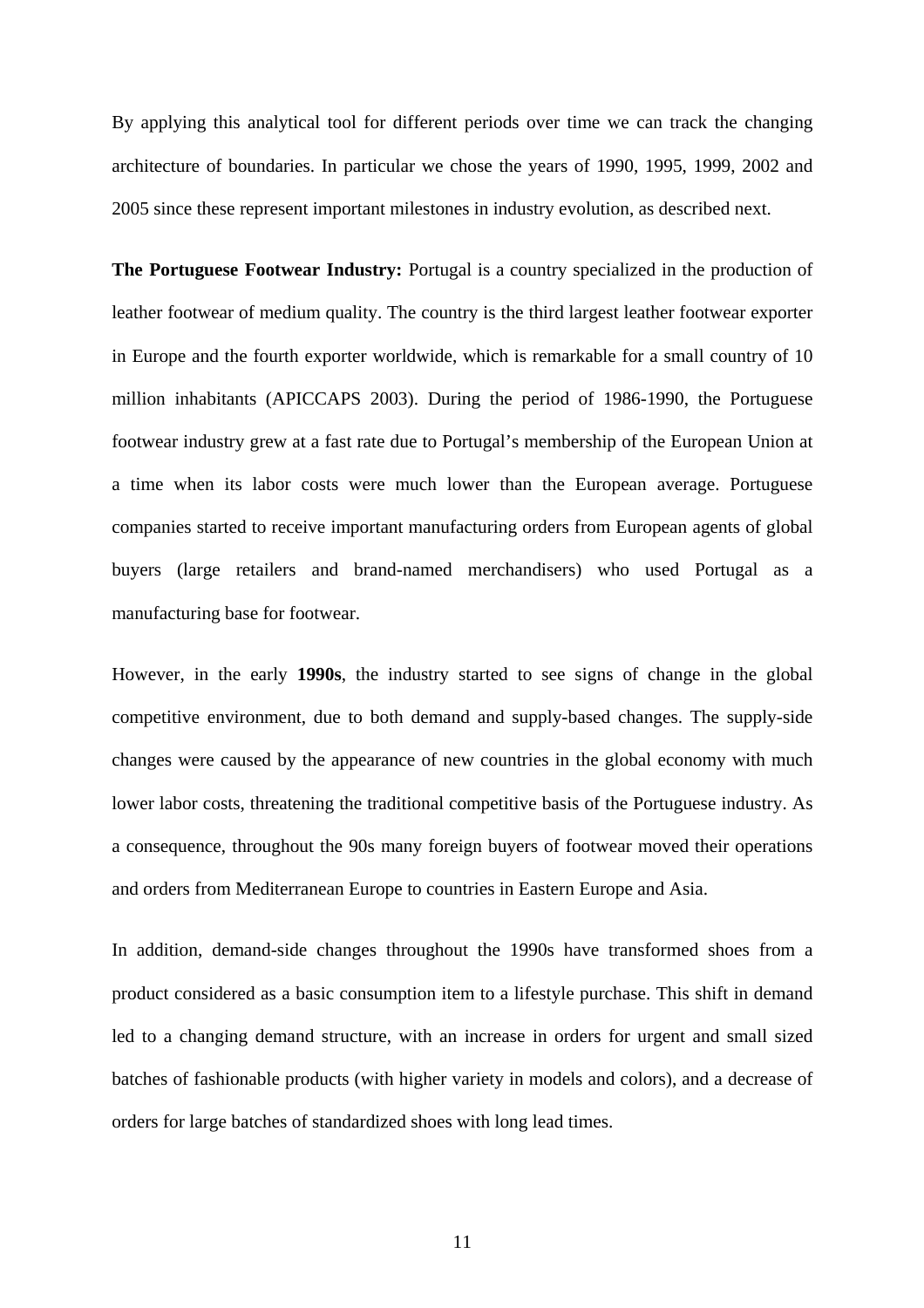Recognizing the need for change, Portuguese firms started around **1995** a movement of technological innovation to meet the new supply and demand requirements. The Footwear Technological Centre played an important catalytic role in this process, introducing innovations in manufacturing and promoting an endogenous equipment sector (Santos 2006).

However, the pressures on demand and supply side continued to aggravate and, by **1999**, the sector started to suffer greatly from the loss of its cost advantage, which led to the relocation of almost all the global buyers operating in Portugal. By **2002**, many footwear firms had closed down, reducing the number of firms from 1645 in 1999 to 1350 in 2003 (APICCAPS 2003). The industry downturn has aggravated by **2005** and is expected to continue.

**Data Collection:** We collected data over a two year period during 2004 and 2005. There are three main data sources: archival sources, interviews and observations. The extensive archival data include both internal and external sources. The internal sources include financial data, historical data, and press releases. The external sources include media articles about each firm and industry studies.

The second data source is semi-structured interviews with internal and external informants. Internal informants include top and middle managers, and line workers. We complemented these data with interviews with external informants: business partners, competitors, and industry experts. The use of multiple informants serves two main purposes. First, multiple informants mitigate the potential biases of any individual respondent by allowing information to be confirmed across several sources (Golden 1992; Miller, Cardinal *et al*. 1997). Second, multiple informants can lead to a richer and more elaborated model since different individuals typically focus on complementary aspects of a major decision (Schwenk 1985; Dougherty 1990). The interviews ranged from 1 to 3 hours. We took detailed interview notes immediately after each interview, generating about 900 pages of notes. We followed up with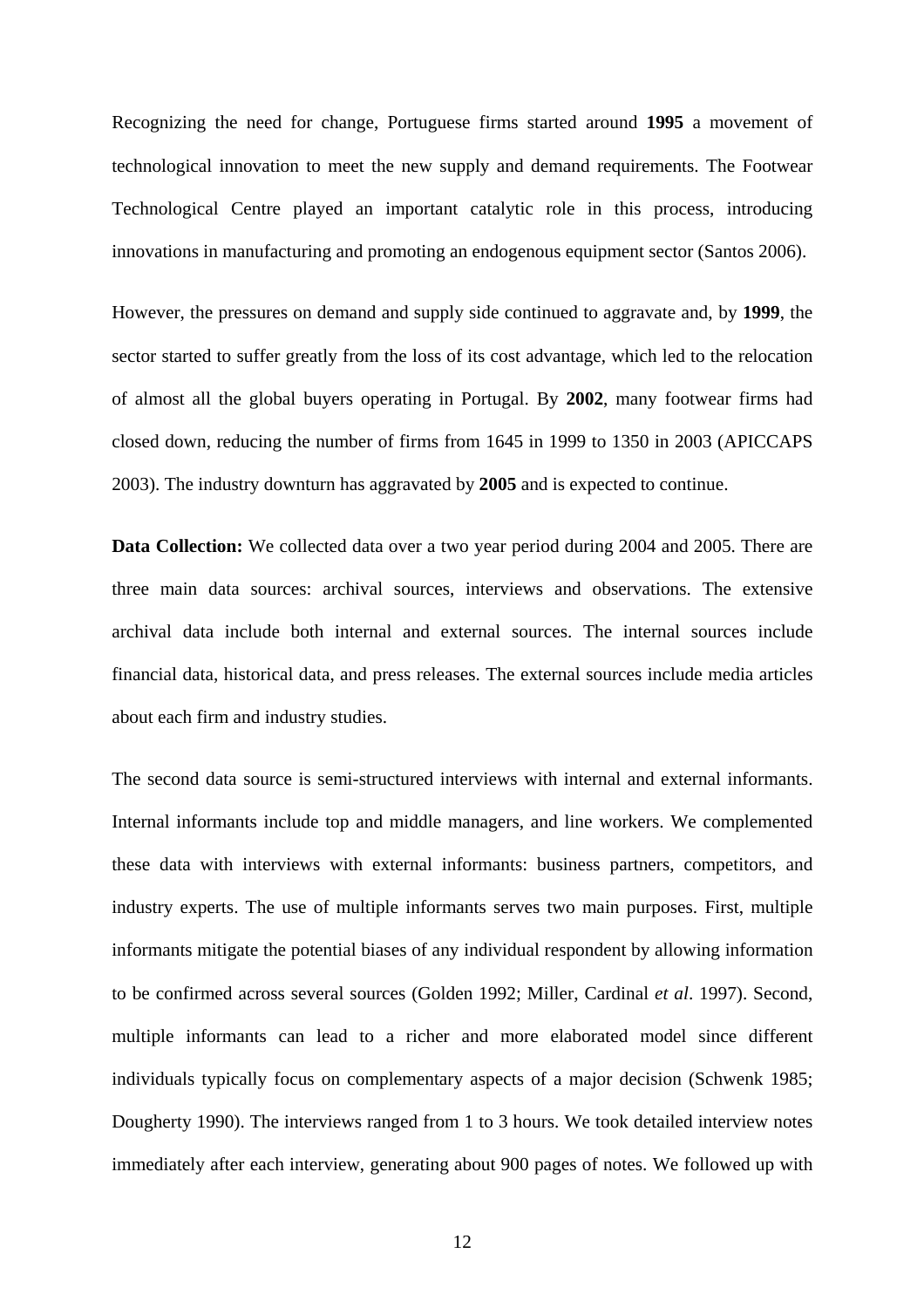clarifying emails and phone calls as needed.

The third data source is direct observation of the firms' activities. We spent an average of 50 hours in observation in each firm in the period of 2004-2005. These included participation in business meetings with outside partners such as suppliers, distributors, retailers, and designers. It also included internal management meetings regarding topics such as the strategy of the company and production quality. In addition, two of the co-authors spent one day in the production line of one of the studied firms, working along side the operators and gaining an in-depth understanding of the different stages in the footwear production process. We also did observations in industry fairs, both national and international, where footwear companies promote and sell their products. Table 2 details the data sources for each firm and also the industry-level data gathered.

# *Insert table 2 about here*

Using the extensive data we developed chronological case histories for each firm. Each case was about 25 pages in length. We organized the cases by time period, detailing the boundary changes that occurred in each period, including an analysis of their context, implementation and impact on the company. Overall, this combination of extensive archival sources, interview data from multiple internal and external informants, and direct observation enabled a rich, triangulated, and accurate understanding of the phenomenon (Kumar, Stern et al. 1993). For example, media articles and industry interviews clarified the industry context affecting the boundary changes, while interviews with internal informants revealed the actions of managers, their decision drivers, and the alternatives not chosen.

**Data Analysis:** As is typical in inductive research, we began with in-depth analysis of each case from the perspective of our research question (Eisenhardt 1989). Tables and graphs were used to facilitate the analysis (Miles and Huberman 1994). In particular, we used the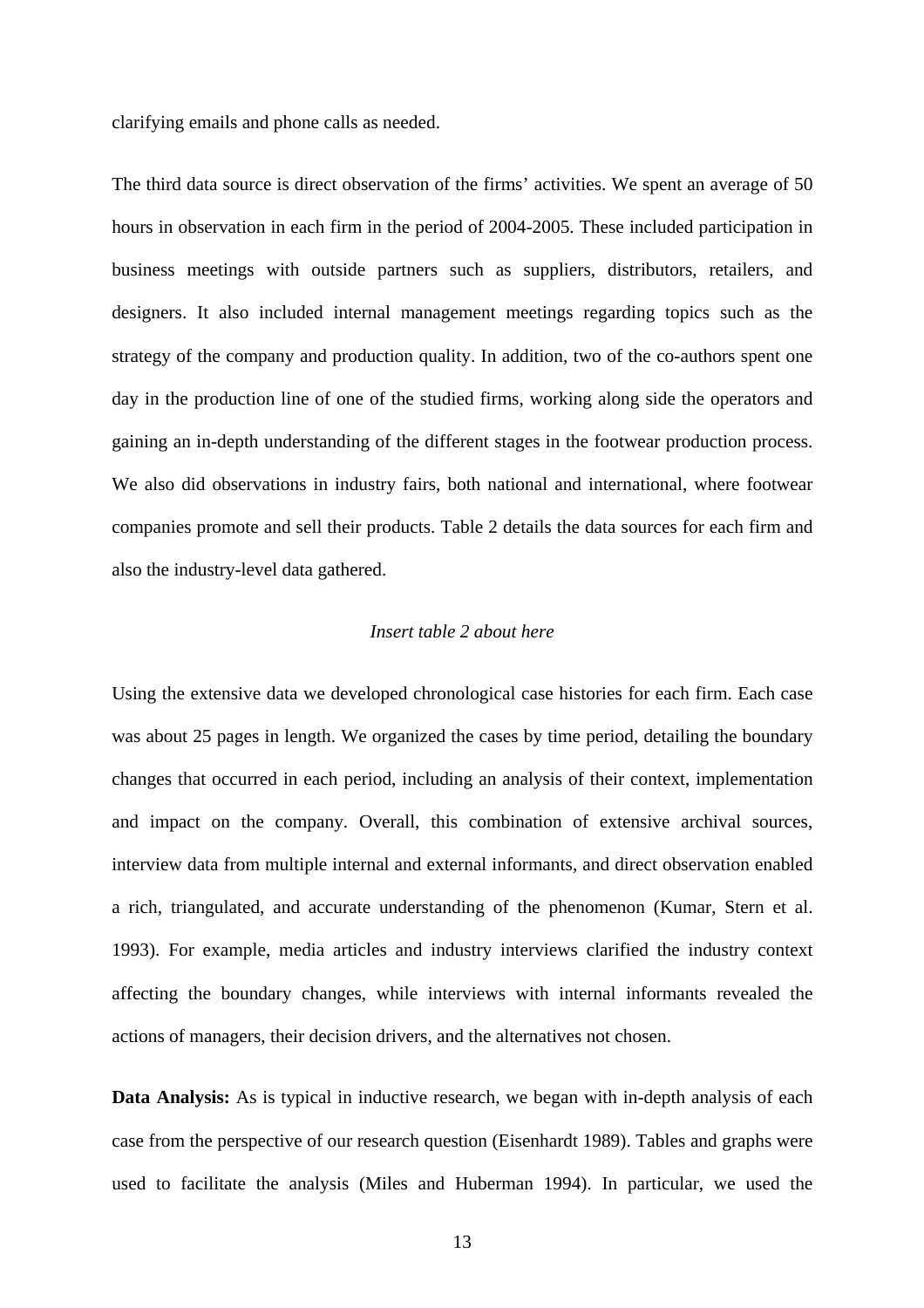analytical tool previously described to track the scope and permeability of the firm boundaries over time. The goal of this within-case analysis was to identify theoretical constructs, relationships, and longitudinal patterns within each case independently and in relation to the research question. For example, the data alerted us to the important role of modular structures for a more complete understanding of boundary architecture (in addition to scope and permeability), which became a key element of our theory.

Consistent with the multiple case method, we then turned to cross-case analysis in which the insights that emerged from each case were compared with those from the other cases to identify consistent patterns and themes (Eisenhardt 1989). We first contrasted Basilius to Sampaio to understand the reasons for the performance difference in these firms. As patterns emerged, Sampaio was also compared to Investvar for replication purposes, enabling the development of more robust and refined theoretical concepts. We relied on an iterative process of cycling among theory, data, and literature to induct a theoretical framework of how managers organize firm boundaries in mature industries.

# **FINDINGS**

Our research goal was to explore how the architecture of organizational boundaries affects the long-term performance of firms. In particular, we wanted to understand how decisions about boundaries may help firms adapt to highly competitive environments such as the one that characterized the Portuguese footwear industry during the period of analysis. To study this phenomenon we started by analyzing the case of Basilius.

**Basilius** is widely regarded by industry experts as the star of the Portuguese footwear industry throughout the mid-late 1990s. This family-based company was founded in 1973 through the merger of three existing shoe manufacturing companies. Its founder and general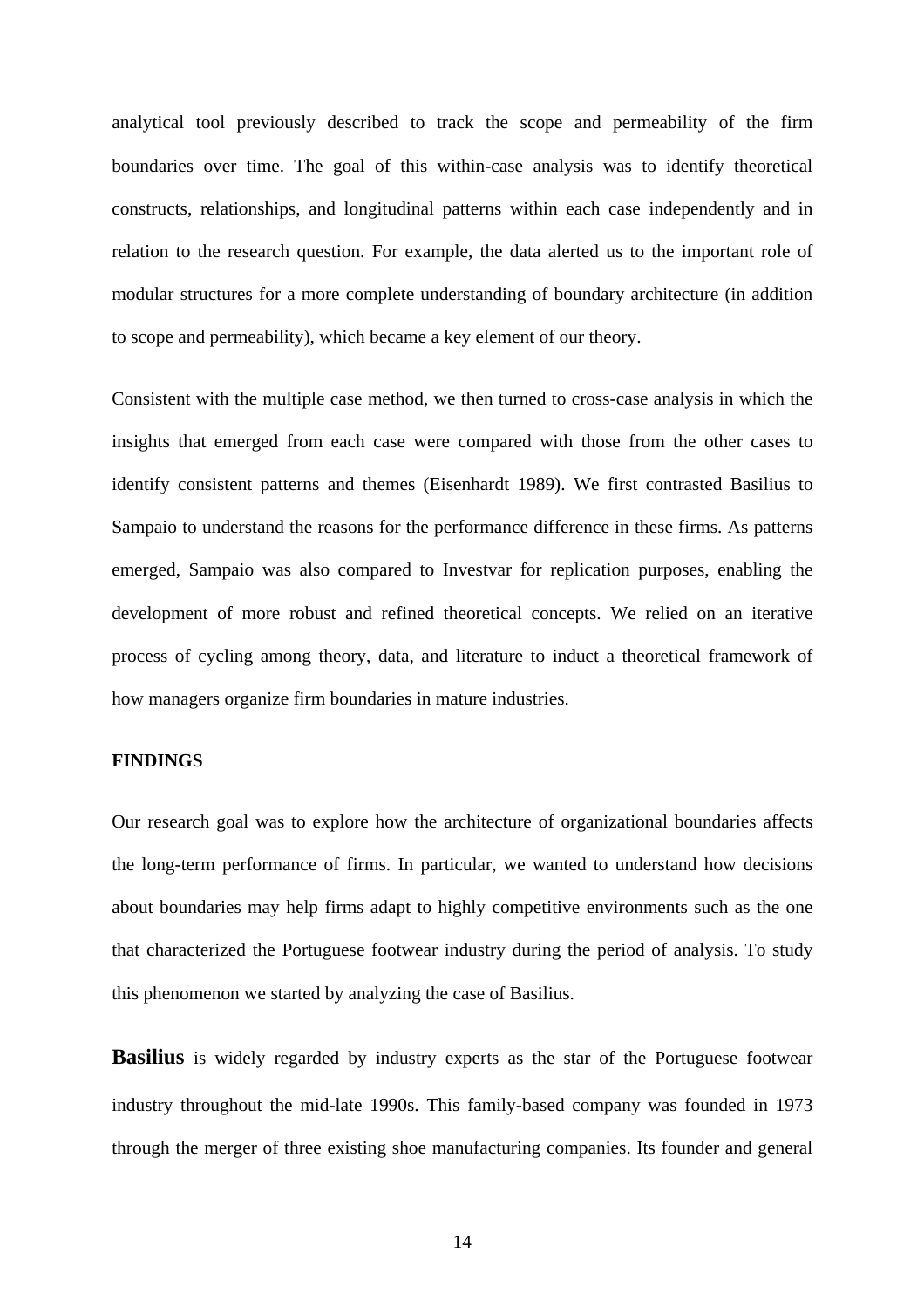manager was a highly charismatic and well-connected individual. He was the president of the Industry Association, and had a good reputation and contacts with key industry leaders and clients. In 1990 the company had 176 employees, 5.8M euros in annual sales and exported about 90% of its production. Its business model was centered on being a contract manufacturer for international clients with large sized orders. Basilius had a small modeling unit and often offered design ideas to clients. The company supplied its own *Basilius* brand for the domestic market, although these sales represented less than 5% of revenues.

The company developed throughout the 1990s a reputation for high quality production and technological innovation. Basilius implemented as early as 1988 an innovative software design system for footwear developed by a French company. In early 1990, Basilius was the first Portuguese company and the second in the world to acquire a water-jet cutting system for leather. The need to better integrate the cutting stage with the technical modeling stage of production led to the development, together with a Portuguese software R&D center, of a custom-made CAD system that later became an industry standard. In addition, a research collaboration with a new venture led to the development of a more effective water-jet cutting system than the foreign model initially acquired. This new system also became an industry standard. Another research project with a Portuguese R&D center and a manufacturing equipment provider led to the development of a highly automated warehousing and transportation system that further improved Basilius's productive efficiency. Basilius was recognized as the most prestigious Portuguese shoe manufacturing company in the years 1994, 1995 and 1996. This period coincided with its production peak with sales of 15.4M euros and net profits of 508K euros. In 1997, Basilius won an award for one the most successful manufacturing SMEs in Portugal.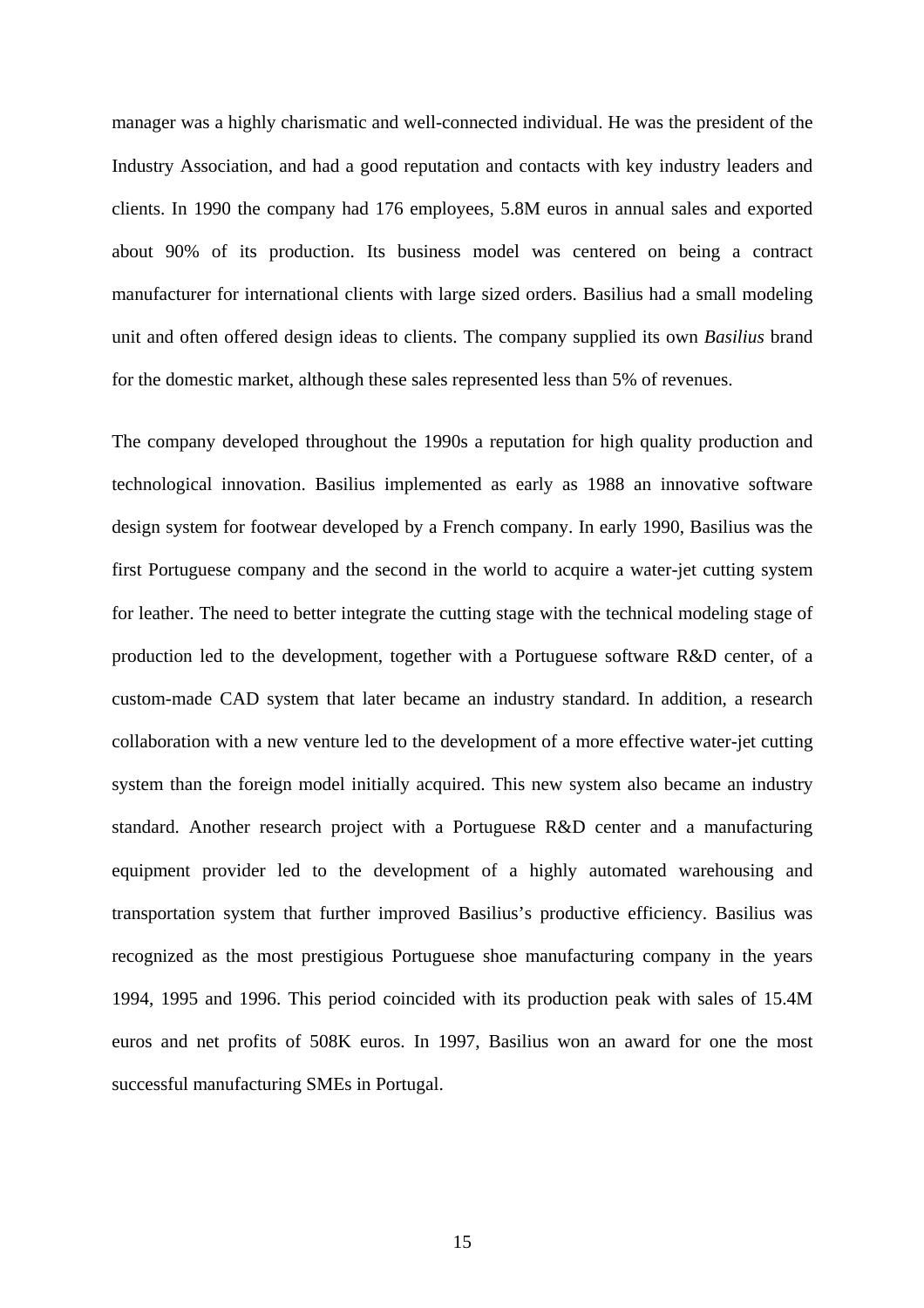However, the company was not able to withstand the crisis that hit the industry in the late 1990s. Basilius started a slow decay after 1997 with lower revenues that forced capacity reductions. By the end of 2004 the company was unprofitable, it had substantially reduced its workforce to 105 employees and its sales were 75% lower at 3.76M euros. In 2005 Basilius went through a process of further restructuring and downsizing, when it laid-of half of its remaining workforce, a process that was expected to continue in 2006 with the closing down of all manufacturing activities.

What can explain such a weak performance in a once so successful and innovative company? We used the lens of boundary architecture to analyze the evolution of the company. We analyzed the scope and permeability of the firm's activities in the industry value system at different points in time from 1990 to 2005, as depicted in figure 3. The analysis reveals that despite all the technological innovation and its strong firm reputation, the boundaries of Basilius remained remarkably stable throughout the period under analysis.

# *Insert figure 3 about here*

In 1990 Basilius had internal activities in the three main manufacturing areas and in technical modeling. Despite having its own footwear brand for the domestic market, this brand mainly imitated the designs brought by international clients and had very small sales. The Basilius brand was discontinued shortly thereafter since the company was focused on international clients in a private label business model. By 1995 the major change in boundaries was the beginning of subcontracting in production so that Basilius could address demand peaks without incurring too many fixed costs. Throughout the next ten years until 2005 there were no other significant changes to the organizational boundaries. Interestingly, the greatest concern of the company management throughout this period, particularly between 1995 and 2000, was investing in a tighter coupling between activity areas through a better integration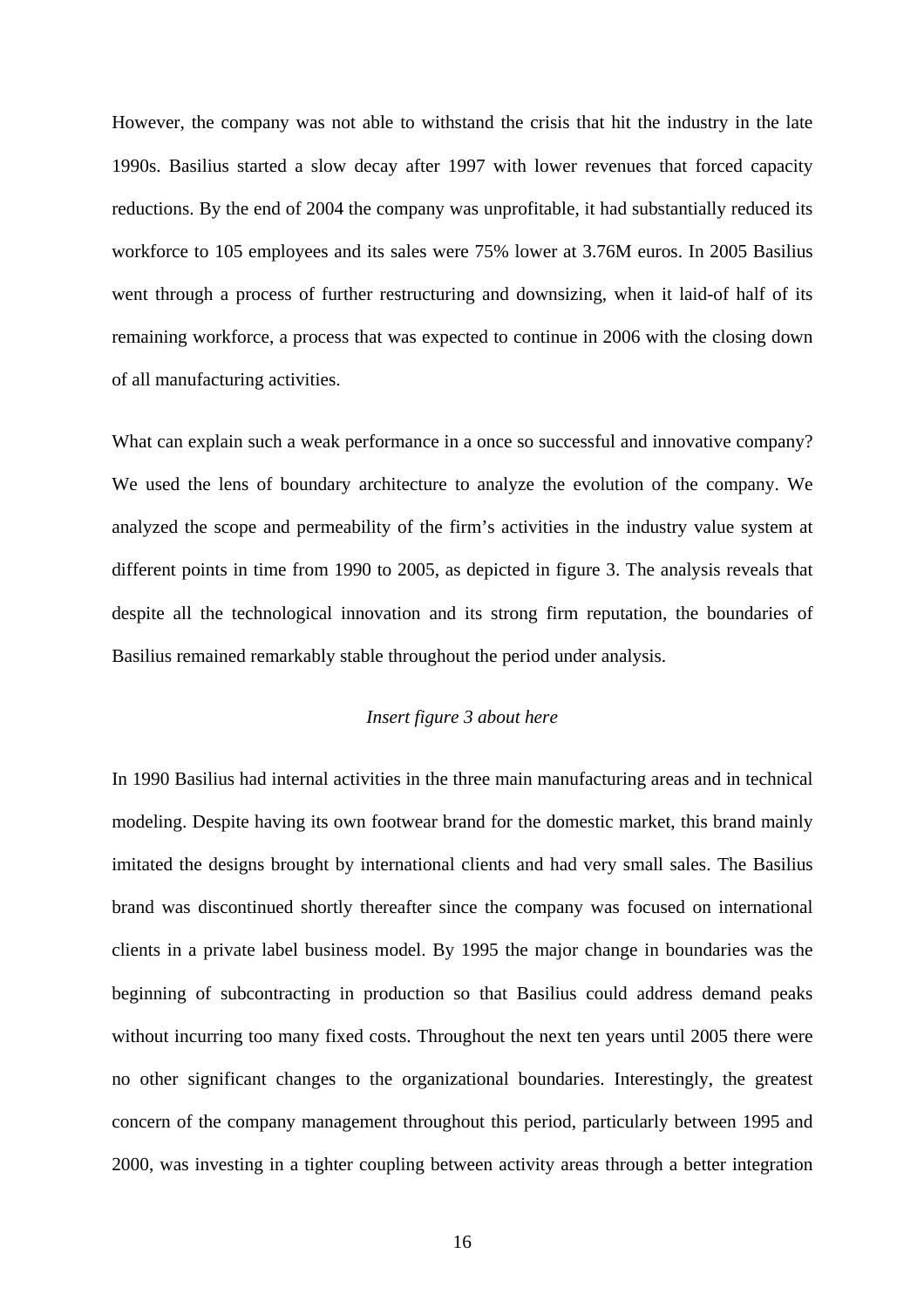of the different systems. As explained by Basilius director: *"given that the systems were being developed by different providers at different points in time, our CAD software does not communicate well with water-jet cutting software and with the automatic warehousing software"*. The company then made significant investments by hiring R&D teams to develop software patches to better link the different activity stages. In essence, the company was trying to develop a more tightly coupled activity system while maintaining its narrow scope of boundaries.

In 2005, at a time when Basilius was already facing financial difficulties and had just transitioned the leadership to the second generation in the family, the activities of cutting and stitching were abandoned and subcontracted to India to take advantage of lower labor and leather costs. The company suffered a round of lay-offs in that year due to the decrease in sales, which was expected to continue in 2006. Our analysis thus suggests that Basilius, despite being a highly innovative and pro-active firm in many areas, exhibited a static approach to managing the architecture of its boundaries. The key decisions at Basilius from 1990 to 2005 are summarized in table 3.

### *Insert table 3 about here*

During this period of fifteen years, Basilius did not substantially change the scope of its activities or how it interfaced with markets. Its efforts were geared towards improving what the company traditionally did (serving large international clients as a footwear contract manufacturer), a business model that was under pressure due to a fundamental change in the basis of competition.

An alternative explanation for the weak performance of Basilius is that the footwear industry in Portugal is condemned and even the best companies in the industry will inevitable fail. However, the case of the company J.Sampaio&Irmão (Sampaio) suggests that firms may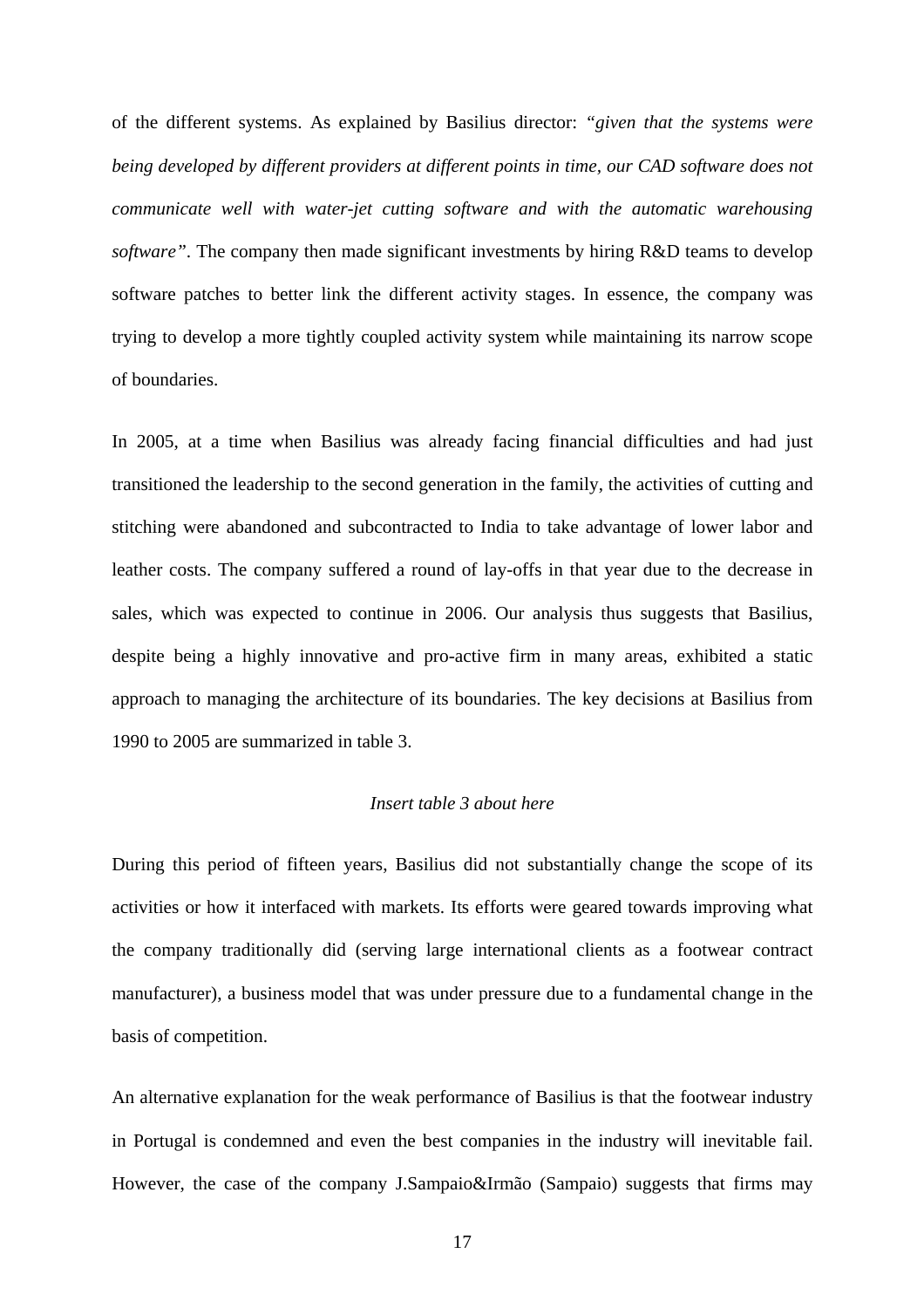prosper despite a tough competitive context if they transform the architecture of their organizational boundaries.

**Sampaio** was founded in 1981 by two brothers with the goal of producing and commercializing shoes and started operations with just 3 employees. In 2005 the company was thriving, with an average sales growth of 16% since 1999, selling approximately 10M euros of shoes of which more than 90% were for the European export markets. Given that Sampaio had a similar origin as Basilius (founders originally from the footwear industry, family owned and family run firm), served the same type of clients, had a similar boundary architecture in 1990, but was smaller, exhibited lower levels of technological innovation and had a worse reputation in the industry, what factors can explain its much higher performance?

A striking difference when compared to Basilius, is the extent to which Sampaio managers transformed the architecture of the firm's boundaries during the period of analysis. Sampaio extended the scope of its activities and made different activity areas more permeable to markets. Figure 4 tracks the evolution of boundaries at Sampaio from 1990 to 2005.

# *Insert figure 4 about here*

Sampaio in the early 1990s, similarly to most other companies in the footwear industry, worked essentially as a contract manufacturer for international clients, with a focus on the French, Dutch, Belgium and German markets. Given the variability in demand, the company already subcontracted some of its manufacturing activities to other Portuguese companies during peak times. Although Sampaio had its own brand, called Calafe, all of Sampaio's shoes received their client's brand under a private label business model. Sampaio's design capability was very incipient, mostly based on imitation and client suggestions. The commercial area was not well-developed and the company director dealt directly with clients.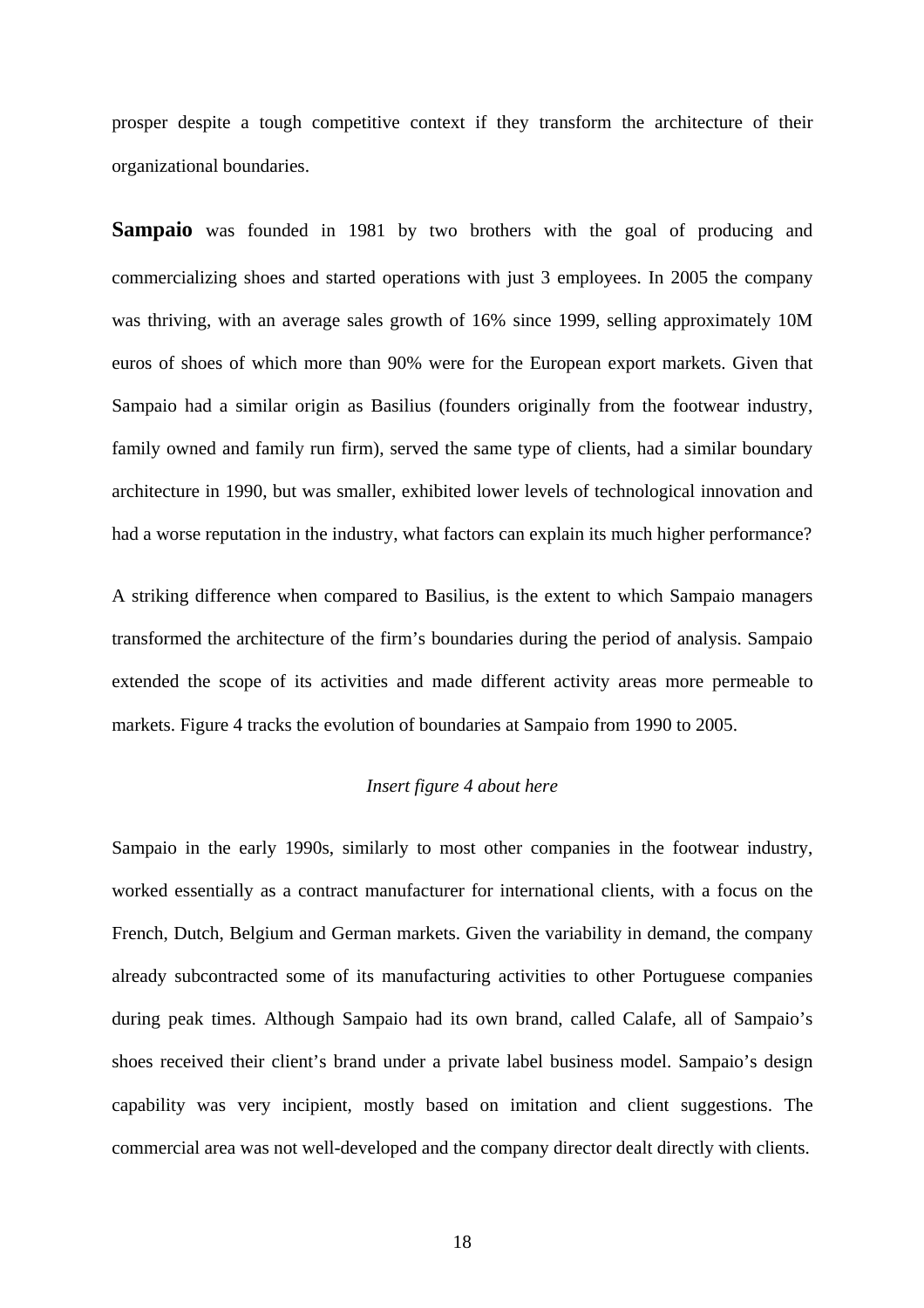However, the architecture of boundaries at Sampaio was changed by 1995. In 1994 the company hired an Italian designer to add creative design to its own branded products, working in close coordination with the company's director. Sampaio's managing director considered this hiring a very important step since it meant that the company would be able to add more value to its clients: *"the decisions taken in 1994 shaped our path of development…I started to sell more of my own designs, although often not associated with the brand Calafe"*. Often the design suggestions were accepted by clients, other times they were accepted after minor modifications that provided the company with a better sense of client requirements.

The decision to start developing design activities had the goal of reducing the dependence of the company from the large distributors who where its main clients. These clients brought their own designs but were becoming very demanding in terms of prices and often requested samples of shoes that did not result in orders. In fact, this situation led to a crisis in 1996 when the company lost two very important clients, one which went bankrupt and the other which shifted the orders to China after Sampaio refused to keep supplying small batches of sample shoes for free. These two clients represented 70% of annual sales. Although the company was able to survive due to a large order received the year after, this crisis led to a deep rethinking of Sampaio's business model. The company management realized that it had to stop targeting the traditional customer base of global buyers and focus on a new segment that was less price sensitive and operated at a smaller scale. This segment was composed of small and medium sized retail chains which demanded smaller order sizes and faster response times. These stores were themselves trying to adapt to the transformation in demand patterns that privileged higher diversity of models and colors to address fast changing tastes.

This new focus required significant investments since Sampaio's productive process was not optimized for small orders and fast response times. The company undertook several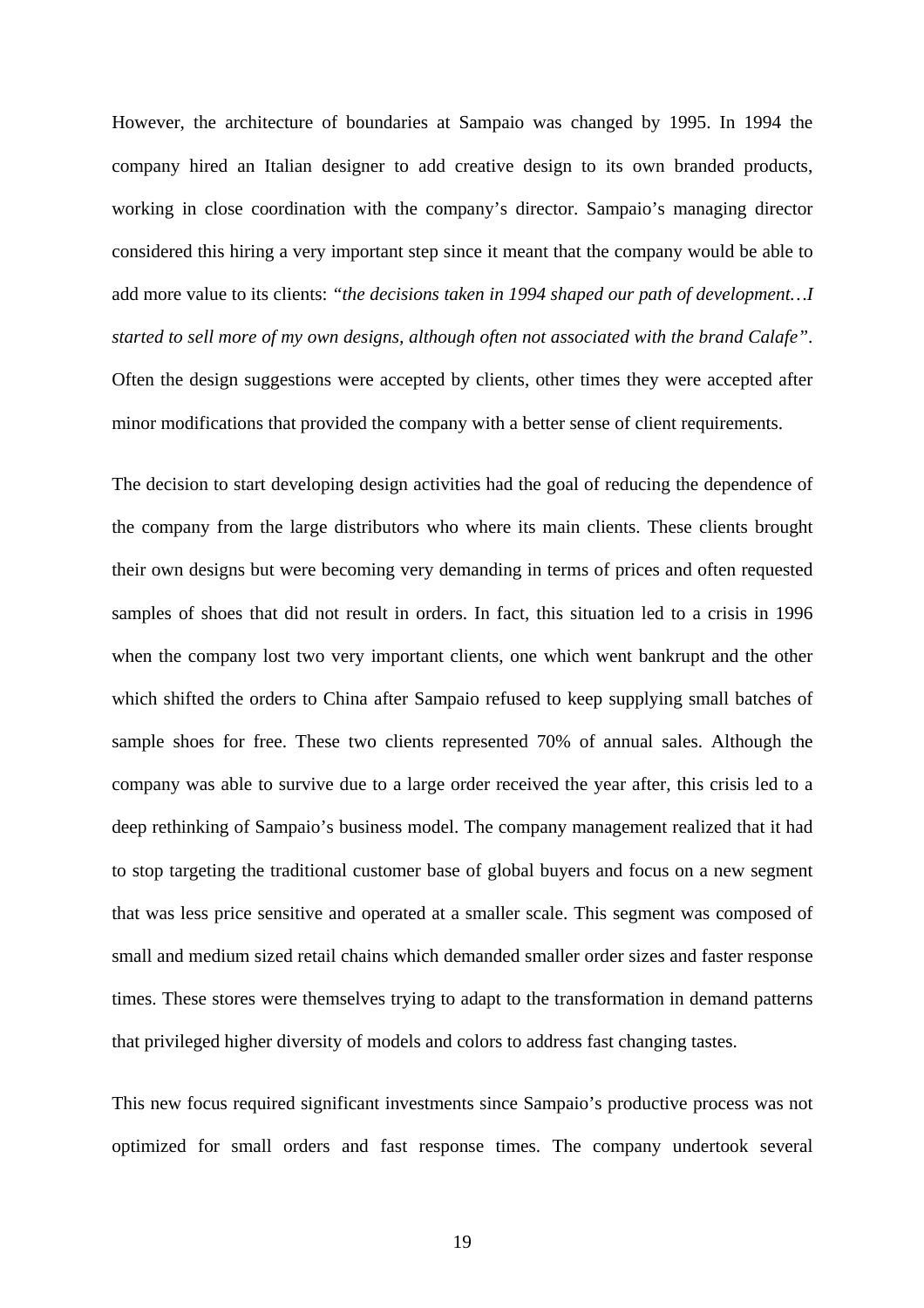investments between 1996 and 1999, including implementing a new CAD system shoe design and a new enterprise management software system. Sampaio also introduced a water-jet cut system for leather that reduced the cost of producing smaller batches of shoes. These investments amounted to 2.8M over three years and allowed the company to start fulfilling the small sized, urgent orders that before were not economically viable. Sampaio also reinforced its technical modeling and commercial areas through new hires. Throughout this period the company director had a strong role in coordinating the relations between design, technical modeling and manufacturing, articulating it with the choice of soles and leather supplies. For example, the company started acquiring raw leather and contracting out the processing of the materials according to the specific needs of their new collections. These strategic changes are reflected in the 1999 architecture of boundaries. Sampaio added branding and distribution activities (although still incipient), reinforced its technical modeling area and controlled the processing of leather. The percentage of shoe sales associated with the company's creative designs started to increase.

After 1999, the large international clients accelerated the relocation of their orders to lower cost countries, a trend that harmed companies such as Basilius. However, Sampaio managers saw this as a signal that they should make a stronger bet in developing their own brand, as opposed to the traditional private label business. Since the brand Calafe was too tied to the private label business, Sampaio managers decided to create a new brand called Eject that aggregated the firm's more innovative designs. The brand concept was defined as "a brand for the young at heart from 8 to 88 years old". In late 2001, Sampaio started to produce small batches of Eject shoes to sell directly to international retail stores and distributors. This shift was facilitated by all the investments described above for the 1996-1999 period. The Director of Sampaio acknowledges: *"creating a brand requires time and a consistent strategy… If we had the traditional equipment we would not be able to deliver the quick response times,*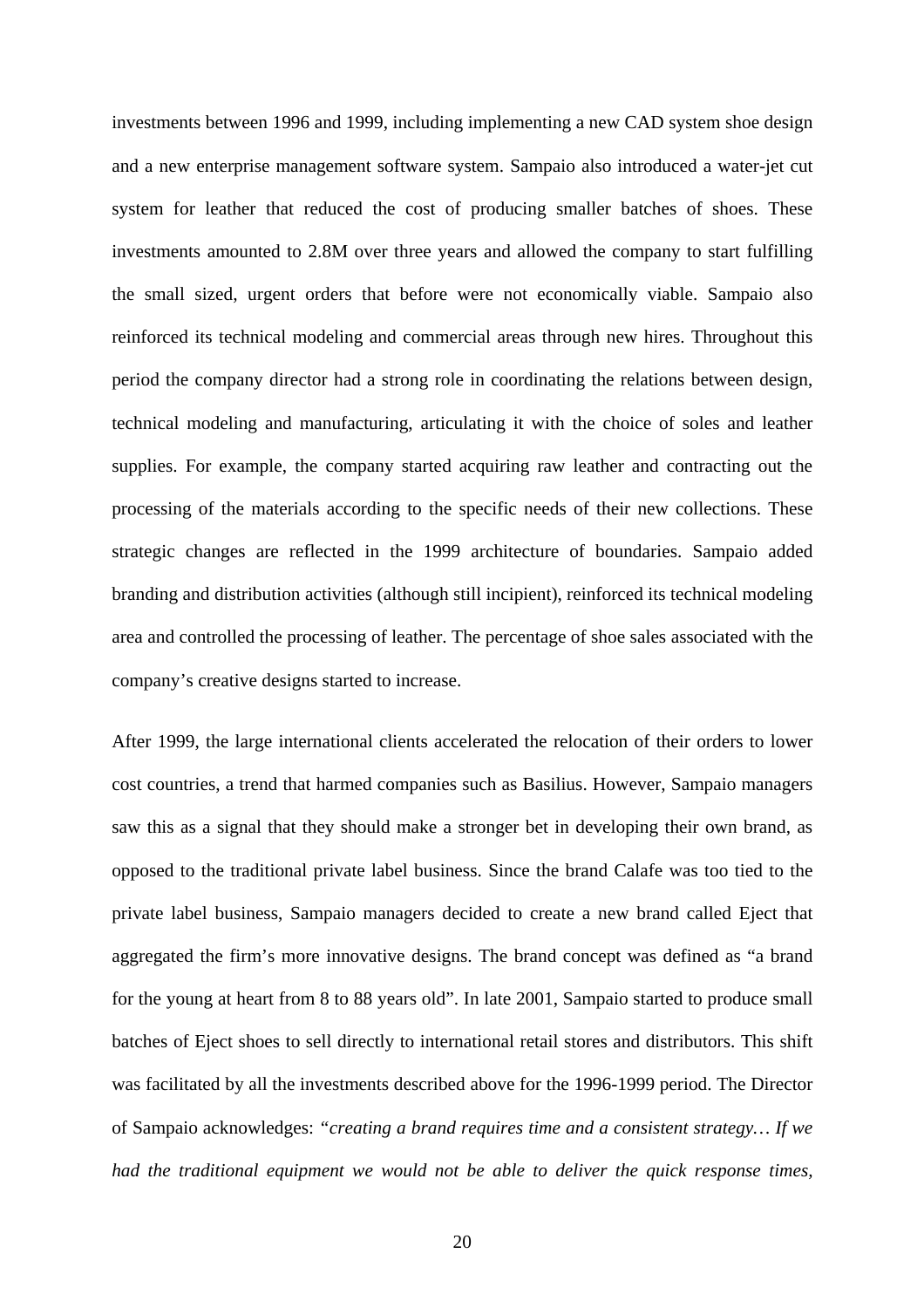*production flexibility and small batches required to create a branded collection of shoes for the retail market"*. As a consequence of these changes, the company in 2002 was also present in the activities of branding and distribution for the international retail market, either directly or trough country distributors.

By **2005**, there were additional changes in the firm's architecture of boundaries. These included creating a formal department of marketing to support the Eject brand and initiating direct distribution to domestic retail stores. Sampaio also increased its presence in international distribution through direct sales to retail and by working in closer contact with its distributors. However the greatest change occurred in the design and modeling unit. While Sampaio had traditionally used a combination of outside and internal designers to support its shoe designs, it decided to internalize all design for the Eject brand since this became highly specific to the company. Despite closing its boundaries on the input side, Sampaio managers then decided to open them on the output side. The company created a new unit aggregating the activities of creative design and technical modeling. This unit was provided with new machines and a new manufacturing lay-out that allowed it to produce small samples of new shoe collections in a cost-effective way. The company started selling shoe collection services to clients that then mass-produce those shoes in low cost countries. This means that the company effectively modularized some of its activities and opened them to the market. This is an area where the company wants to invest further by hiring new designers and modelers. In addition, the company reinforced its activities in the area of quality control in order to better coordinate its subcontracting activities. A summary of all the decisions and how they impacted the architecture of boundaries is summarized in table 4.

# *Insert table 4 about here*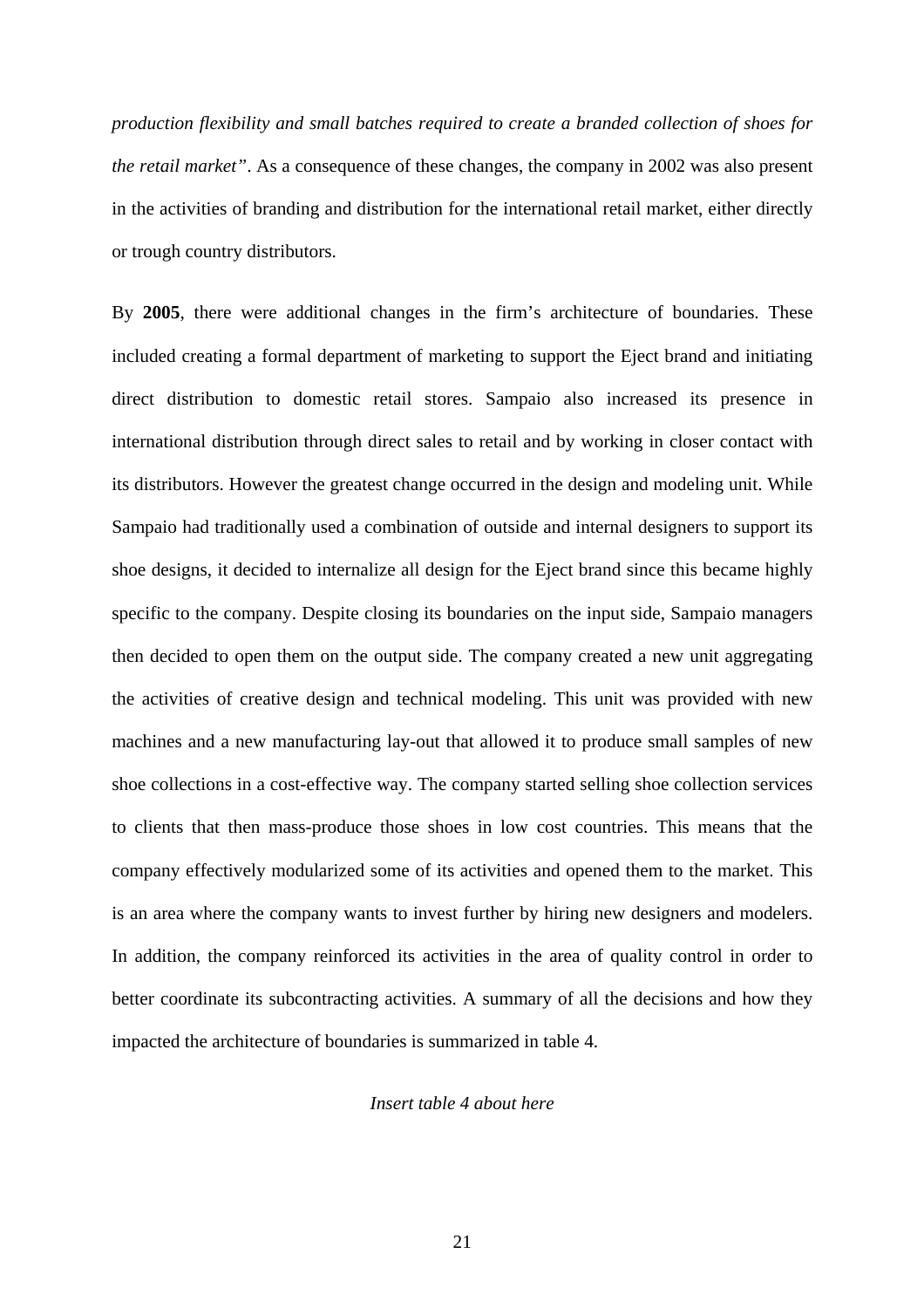As a result of these changes, the company kept growing despite a very difficult industry context. Its sales grew 15% per year in the period of 1999 to 2003. Sales continued to grow and increased 30% in 2004 for a total of 8.6M euros. Two thirds of this growth was due to Eject branded shoes. The company estimates sales of 10M euros for 2005 and again a strong growth of the Eject brand which by now constitutes 25% of Sampaio's sales and occupies most of its manufacturing capacity, making Sampaio less reliant on large global buyers.

In summary, in contrast to Basilius which kept its boundaries static, Sampaio transformed its boundary architecture in the last 10 years by extending its scope in the industry value system (now covering all activity steps in the value system except retail), increasing its permeability to markets in different activities steps and starting to modularize certain activity clusters. This boundary architecture allowed Sampaio managers to gain more information about market opportunities in different areas of the value system and understand better where their competencies are, compared to other organizations. It thus provided more options for growth and allowed the company to maintain multiple business models (e.g., private label business, selling branded shoes, providing design/modeling services).

In order to confirm if this process of boundary change was replicated in other highperforming companies, we analyzed Investvar, a company widely recognized as the greatest success story in the Portuguese footwear industry throughout this period.

**Investvar:** from its origins in 1987 as a small company with founders originally from the footwear components area, the Investvar group reached 161M euros in sales in 2004, most of it directed to international markets. Investvar is currently responsible for 5% of Portugal's footwear exports and is one of the largest companies in the industry. What can explain this remarkable performance in a company which was very similar to the average Portuguese footwear firm in 1990?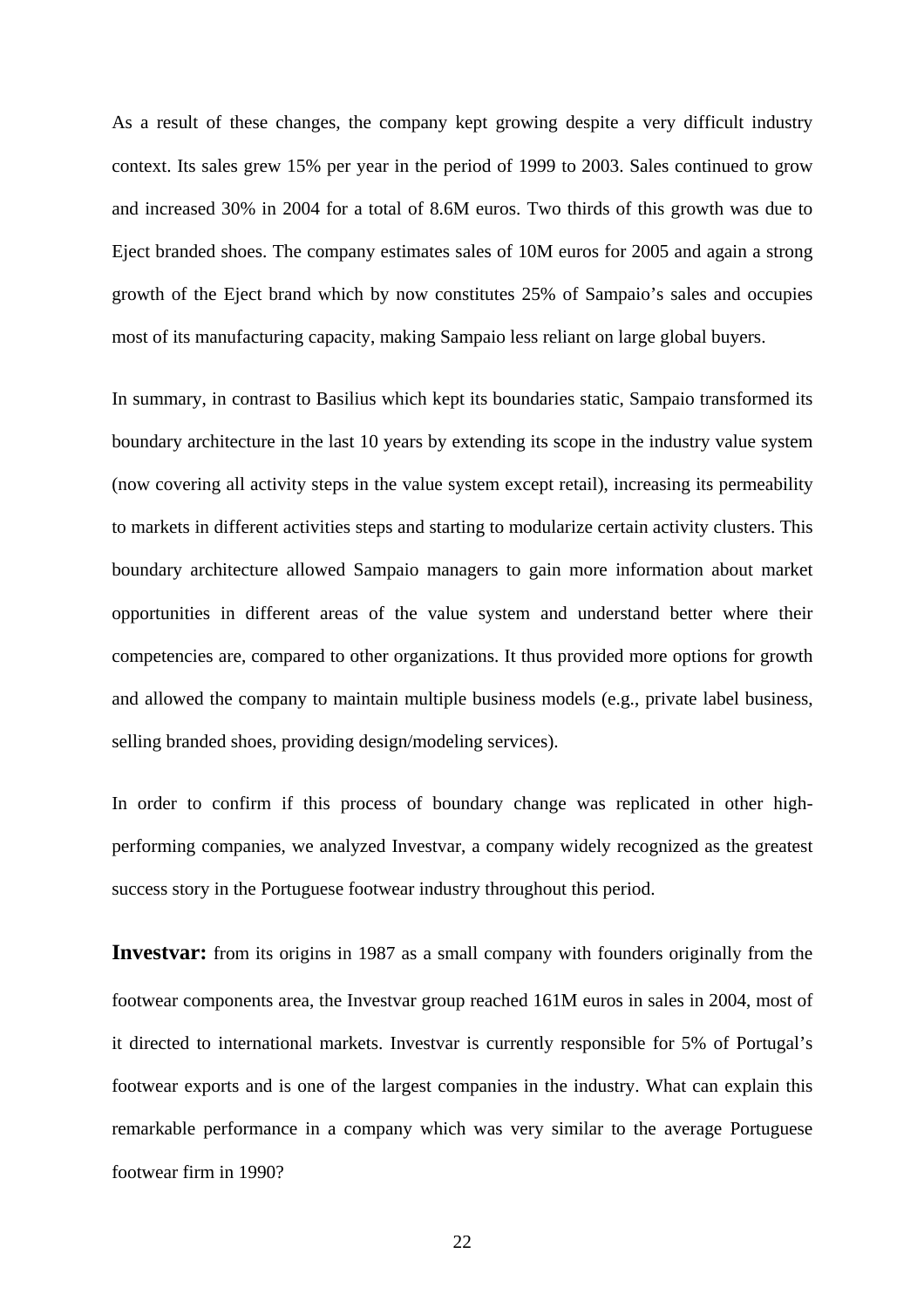We analyzed the company's evolution throughout this period through the lens of boundary architecture. In 1990, the architecture of boundaries at Investvar was similar to Basilius and to Sampaio in terms of scope and permeability of boundaries, as shown in figure 2. Investvar produced shoes for a major US client which owned the brand Aerosoles. All creative design, technical modeling and distribution activities were developed by the American client, in what constituted a typical outsourcing relation in the Portuguese footwear industry. The only difference was that Investvar also provided quality control and logistic services for this client by monitoring other Portuguese suppliers of footwear. However, this typical boundary architecture was radically transformed by 2005, as shown in figure 5.

# *Insert figure 5 about here*

In 1992, after five years manufacturing shoes for this American client, Investvar negotiated a 20 year license to become the exclusive commercial representative of the Aerosoles brand for the EMEA regions (Europe, Middle-East and Africa). This was a cornerstone moment in the life and independence of Investvar as explained by its CEO: *"Being only a manufacturer is too risky, because we totally depend on international brands and large clients"*.

Investvar then started to internally develop creative designs and technical modeling of shoes in an autonomous unit in Italy which also sold design and technical modeling services to other clients. This unit was fully owned by one of Investvar founding partners. The Investvar holding company also created a separate unit for developing distribution activities.

During this period, the European market started to exhibit strong growth and the company decided to open its boundaries on the input side by subcontracting the production of shoes. It also opened its boundaries on the output side since it developed and produced shoes for other clients other than their own Aerosoles brand. This permeability of the manufacturing unit allowed dealing with capacity constraints and demand fluctuations, while allocating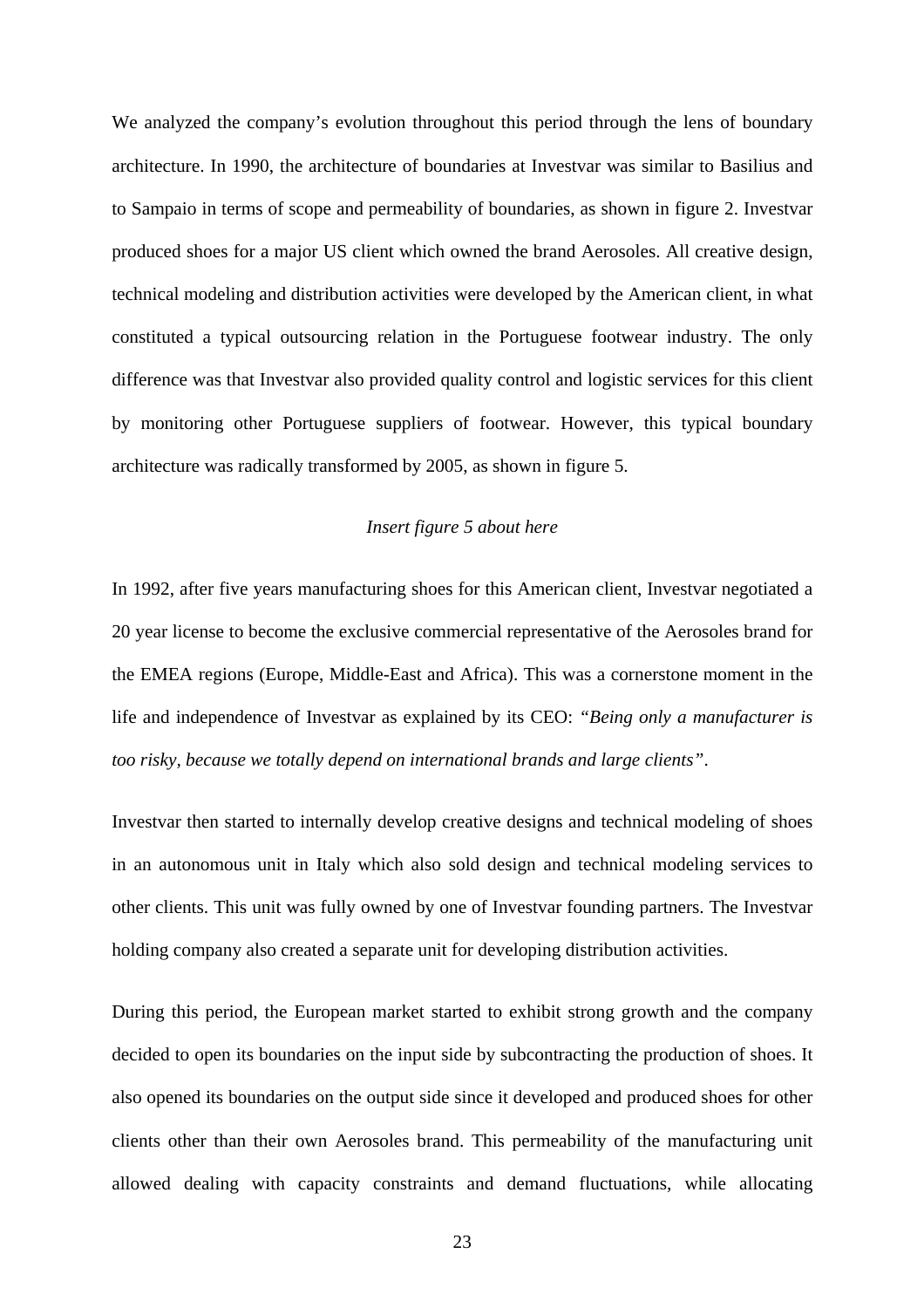production time to the most valuable activities. Due to these changes, by 1995 Investvar exhibited important changes in its boundary architecture, with an extended scope of activities (branding, design, modeling, manufacturing, and distribution), more permeability in both the input and output sides in several of these activities, and an increasingly modular structure with several autonomous units along the value system.

As a result of its design competence and permeable manufacturing boundaries on the output side, Investvar gained in 1996 a large contract from Marks & Spencer (M&S) for the exclusive production of M&S FootGlove brand. In essence, this agreement represented a branching out of the Aerosoles shoes to the UK market in an exclusive private label deal with M&S. This relationship led the firm to improve its internal processes, add enterprise-wide IT systems, adopt M&S "Ethical Code", and force their own subcontractors to adopt the same level of standards. The M&S contract represented 50% of the group's revenues by 1999.

The commercial unit of Investvar expanded its geographical reach to cover the EMEA region with the Aerosoles brand, either finding new country distributors or acquiring an equity stake in the distributors. In 1998 the group launched a new retail unit, Aeroshoes, with the goal of commercializing the Aerosoles brand directly to end customers. This unit is responsible for the Aerosoles chain of own retail stores and also a network of franchisees, again revealing increased scope and permeability of its boundaries. The CEO of Investvar explains these changes: *"The creation of a chain of retail stores gives more visibility to the brand and allows a better control of the value chain"*. Thus, the boundary architecture in 1999 included activities in all areas of the value system, from design and branding to retail, with an organizational structure characterized by autonomous units open to the market on both the input and output sides. The CEO of Investvar says: *"our main goal is to control all value chain phases, including design, distribution and retail"*.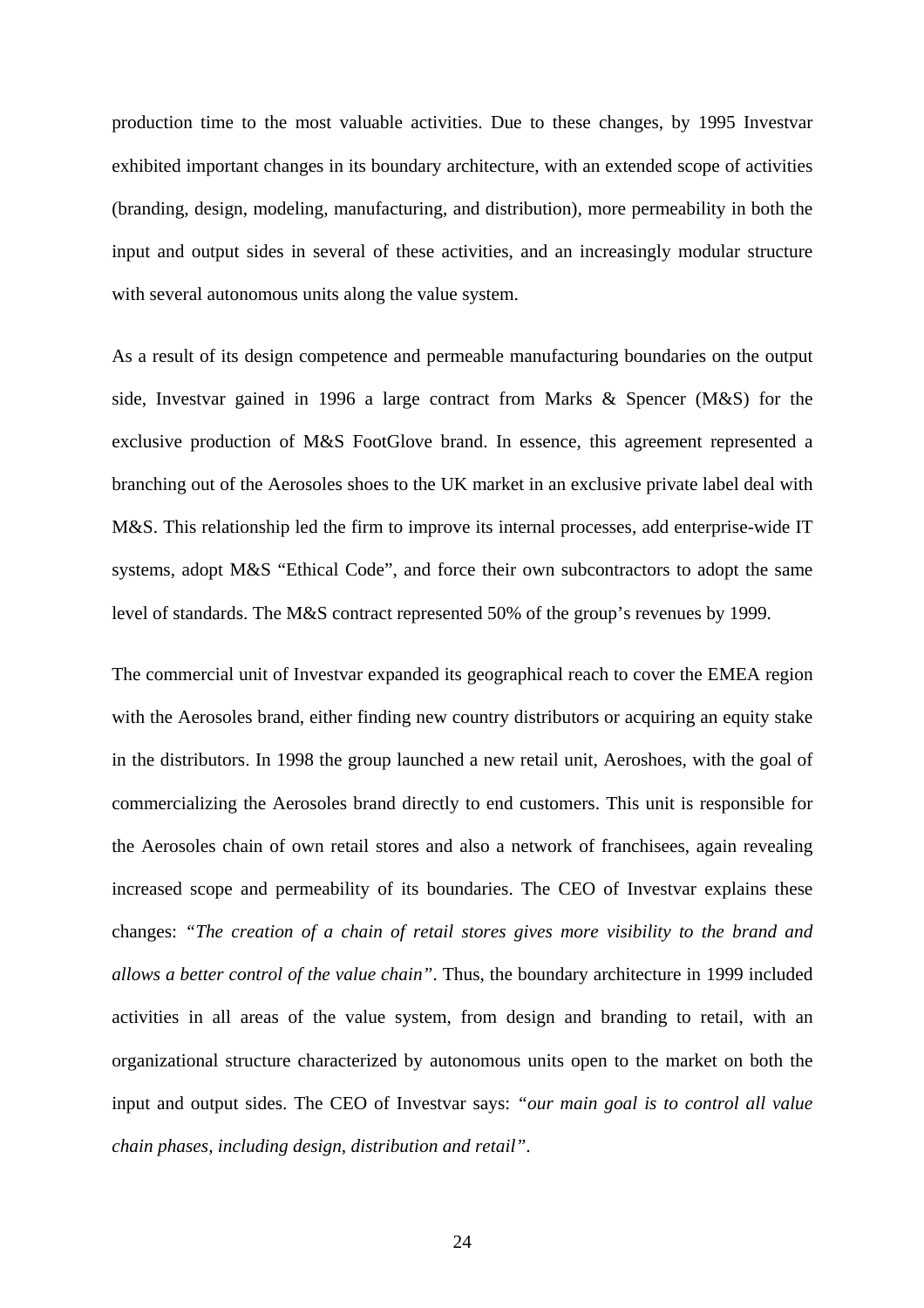Between 1999 and 2002, the major changes in the boundaries architecture were the creation of a marketing department to support the brand development and retail expansion activities. The company also created a JV with an Italian firm to produce a new type of flexible soles for the Aerosoles shoes and for other clients, further expanding its scope into the upstream activities of components. A high-quality, flexible sole was a key differentiator for the Aerosoles brand whose main attributes are "stylish and flexible". This partnership is an example of how Aerosoles managers develop new internal activities in close partnership with companies with a strong competence in the respective area. José Alberto, head of manufacturing explains: *"we seek to establish this type of strategic partnerships so that we can acquire the know-how and get help in launching this new project. Then it's important to invest in the relationship with the partner since this also commits them to the relation".*

In 2003 Investvar initiated and led a consortium called Frontshoes of six Portuguese footwear companies together with two government-led private equity firms. Frontshoes acquired a retail chain in France with 64 stores, in order to develop new retail channels for Portuguesebranded shoes. Through this acquisition, Investvar started providing retail services by selling footwear from other companies to end-customers. In addition, the company continued to expand its own Aerosoles retail brand (which comprised 90 retail units in 2005) with plans to have 140 retail units by 2009. Furthermore, the group created a new design unit (IN-IT) to internalize all Aerosoles designs while selling design services to other companies. The technical modeling of Aerosoles shoes produced in Europe is made by Investvar while the technical modeling of Aerosoles shoes produced in China, Vietnam, India and Brazil is carried out separately in each of these countries due to differences in their labor and manufacturing environment. Aerosoles also started to develop new brands of shoes addressing new market segments and a new line of leather accessories to sell through the Frontshoes consortium and through other retail venues.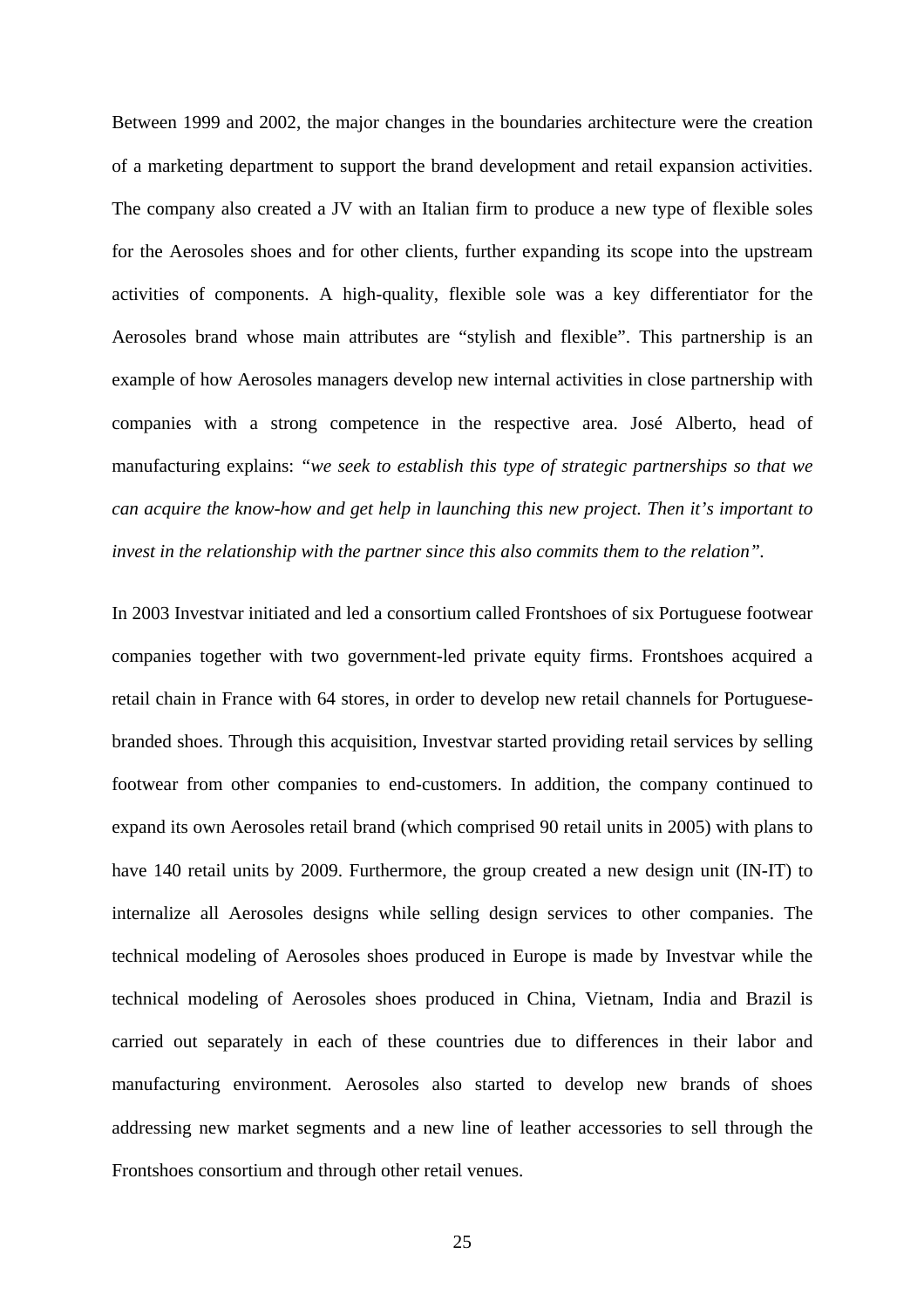At the end of 2004, M&S decided to end their exclusive agreement with Investvar, and use the company's manufacturing services in competition with other footwear manufacturers. As a response, Investvar created a new company to sell the Aerosoles brand in the UK in direct competition with M&S Foot Glove brand.

By 2005, the Investvar holding was involved in the production of 5 millions pairs of shoes per year, 90% of which for international markets. Subcontracting accounted for about 60% of the group's shoe output while in-house production accounted for the remaining 40%. In 2004, Investvar accumulated a turnover of 53,7M euros in the manufacturing unit and 100,6M euros in the commercial unit.

In late 2005, in order to further decouple its activity system, the company increased the modularity of its commercial and manufacturing units by implementing a formal holding structure for each of these units. As José Alberto, head of manufacturing acknowledges: *"Our strategy was to decouple the areas so that if anything goes wrong in one of the areas we don't have consequences for the whole group. If for example we had to close down the manufacturing unit we would continue with the commercial unit"*. Table 5 summarizes the key company decisions and their impact in the architecture of Investvar boundaries.

# *Insert table 5 about here*

**The boundary architecture of firms:** In contrast to the low-performing Basilius which kept a static boundary architecture characterized by narrow scope and suffered from a progressive loss of fit with the environment (Siggelkow 2001), both Sampaio and Investvar leaders were very pro-active in managing their organizational boundaries and exhibited a similar pattern in transforming their boundary architecture, as confirmed by figure 6.

# *Insert figure 6 about here*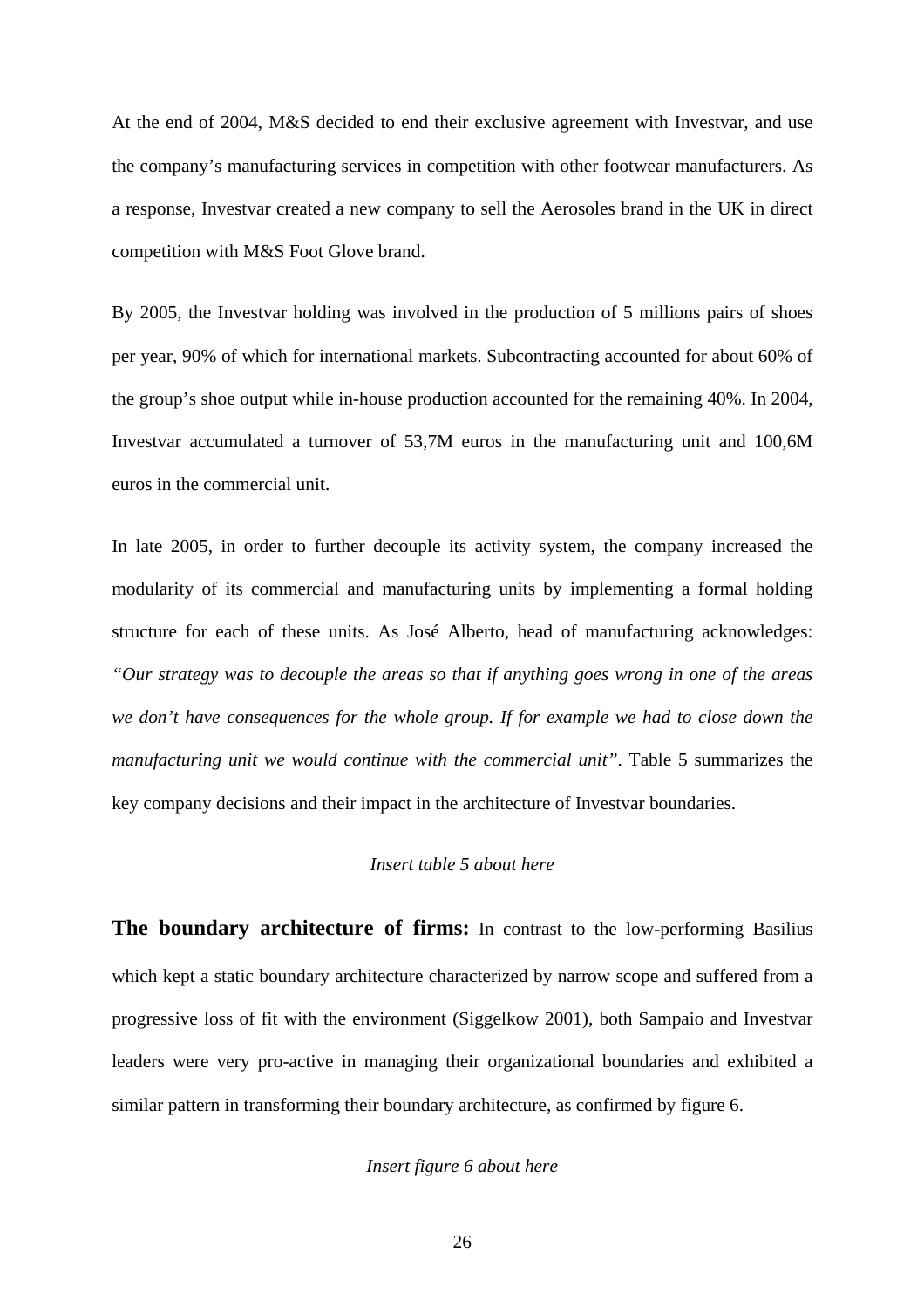This pattern is characterized by a broad scope of activities in the value system of the industry, an increasing permeability to the market of different activity areas in both the inputs and output sides, and a more refined modularity of activity clusters. This pattern of boundary architecture is largely consistent with Jacobides and Bilinger's findings in the European apparel industry (Jacobides and Billinger 2006). However, while these authors studied one deliberate boundary change process for a period of two years, our study found a similar boundary architecture emerging from a 15-year evolution process in two high-performing firms. Given that a third firm that did not adopt this boundary architecture (but was otherwise well positioned) exhibited a low performance, our study supports the contention that this specific boundary architecture leads to high firm performance in mature industries.

Interestingly, this pattern of architecture of boundaries is stronger at Investvar, the star performer of the industry, when compared to Sampaio. By the end of 2005 Investvar was present in the entire value system, including areas such as retail stores and components. Investvar executives explain that "*It is critical to have the capabilities to do everything in the value system so that we don't depend on anyone else. We need autonomy and the capability to do everything"*. In addition, Investvar has a broader set of market interfaces in both the inputs and outputs areas. Investvar sells not only Aerosoles shoes, but also components, design and technical modeling services, quality control services, manufacturing services, distribution services, and retail services. It also buys components, technical modeling services, manufacturing services, distribution services and retail services. Finally, Investvar also exhibits a strong modularity of activities that includes organizing different units as independent companies within a holding structure and adjusting the ownership of each company to guarantee the inclusion of necessary competencies. Investvar leaders seem to have been proficient at leveraging other's resources and skills, namely brand (Aerosoles), design (Italian unit), quality control processes (M&S), and funding (PE Investors).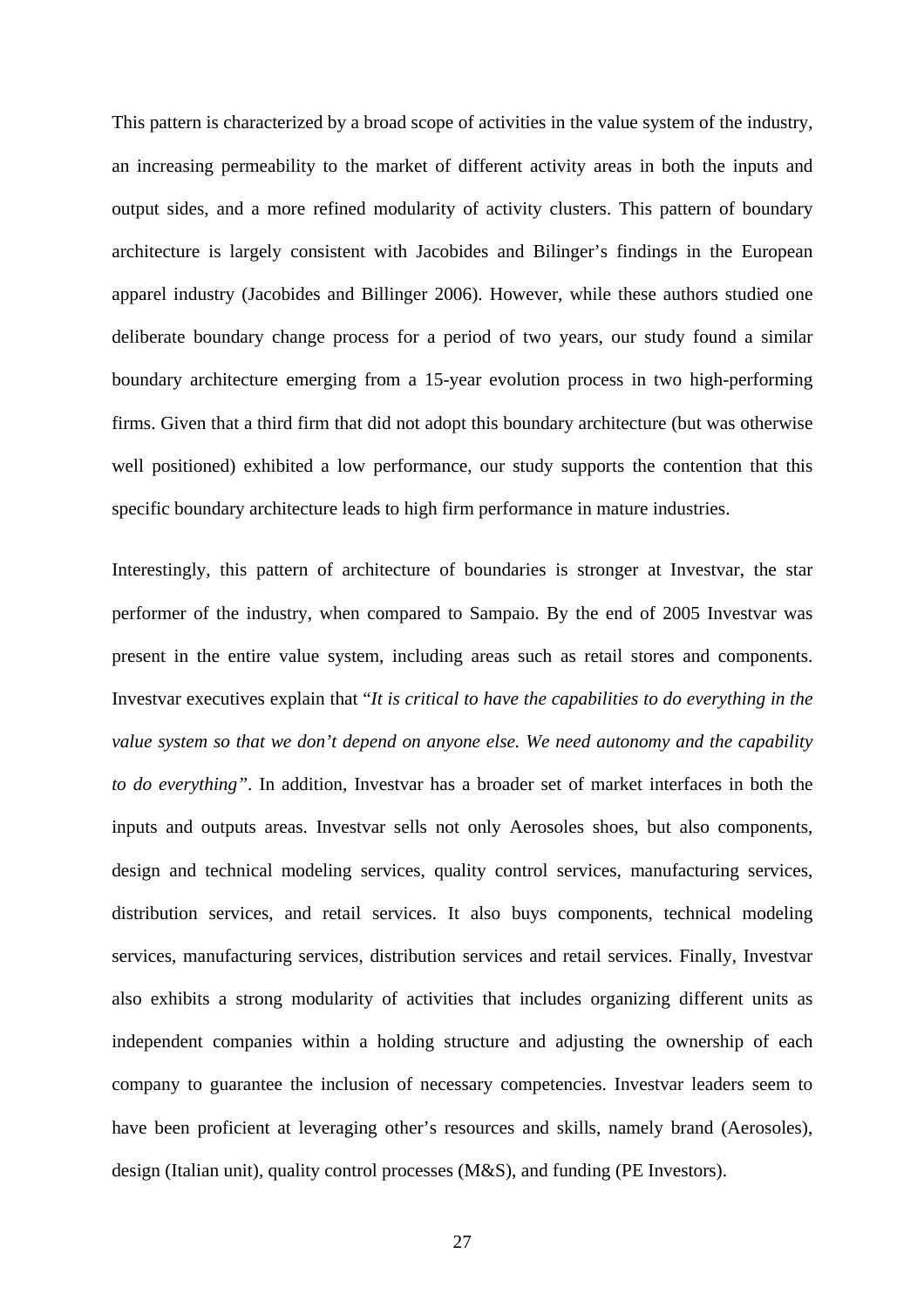Despite similar boundary architectures, it is interesting to note how much the strategy of these two high-performing companies differs in both content and process. Sampaio managers identified the market of smaller retail chains as the one less likely to be de-localized. They then transformed the firm's production process (including substantial investments in new technology) in order be able to fulfill small orders at a low cost and offer quick response times. Sampaio managers pursued multiple business models consistent with these requirements, including serving their own Eject niche brand, serving the private label business, and focus on providing collection development services by becoming a supplier of sample shoe collections. However, our data suggests that their strategy was more emergent than deliberate. The director of Sampaio explains: "*Things started to happen… I started to sell more of my own designs and that implied also smaller orders since these were niche products for specific retail chains…"*. In contrast, Investvar's strategy and the way they transformed the architecture of boundaries was much more deliberate and inspired by a rationale of controlling the entire value system and exploring new business opportunities over time. Investvar decided to keep operating in the larger order business by targeting a new segment of "comfort and fashion" shoes. To remain competitive given the external demand and supply trends, the company needed to control a major global brand and expand into design services, distribution and retail. This explains why the company acquired the rights to the EMEA market for a well-known U.S. brand. Investvar also adopted multiple business models, including serving their own brand, developing a private label business, producing large shoe batches for others, and producing innovative components such as the shoe sole.

Our findings thus suggest that similar boundary architectures can enable very different strategic approaches, each one with multiple business models. This implies that the firm's boundary architecture is distinct from a firm's specific strategy (Porter 1991) and from a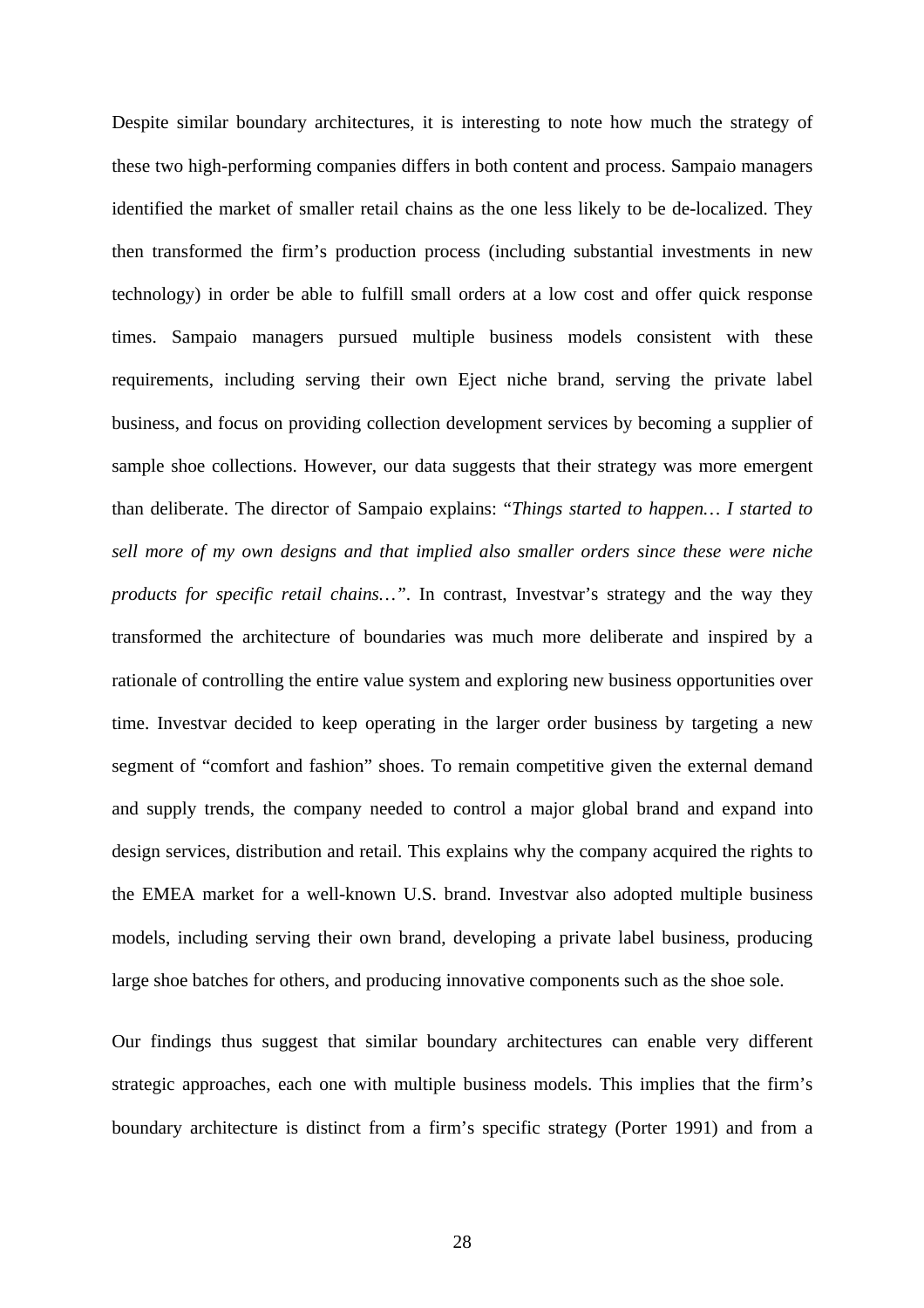firm's business model (Amit and Zott 2001). These are different and independent concepts and all three have a place in strategy and organization theory.

#### **DISCUSSION**

We set out to explore how the architecture of boundaries impacts the long-term performance of firms. We found that the low-performing company in our sample kept a boundary architecture characterized by narrow scope and little permeability to markets. In contrast, the two high performing companies transformed their boundaries through a pattern of changes that included three main characteristics: scope extension, increased permeability and more refined modularity of units. Why did this specific boundary architecture lead to high performance? We discuss each of these three characteristics next, highlighting their advantages and limitations, and how their combination may constitute a very effective way of organizing the boundaries of the firm.

**Scope extension***:* In contrast to the conventional wisdom that firms should focus on a few areas where they have core competencies in order to increase efficiency and reap the benefits of specialization (Schilling and Steensma 2001), we find that high-performing footwear firms greatly increased the scope of their activities and became more vertically integrated. What can explain this finding?

The adoption of a broad scope of activities through vertical integration has been considered by some authors as the *old system* (Jarillo 1995; Schilling and Steensma 2001) because of important inefficiency and flexibility losses. Vertical integration can insulate the organization and its management from the market by reducing information and knowledge sharing across input and outputs markets (Harrigan 1983). This can generate over time what we call the "curse of the weakest link" – the value-creating potential of an integrated organization will be limited by the weakest link in the chain. Since it is difficult for organizations to develop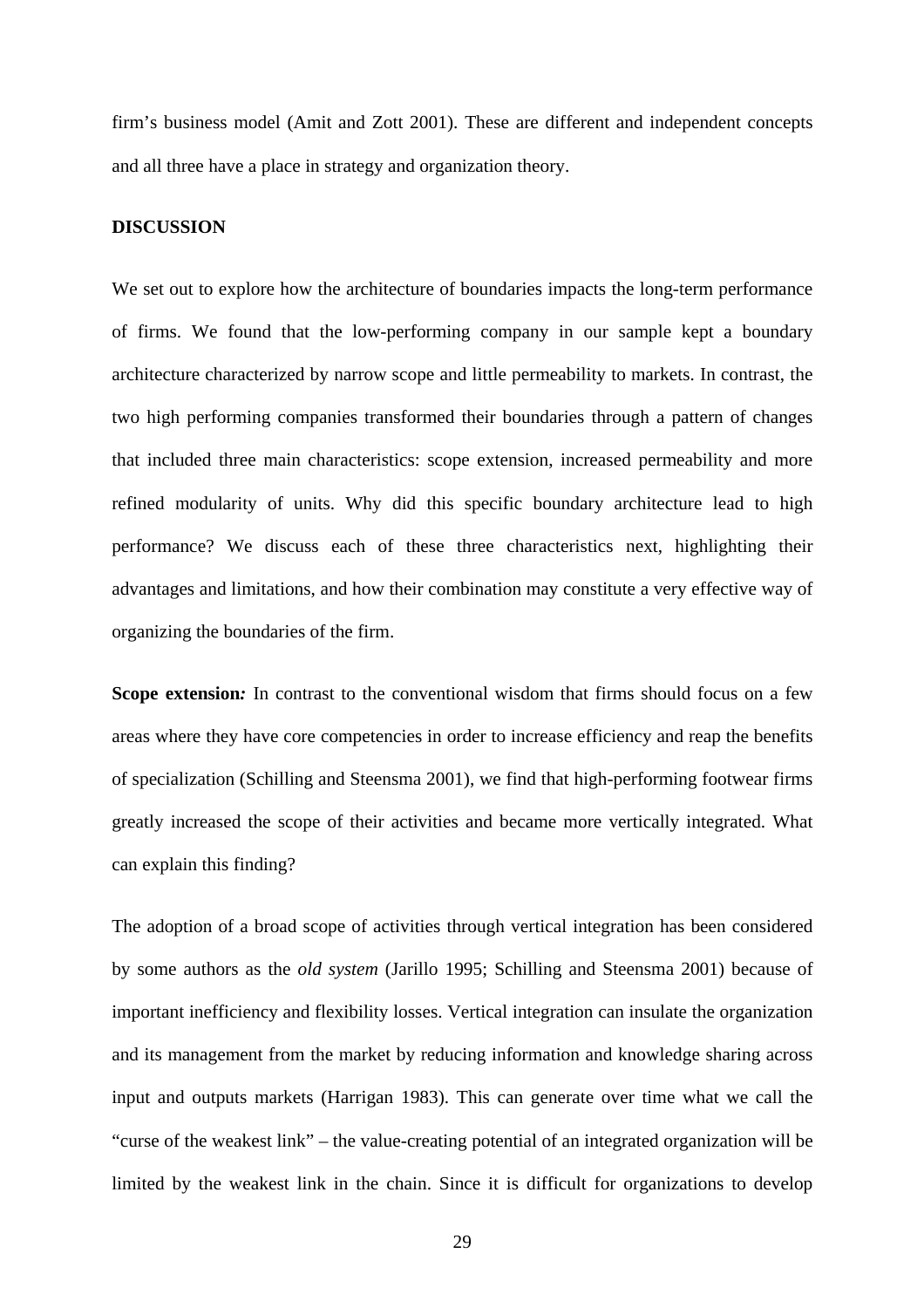strong and homogeneous capabilities across the value system, they are better off focusing on activity areas where they have a comparative advantage and use the market for the other areas (Jacobides 2005). In fact, during the 80s and the 90s there was a general trend towards the des-integration of activities along the value chain, coupled with the specialization on activities that require competencies for which firms already have an advantage. This movement of concentration on core competencies was expected to be the end of hierarchical capitalism in the form of the large, vertically integrated firm (Dunning 1995), leading to a new organizational paradigm formed by networks of specialized firms (Achrol 1997).

However, there have been some contrarian voices in favor of vertical integration. Being vertically integrated in changing industries may lead to coordination and informational advantages (Harrigan 1983) and may enable a strategy of rapid response that has been shown to provide competitive advantage in volatile industries such as fashion apparel (Richardson 1996). Richardson's study is particularly relevant given the similarity of the fashion apparel industry and the footwear industry, and the fact that both industries went through similar transformations in the last decade. According to Richardson, the advantages of vertical integration (in particular forward integration) include superior market knowledge, faster response to customer needs and lower risks of product introductions. However, the author did not resolve the "curse of the weakest link". He just assumed that attentive managers would be able to overcome the problems of being insulated from the market. He writes that "as the integrated firms have demonstrated, these drawbacks are more a result of management than ownership" (p.410). This argument is not entirely satisfactory.

Another argument in favor of vertical integration ties to the literature on innovation and technological change (Henderson and Clark 1990). In a recent study in the communications industry, Raynor and Christensen (2002) suggest that increased vertical integration may be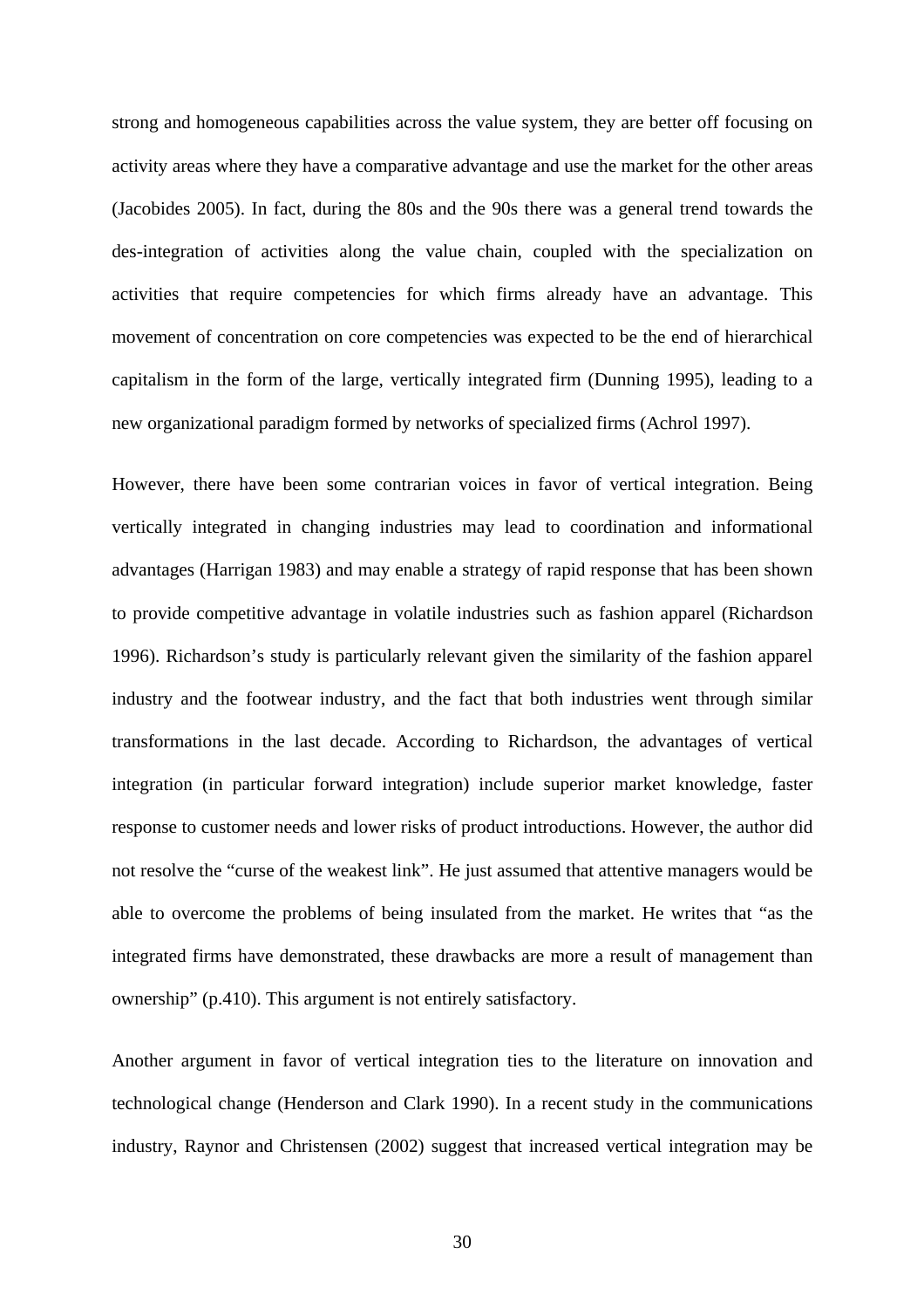required for firms to develop complex technological innovations that depend on knowledge bases with complex interdependencies. Other authors call these interdependencies "synergy effects" (Schilling and Steensma 2001). However this explanation for vertical integration does not seem to fit our findings since the footwear market is a relatively mature market that does not use advanced, specialized technologies with strong interdependencies.

In fact, vertical integration in footwear firms was essentially a response to changing market conditions. First, it was a way of reducing the firms' dependence on the few global buyers that would inevitably move their business to emergent markets with low cost labor. Second, it served as a mean to service new market segments (retailers and small distributors) for whom response time, innovative design, and diversity of models were more important than price. Contrary to the large global clients, retailers and small distributors usually have no design and technical modeling capabilities so the two firms in our study developed these capabilities and expanded into new activities, often associated with their own brand. Third, expanding the scope in the value system was important to generate new business opportunities by opening up new markets and developing unexpected business models.

Despite the advantages noted above, we have not yet resolved the "curse of the weakest link". For example a firm with a highly efficient manufacturing unit but a weak design unit or badly merchandised stores would be unable to sell its products. How did the firms in our study address the issues that insulating activities from the market is likely to cause deterioration in capabilities and that a tightly integrated system of activities is only as strong as the weakest links in the system? The answer is that *scope* and *permeability* are independent constructs in the architecture of boundaries. Our high-performing firms were vertically integrated but were not insulated from the market. On the contrary, they interfaced with the market in both inputs and outputs in almost every stage in the value system, thus creating permeable boundaries.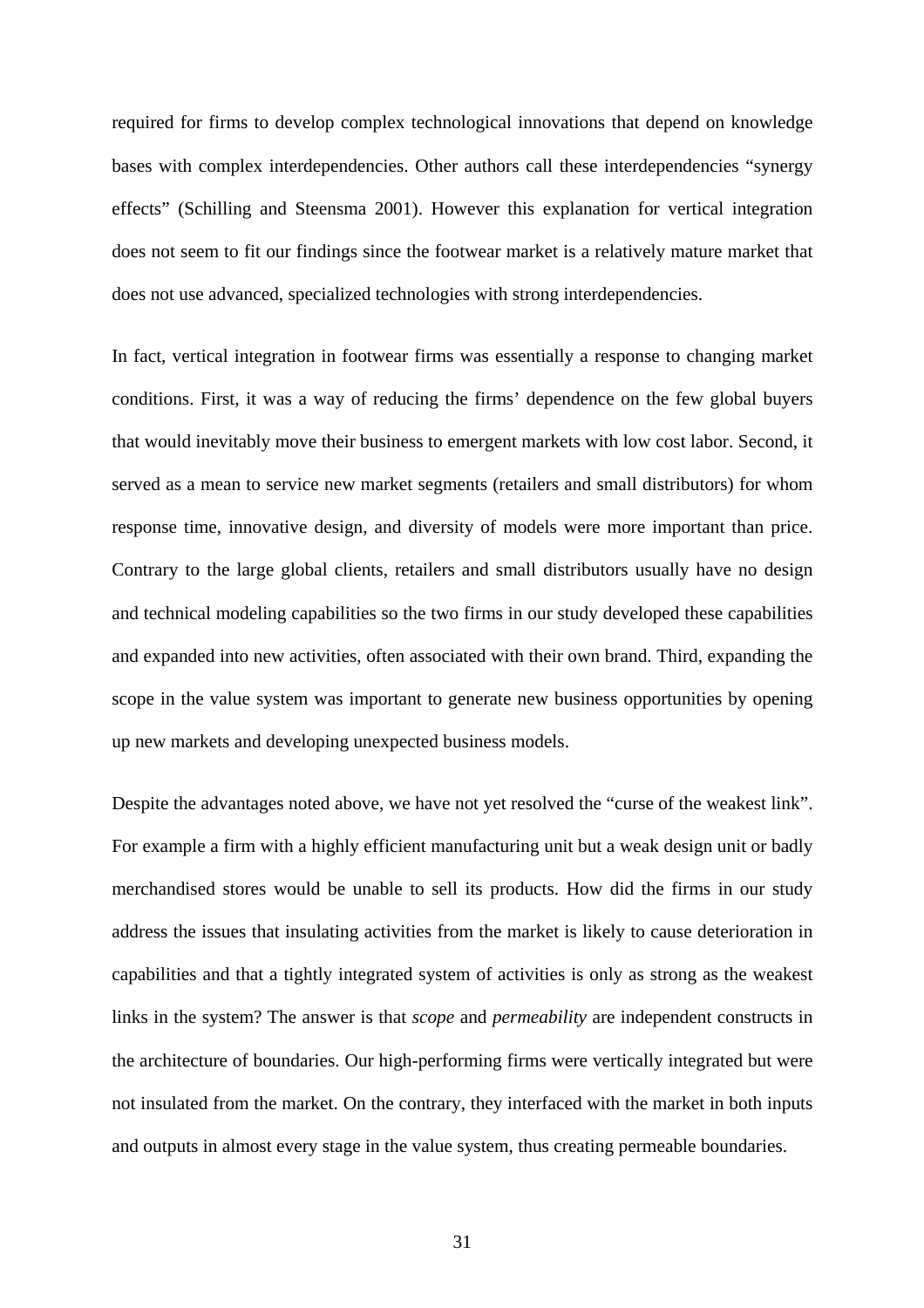**Permeable boundaries:** In contrast to the conventional wisdom that managers should make or buy for each activity according to transaction characteristics (Williamson 1991) to improve efficiency, and that managers should try to buffer their internal core from outside pressures (Thompson 1967; Pfeffer and Salancik 1978), we found that managers increased the permeability of different activity clusters to market forces by opening up many of these clusters to markets in both the input and output sides. What can explain this finding?

A widely recognized advantage of being permeable to inputs (making and buying for the same activity) is the ability to address demand fluctuations (Richardson 1996). While we found that this was a powerful reason for subcontracting activities for which the firm had some capacity, this reason alone cannot explain the extent of permeability evident in the data and the fact that it occurred in both inputs and outputs.

A more compelling reason is the learning and informational advantages. Opening a firm's activities to market interfaces and engaging in regular processes of buying inputs that are also produced internally, and selling outputs that are also transferred internally, allows managers to benchmark their level of competency for different activities. A manager of a unit that deals with both internal and external suppliers or with both internal and external clients will generate many insights about best practices, policies, and client needs, which can be shared with the relevant internal unit to improve performance. As a consequence, managers learn how valuable their competences really are, in which areas they are falling behind, and how to correct any weaknesses.

The greatest advantage of permeability, however, is its impact on internal resource allocation processes to foster growth. By interfacing with the market in different stages of the value chain, managers become more aware of their areas of comparative advantage. If, by engaging with the market, managers realize that they have weaker capabilities in a particular area of the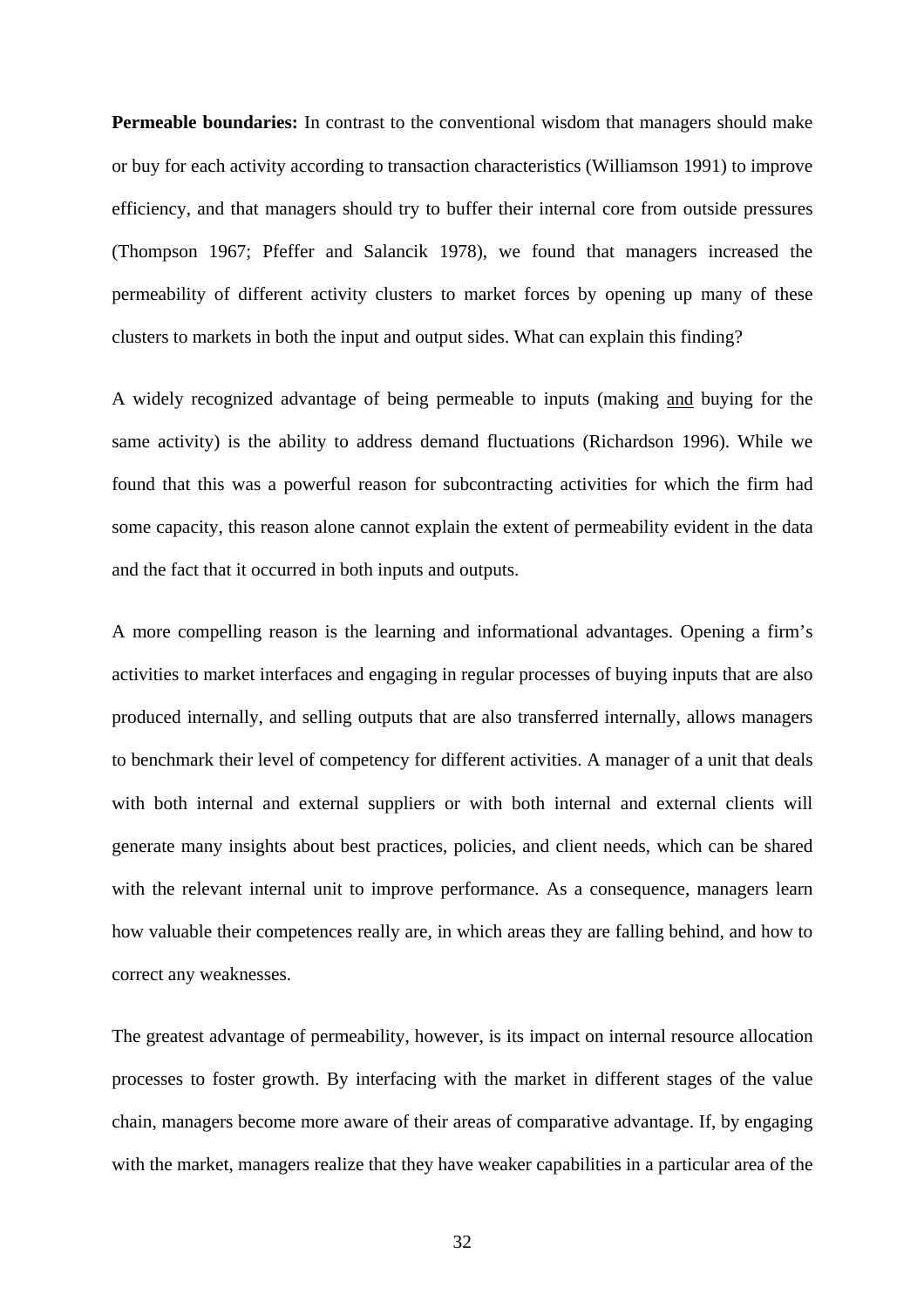value chain and if the required investments to grow capacity and improve quality are significant, managers may allocate fewer internal resources to these activities and will preferably buy those services from the market (Jacobides 2005) or try to leverage partners' installed capacity (Santos 2006). If one of their activities is highly valued by the market and opens up new (and sometimes unexpected) market opportunities, then the firm will allocate more resources for capacity expansion in this area and it will sell its outputs to the market, independently from transferring a portion of the output downstream through the firm's own activity system. This ability to "have the market as a safety valve" (Jacobides 2005) eliminates "the curse of the weakest link" and serves as a natural selection mechanism for the firms activities. These findings thus suggest that the value of permeability will rise with the scope of the firm's activities, since it is harder to assess comparative advantage and allocate resources by managerial fiat across many activity areas. This dynamic adaptation benefits may compensate for the increased transaction and coordination costs of dealing with multiple buyers and clients along the value system.

Nevertheless, there may be limits to permeability. As we observed in the cases of Sampaio and Investvar, certain activities were insulated from the market after being permeable in earlier periods. This is the case for the design activities in both firms for which the firm ceased to buy from the market. A key concern in this case seems to be the avoidance of strategic knowledge spillovers. By purchasing design services externally, firms need to communicate their view on what the market wants and may inadvertently help the development of a design capability outside the firm which can then be sold to their competitors as well. This example shows that, as the risk of imitation due to knowledge spillovers becomes too high, firms may insulate activities considered strategic, therefore stopping external purchasing for those activities and becoming less permeable (Fey and Birkinshaw 2004).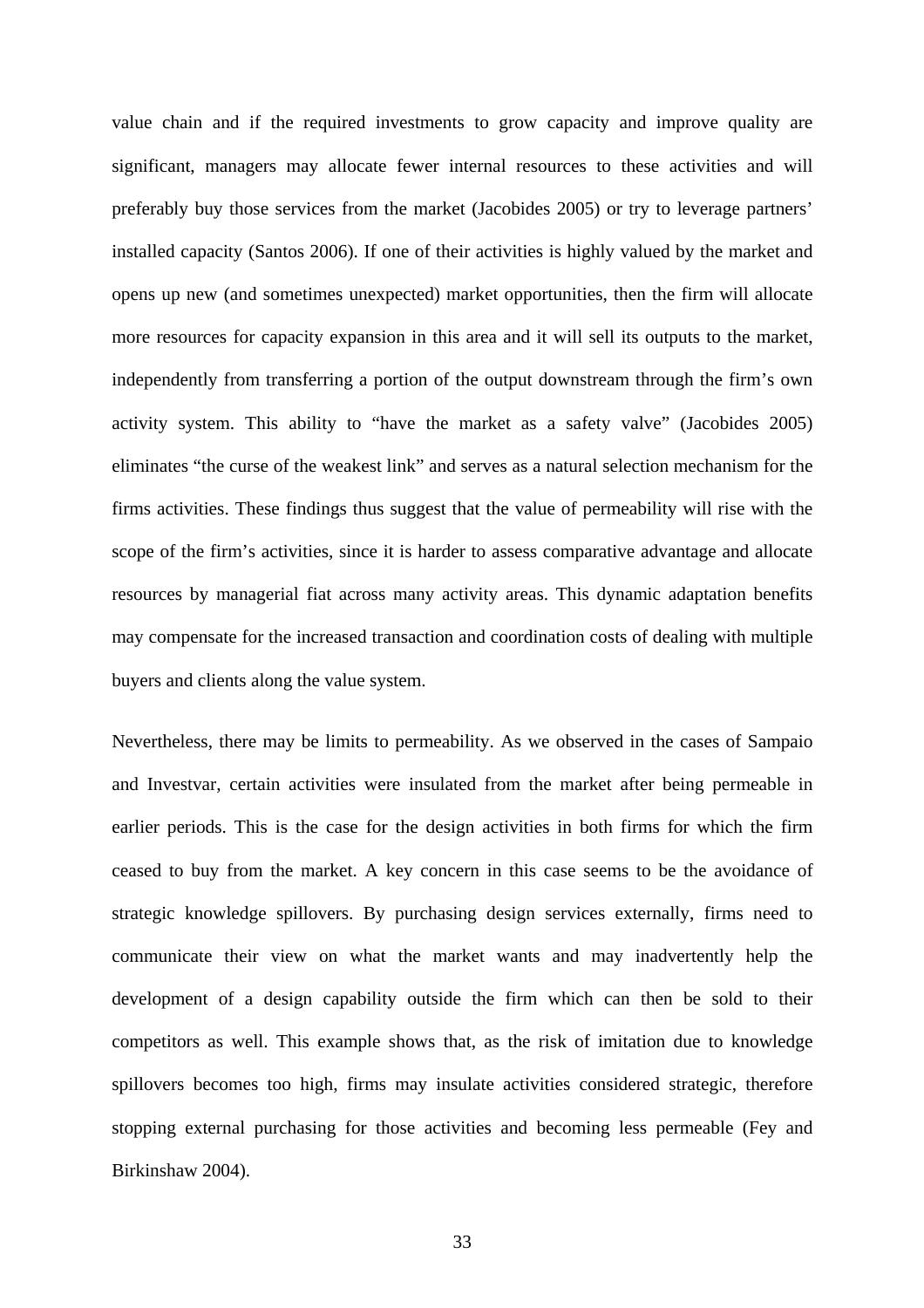In summary, contrasting with an integrated activity system that is as strong as its weakest link, an activity system permeable to the market possesses a greater capacity of adjustment to supply and demand variations. Permeability enables a better benchmarking of internal capabilities with other firms, and, more importantly, a dynamic matching of capabilities with market opportunities. Such permeable architecture of boundaries can guide a firm's growth processes by enabling differential growth in specific areas of the activity system.

However, organizational rigidities, particularly in structures composed of tightly coupled units, may hamper the growth of excellent units by not decoupling them from their mediocre organizational neighbors. Thus, the dynamic growth benefits enabled by broad scope and permeability may only be fully realized if the boundary architecture includes autonomous units in modular structures.

**Modular Structures:** Most research on modularity discusses the advantages of decomposing products into modules with well specified interfaces (Baldwin and Clark 2000) and then reaping the benefits of specialization by arranging the production of many of these modules across organizational boundaries through constellations of alliances, outsourcing work, or developing flexible work arrangements (Schilling 2000; Schilling and Steensma 2001). However we found that the high-performing footwear firms in our sample were developing a distinct form of *intra-organizational modularity*. Both Sampaio and Investvar were modularizing their activity system by creating autonomous units, which became profit centers, and developing common interfaces for transactions across internal and external clients (and suppliers). What can explain this finding?

In fact, our findings are consistent with earlier views of the disaggregation of corporations through a selective intervention process of infusing market discipline into hierarchies (Zenger and Hesterly 1997). They are also consistent with recent work on modularity that contests the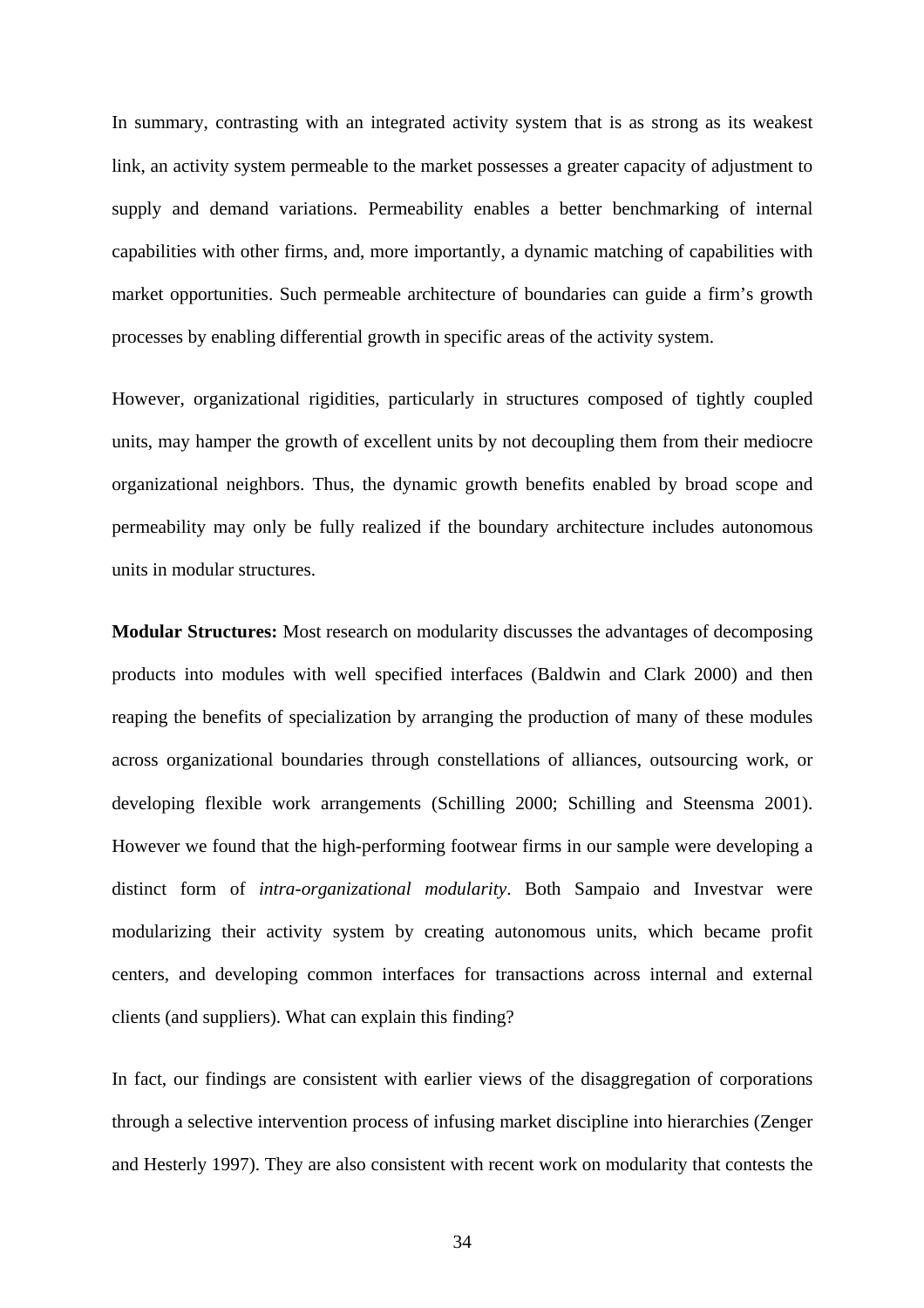presumed link between product, organizational and ownership modularity, suggesting that their drivers may be different and can lead to heterogeneous outcomes (Puranam and Jacobides 2005). Our findings suggest that organizational modularity does not necessarily come from product modularity nor does it lead to ownership modularity.

In the case of Sampaio, the modularity was still incipient, perhaps due to their smaller scale of operations and the fixed cost of defining interfaces and implementing formal coordinating mechanisms (Puranam and Jacobides 2005). The company had recently set up an autonomous unit (cutting across areas of product modularity) to sell new shoe collections to either the internal manufacturing unit or to outside clients who would then brand, manufacture and retail them. In addition, the company established their traditional manufacturing activities as a separate module that could either serve its own branded collection or serve outside clients in the private label business.

In contrast, the organizational modularity of Investvar was more developed. At the end of 2005 the company was organized in autonomous legal units (services, manufacturing, distribution, components) that were free in their decisions on how to interface with the market and other units. Interestingly, although these units had unified ownership control under the same coalition of partners, each one had a somewhat distinct ownership structure that helped tapping into new partners to gain the scale, capabilities, or outside resources that allowed these units to explore new market opportunities.

Our contribution is thus to connect organizational modularity to the growth processes of firms. Resource allocation processes that reflect the underlying comparative advantages and the available market opportunities are difficult to implement if there is a tight coupling between the different activity areas. For example if a firm's design and modeling unit is forced to use the unused capacity of the manufacturing unit as opposed to buying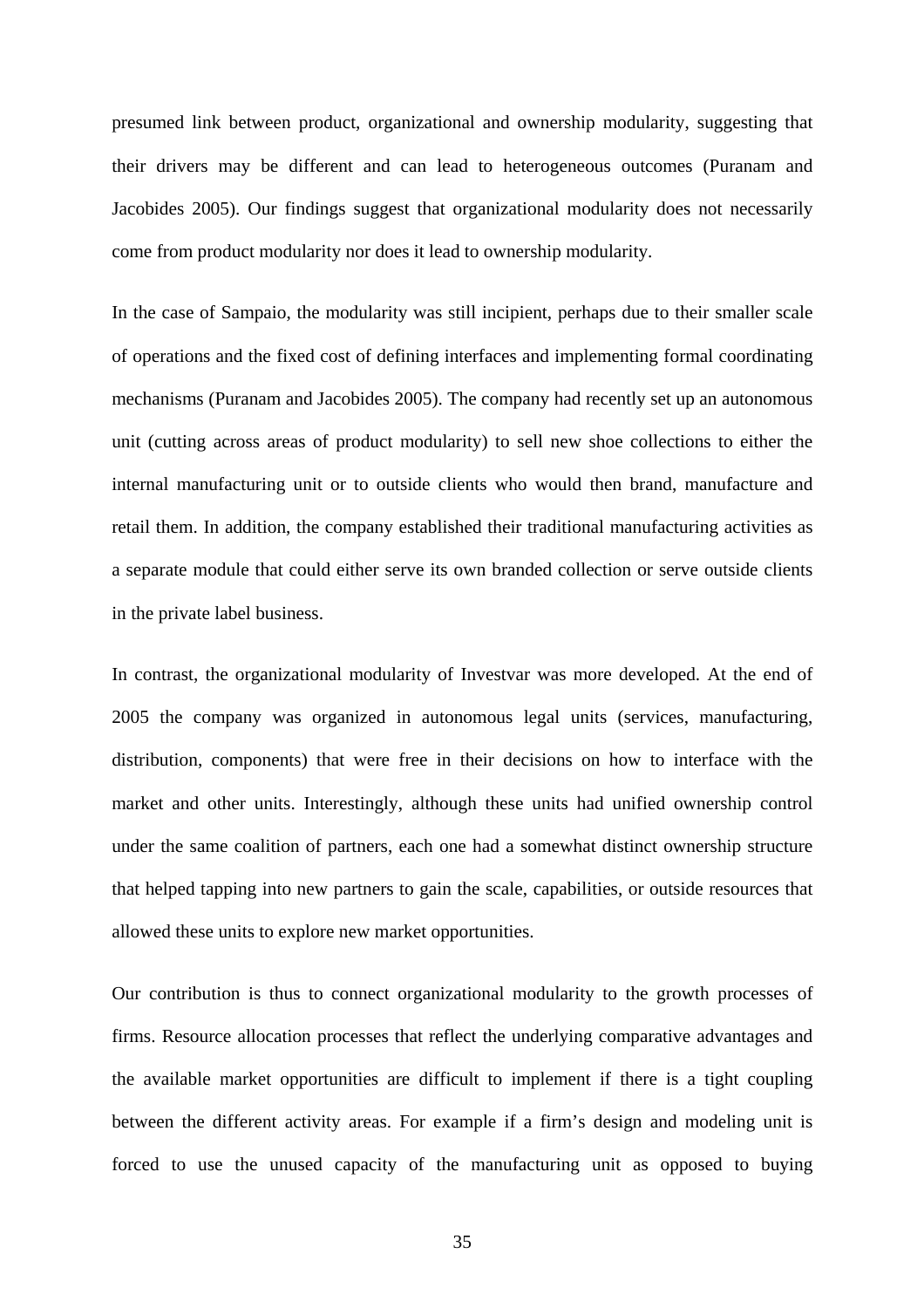manufacturing services from the market, the adaptive capacity of the organization may be hindered if the manufacturing unit under-performs. Thus, a boundary architecture that decouples the stages in the activity system is essential to fully take advantage of scope extension and permeability of boundaries. This may be particularly important in contexts, such as the footwear industry, where demand is increasingly heterogeneous, leading to more heterogeneity in inputs as well. Modular structures such as the one we describe may prove less useful in more homogeneous markets (Schilling and Steensma 2001).

# **CONCLUSION**

The organizations and strategy literature has traditionally considered organizational boundaries as the accumulation of discrete "make or buy" decisions that together define the scope of the firm. In this research we looked at the boundary architecture at a firm level (Jacobides and Billinger 2006) and explored a more refined concept of boundaries that includes decisions about the scope of activities in the value system, the permeability of the activities to the market at the different stages in both inputs and outputs, and the modularity of organizational units.

The *boundary architecture* of a firm is thus defined by how managers set the scope, permeability and modularity of the organization. In contrast to conventional wisdom advocating focus and specialization in areas of core competence, we show that a boundary architecture of broad scope, high permeability, and increasing modularity is associated with high performance for firms in mature markets facing global competition. Such boundary architecture allows a dynamic fit between evolving organizational capabilities and market opportunities, which may compensate for the transaction and coordination costs of adopting this more complex structure. This boundary architecture represents a form of strategic organization since it substitutes for a clear and focused strategy and business model and, in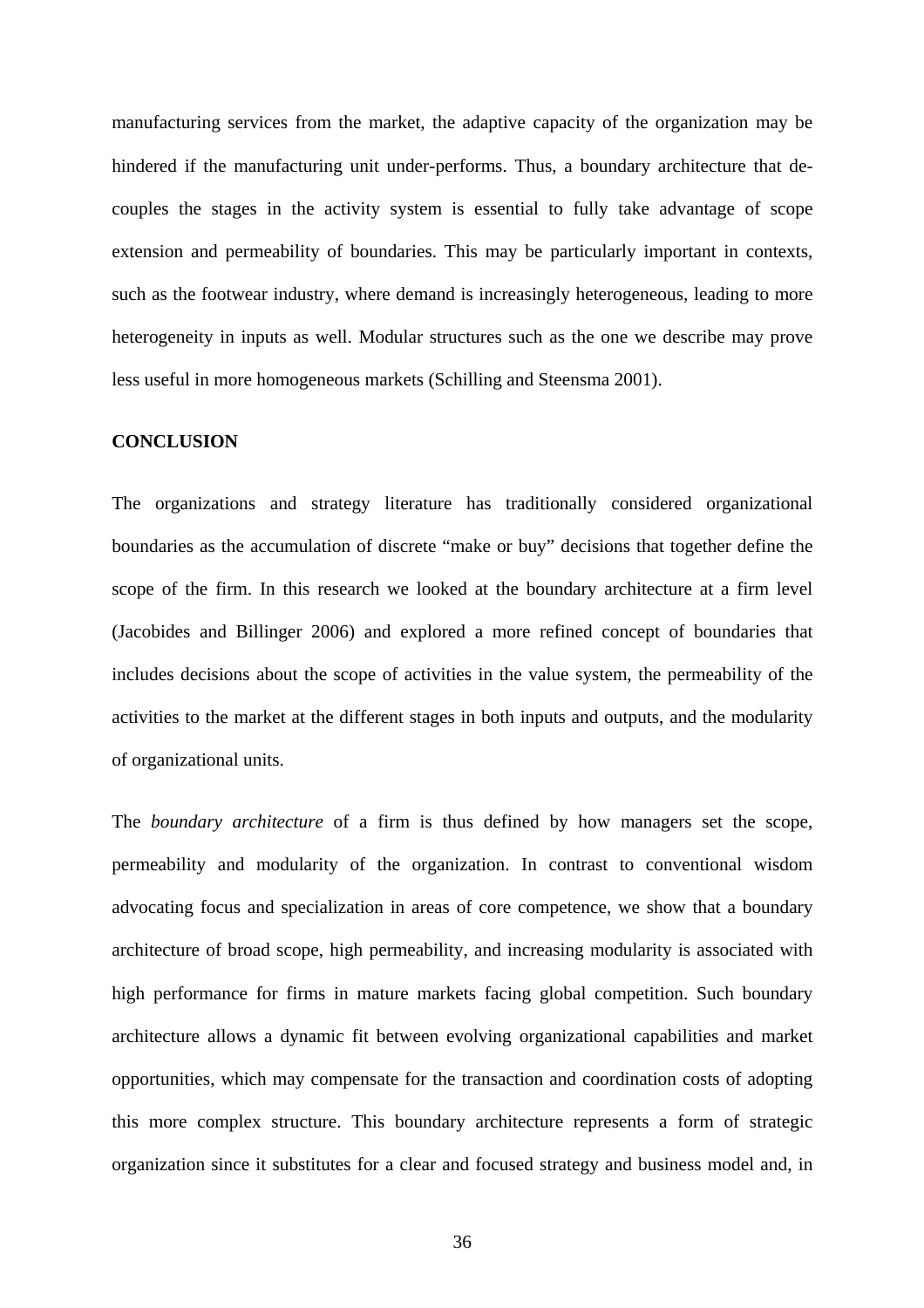fact, it affords different strategies and multiple business models without being dependent on extreme forms of managerial foresight.

This paper shows how managers can use the concept of boundary architecture to more effectively compete in mature industries and explains why certain boundary architectures work while others do not. Broad scope without permeability may lead to rigidity and the weakest-link effect. Scope and permeability without modularity do not allow for dynamic growth efficiencies. It is the combination of these three elements that affords the full strategic and adaptation benefits to firms. That is why research on boundaries should go beyond the single construct of scope and focus instead on the multiple characteristics that determine the boundary architecture of firms.

Our research approach has limitations. First, although we show a link between boundary architecture and long-term performance, our multiple case study methodology does not allow for a systematic validation of this causal relation. Nevertheless, it sets the stage for a more systematic analysis in a random sample of firms to test if the presence of these three boundary characteristics is associated with higher performance. Second, our study is limited to a particular industry and it is unclear to what extent our findings can be generalized. However, our study adds to a recent but growing body of evidence that firm-level boundary architectures matter for performance across a range of industries, from mortgage banking to apparel and to telecommunications. Third, our study highlights a specific architecture of boundaries that seems a good fit for the environment of the footwear industry in the last 15 years. Future work should strive to create a more complete view of viable boundary architectures and their fit with particular industry settings and environmental characteristics.

Finally, our study has implications for policy and practice. We provide a compelling illustration that firms in mature manufacturing industries operating in developed countries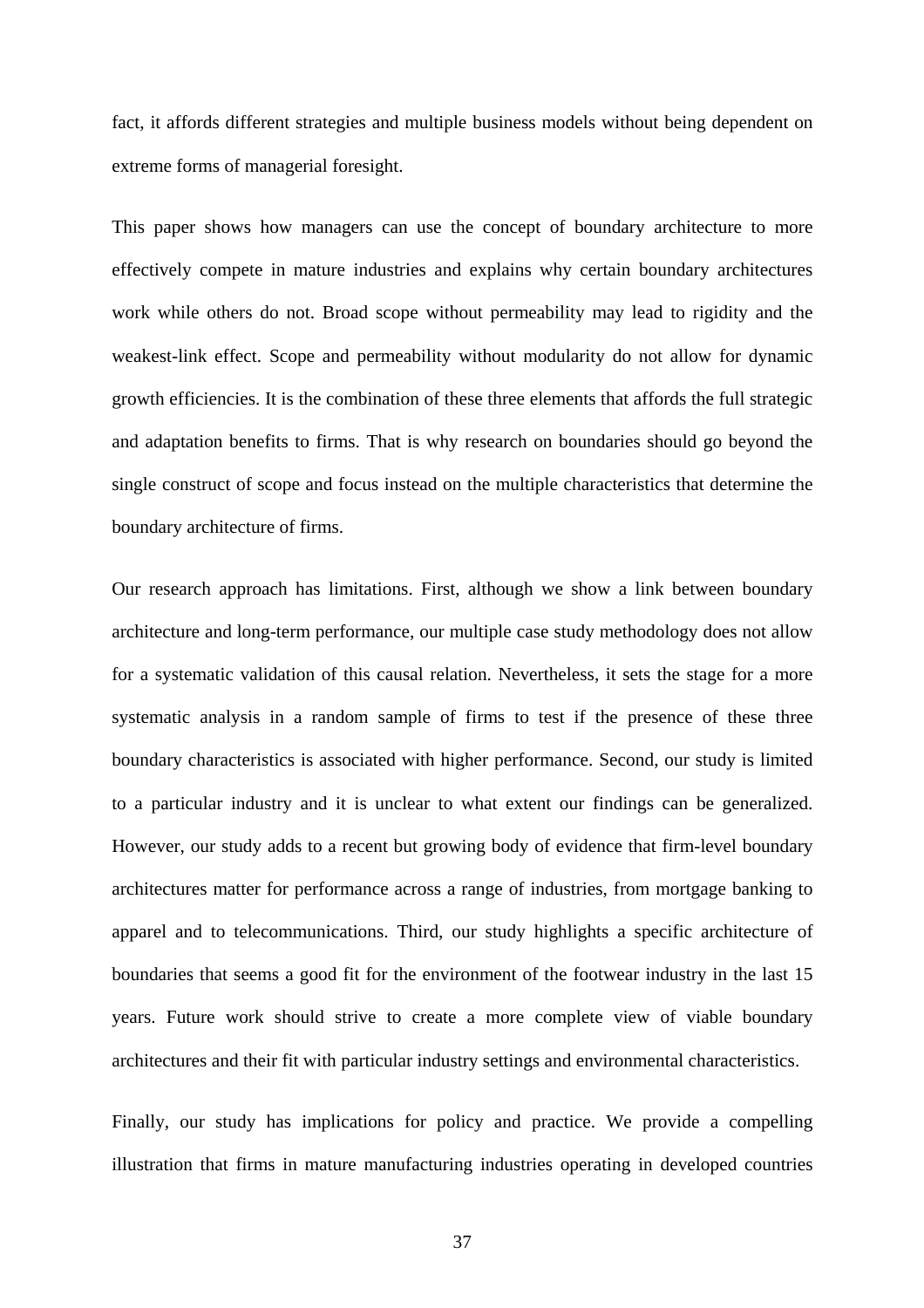can survive and thrive despite low-cost competition from emerging economies. In addition, our study offers a cautionary tale that technological innovation per se may well be worthless in these settings if not coupled with innovations in the strategic organization of firms. This suggests that instead of lobbying policy-makers to close country boundaries to foreign goods or to provide more subsidies for new technologies, managers may be well-advised to take a closer look at the architecture of boundaries of their firms and develop organizational innovations that allow them to exploit new market opportunities.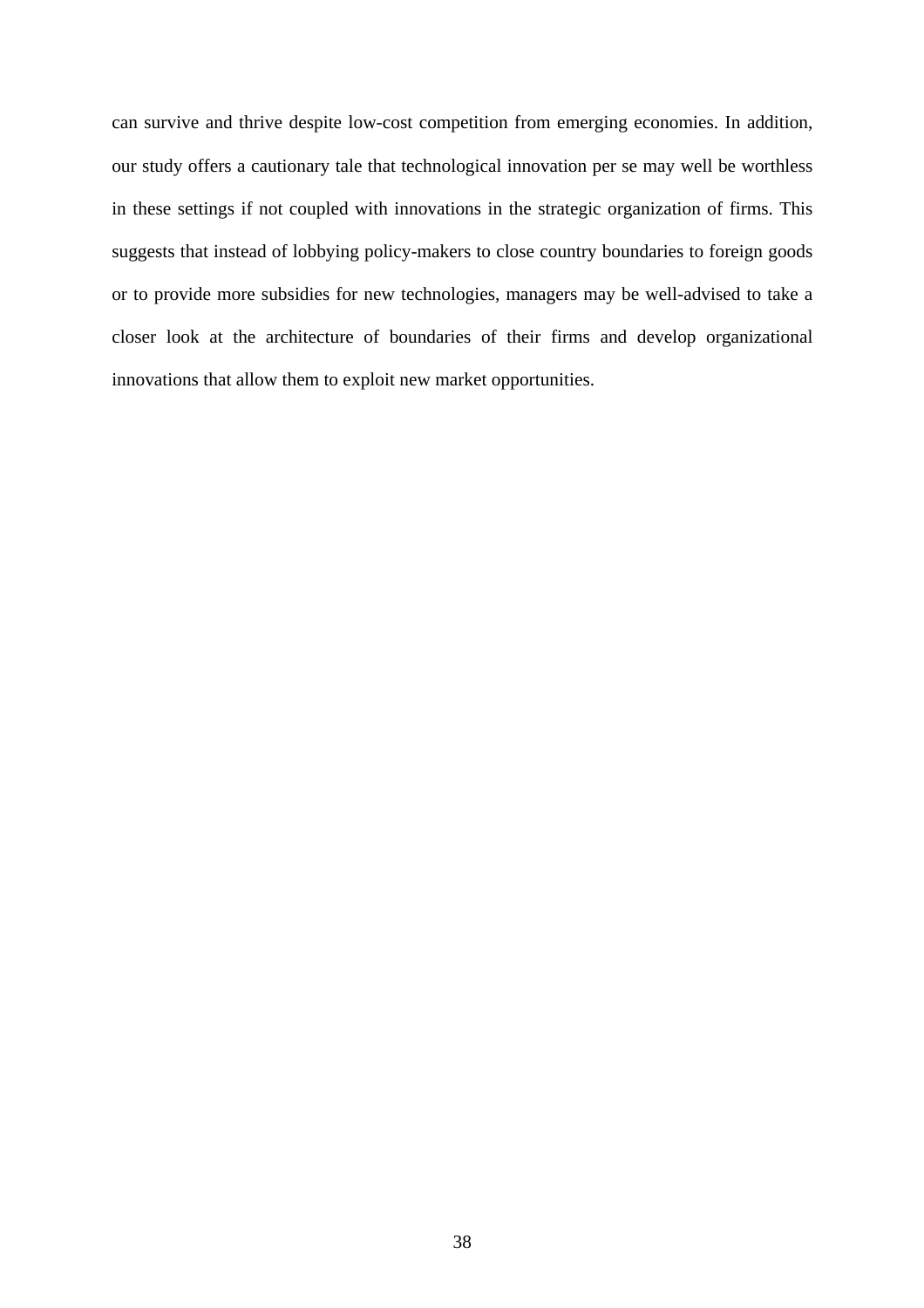### **BILIOGRAPHY**

- Achrol, R. S. (1997). "Changes in the theory of interorganizational relations in marketing: Toward a network paradigm." Journal of the Academy of marketing Science **25**: 56- 71.
- Allee, V. (2000). "Reconfiguring the Value Network." Journal of Business Strategy **21**(4): 36.
- Amit, R. and C. Zott (2001). "Value Creation in E-Business." Strategic Management Journal **22**(6/7): 493.
- APICCAPS (2003). A Indústria Portuguesa de Calçado e Artigos de Pele. Porto, Publicações APICCAPS.
- Argyres, N. (1996). "Evidence on the Role of Firm Capabilities in Vertical Integration Decisions." Strategic Management Journal **17**: 129-150.
- Argyres, N. (1996a). "Capabilities, Technological Diversification and Divisionalization." Strategic Management Journal **17**: 395-410.
- Baldwin, C. Y. and K. B. Clark (2000). Design Rules: The power of modularity. Cambridge, MA, MIT Press.
- Brown, S. L. and K. M. Eisenhardt (1997). "The Art of Continuous Change: Linking Complexity Theory and Time-paced Evolution in Relentlessly Shifting Organizations." Administrative Science Quarterly **42**: 1-34.
- Dunning, J. H. (1995). "Reappraising the Eclectic Paradigm in an Age of Alliance Capitalism." Journal of International Business Studies **3rd Quarter**.
- Eisenhardt, K. M. (1989). "Building Theories from Case Study Research." Academy of Management Review **14**: 532-550.
- Eurostat (2004). European Business: Facts and Figures, European Commission.
- Fey, C. and J. Birkinshaw (2004). "External sources of knowledge, governance mode and R&D performance." Journal of Management Studies.
- Harrigan, K. R. (1983). Strategies for Vertical Integration. Lexington, MA, Lexington Books.
- Harrigan, K. R. (1985). Strategic flexibility: A management guide for changing times. Lexington, MA, Lexington Books.
- He, D. and J. Nickerson (2006). "Why do firms make and buy? Efficiency, Appropriability, and competition in the trucking industry." Organization Science **Forthcoming**.
- Henderson, R. M. and K. B. Clark (1990). "Architectural Innovation: The Reconfiguration of Existing Product Technologies and the Failure of Established Firms." Administrative Science Quarterly **35**(1): 9-30.
- Jacobides, M. and S. Billinger (2006). "Designing the Boundaries of the Firm: From "Make, Buy or Ally" to the Dynamic Benefits of Vertical Architecture." Organization Science **Forthcoming**.
- Jacobides, M. G. (2005). "Industry Change through Vertical Disintegration: How and Why Markets Emerged in Mortgage Banking." Academy of Management Journal **48**(3): 465.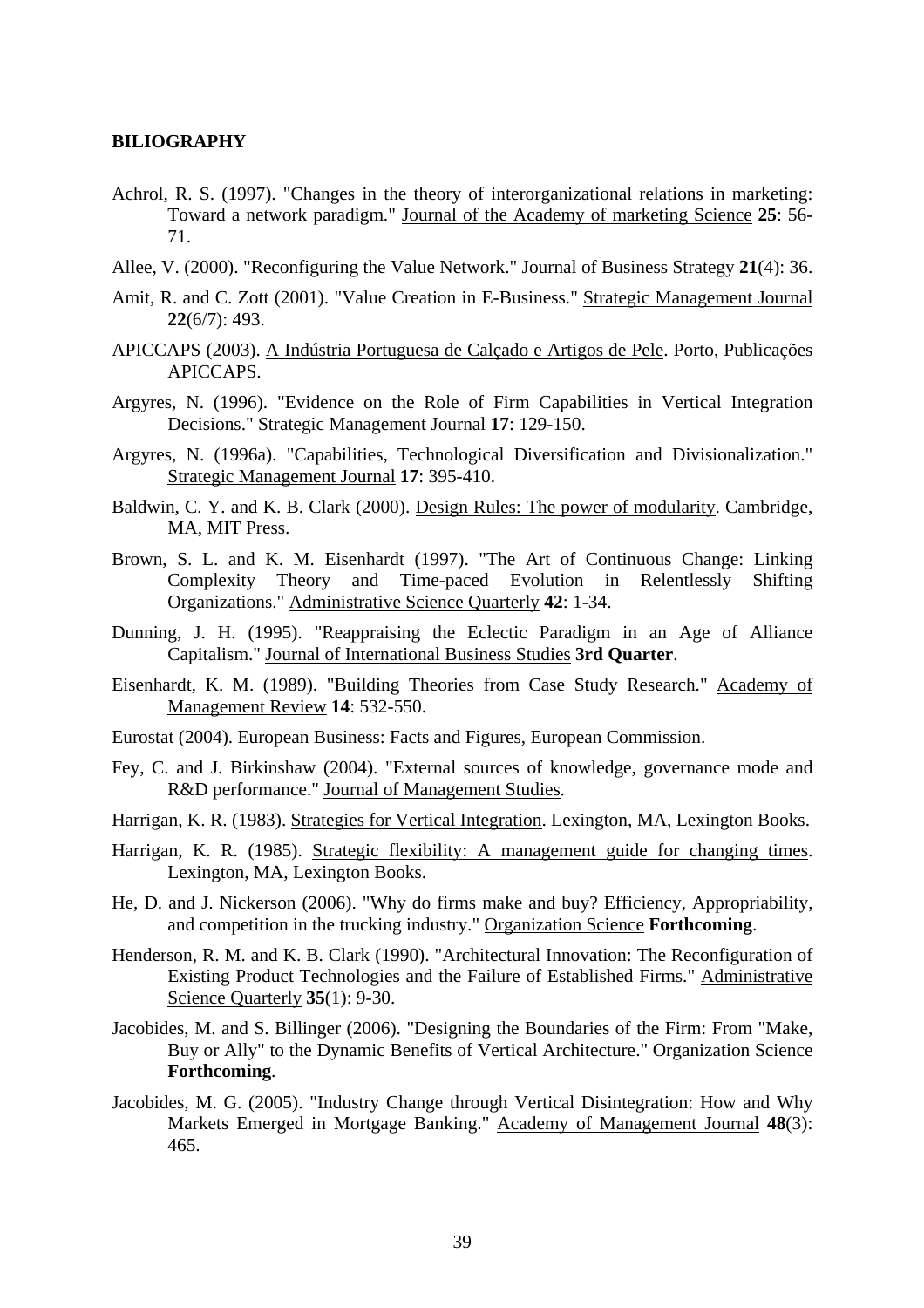- Jacobides, M. G. and L. M. Hitt (2005). "Losing Sight of the Forest for the Trees? Productive Capability and Gains from Trade as Drivers of Vertical Scope." Strategic Management Journal **27**(1): 1209-1227.
- Jarillo, J. (1995). Strategic Networks. Oxford, Butter Worth-Heinmen.
- Kogut, B. and U. Zander (1996). "What Firms Do? Coordination, Identity, and Learning." Organization Science **7**(5): 502-523.
- Kumar, N., L. W. Stern, et al. (1993). "Conducting interorganizational research using key informants." Academy of Management Journal **36**(6): 1633.
- Meyer, M. W. and X. Lu (2004). "Managing Indefinite Boundaries: The Strategy and Structure of a Chinese Business Firm." Management and Organization Review **1**(1): 57-86.
- Miles, M. B. and A. M. Huberman (1994). Qualitative Data Analysis: An Expanded Sourcebook. Thousand Oaks, CA, Sage Publications.
- Nickerson, J. A. and B. S. Silverman (2003). "Why Firms Want to Organize Efficiently and What Keeps Them from Doing So: Inappropriate Governance, Performance, and Adaptation in a Deregulated Industry." Administrative Science Quarterly **48**(3): 433- 465.
- Pfeffer, J. and G. Salancik (1978). The External Control of Organizations: A Resource Dependence Perspective. New York, Harper & Row Publishers.
- Poppo, L. and T. Zenger (1998). "Testing Alternative Theories of the Firm: Transaction Cost, Knowledge-Based, and Measurement Explanations for Make-or-Buy Decisions in Information Services." Strategic Management Journal **19**(9): 853-877.
- Porter, M. E. (1985). Competitive Advantage: Creating and Sustaining Superior Performance. New York, Free Press.
- Porter, M. E. (1991). "Towards a Dynamic Theory of Strategy." Strategic Management Journal **12**: 95-117.
- Puranam, P. and M. G. Jacobides (2005). "Why interface specification varies between organizations and why that matters." Working Paper: London Business School.
- Rabellotti, R. (1995). "Is there an "industrial district model"? Footwear districts in Italy and Mexico compared." World Development **23**(1): 29-41.
- Raynor, M. E. and C. M. Christensen (2002). Integrate to Innovate: The determinants of success in developing and deploying new services in the communications industry, Deloitte Research.
- Richardson, J. (1996). "Vertical Integration and Rapid Response in Fashion Apparel." Organization Science **7**(4): 400-412.
- Santos, F. (2006). "An entrepreneurial theory of boundaries: The scalability of new firms in nascent markets." Working Paper - INSEAD.
- Santos, F. (2006). "Technological Innovation in Mature Industries: Importance, Catalysts and Impact." Working Paper **IN+**.
- Santos, F. M. and K. M. Eisenhardt (2005). "Organizational Boundaries and Theories of Organization." Organization Science **16**(5): 491-508.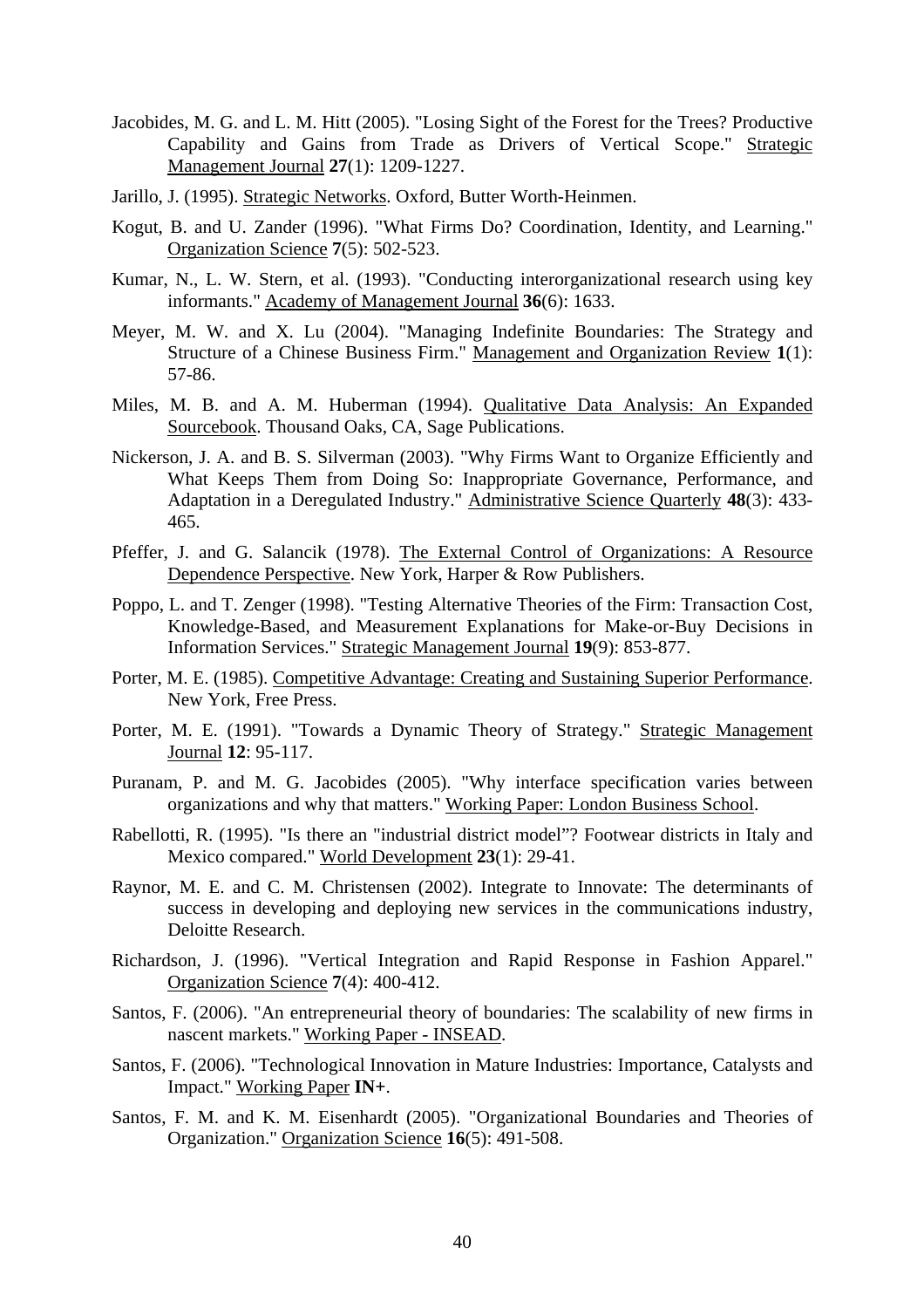- Santos, F. M. and K. M. Eisenhardt (2006). "Constructing Markets and Organizing Boundaries: Entrepreneurial Action in Nascent Fields." Working Paper: INSEAD **01/2006/ENT**.
- Schilling, M. A. (2000). "Toward a General Modular Systems Theory and its Application to Interfirm Product Modularity." Academy of Management Review **25**(2): 312-334.
- Schilling, M. A. and H. K. Steensma (2001). "The Use of Modular Organizational Forms: An Industry Level Analysis." Academy of Management Journal **44**(6): 1149-1168.
- Schmitz, H. and P. Knorringa (2000). "Learning from global buyers." J. Development Studies **37**: 177-205.
- Scott, W. R. (2004). "Reflection on a half-century of organizational sociology." Annual Review of Sociology **30**: 1-21.
- Shelanski, H. A. and P. Klein (1995). "Empirical Research in Transaction Costs Economics: A Review and Assessment." Journal of Law, Economics, and Organization **11**(2): 335-361.
- Siggelkow, N. (2001). "Change in the Presence of Fit: The Rise, the Fall and the Renascence of Liz Claiborne." Academy of Management Journal **44**(4): 838-857.
- Siggelkow, N. (2002). "Evolution toward Fit." Administrative Science Quarterly **47**(1): 125- 159.
- Thompson, J. D. (1967). Organizations in Action. New York, McGraw Hill.
- White, S. (2000). "Competition, capabilities and the make, buy or ally decisions of Chinese state-owned firms." Academy of Management Journal **43**(3): 324-341.
- Williamson, O. E. (1975). Markets and Hierarchies: Analysis and Antitrust Implications. New York, Free Press.
- Williamson, O. E. (1991). "Comparative Economic Organization: The Analysis of Discrete Structural Alternatives." Administrative Science Quarterly **36**(2): 269-296.
- Yin, R. K. (1994). Case Study Research Design and Methods. Thousand Oaks, CA, Sage Publications.
- Zenger, T. R. and W. S. Hesterly (1997). "The Disaggregation of Corporations: Selective Intervention, High-powered Incentives, and Molecular Units." Organization Science **8**(3): 209-222.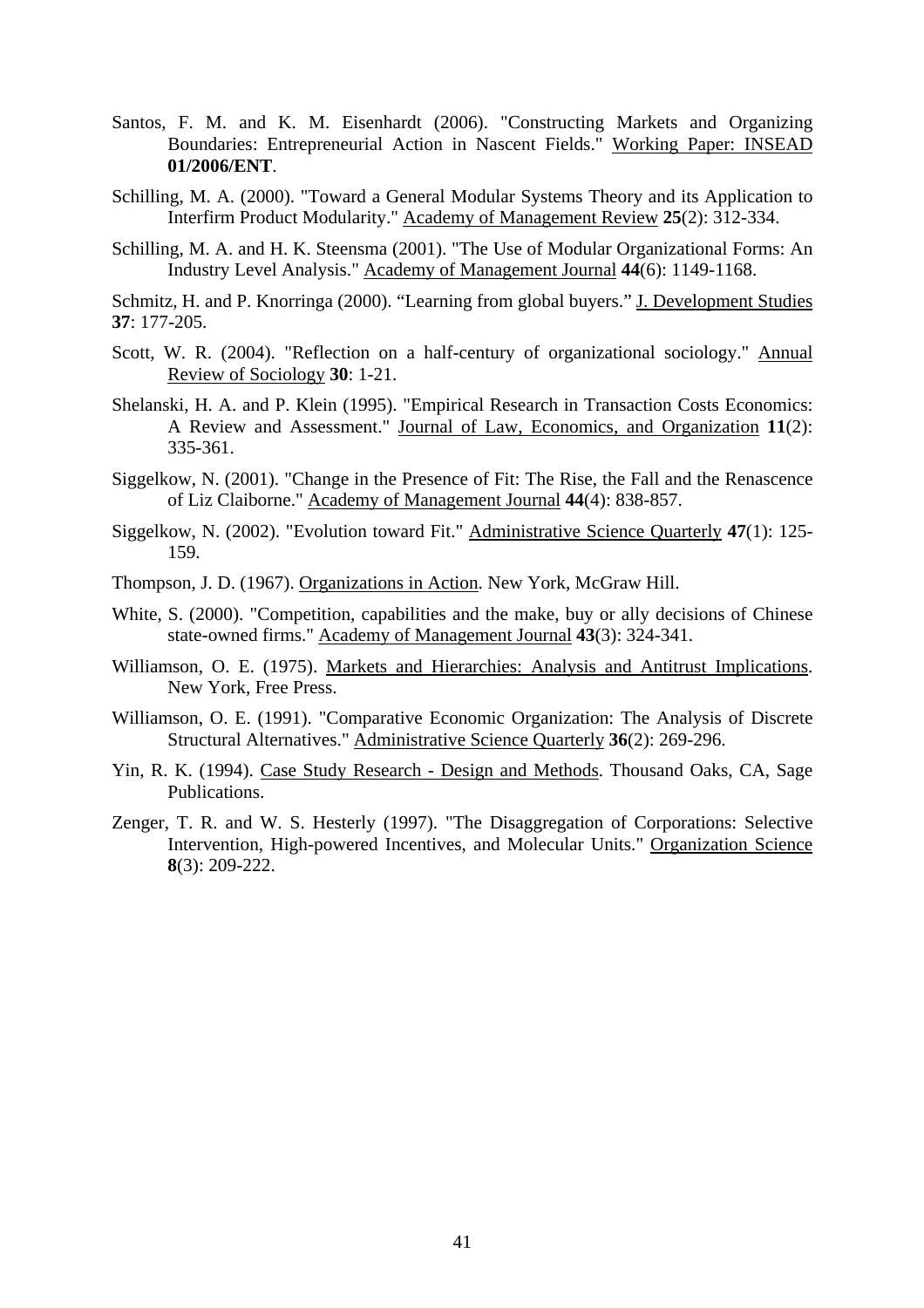|                          | <b>Basilius</b> | Sampaio        | <b>Investvar</b>              |  |
|--------------------------|-----------------|----------------|-------------------------------|--|
| <b>Sampling Criteria</b> | Low-performer   | High-Performer | <b>Extreme High Performer</b> |  |
| <b>Founding date</b>     | 1973            | 1981           | 1985                          |  |
| 1995                     |                 |                |                               |  |
| Sales (€)                | 15,4M           | 3,8M           | 17,4M                         |  |
| Profits $\Theta$         | 508K            | 20,7K          | Not available                 |  |
| <b>Employees</b>         | 168             | 91             | 227                           |  |
| 2004                     |                 |                |                               |  |
| Sales (€)                | 3,3M            | 8,7M           | 161M                          |  |
| Profits $\Theta$         | $(468K)$ *      | 46,2K          | Not available                 |  |
| <b>Employees</b>         | 65              | 98             | 774                           |  |

# **Table 1 – Overview of sample firms and their performance (from 1995 to 2004)**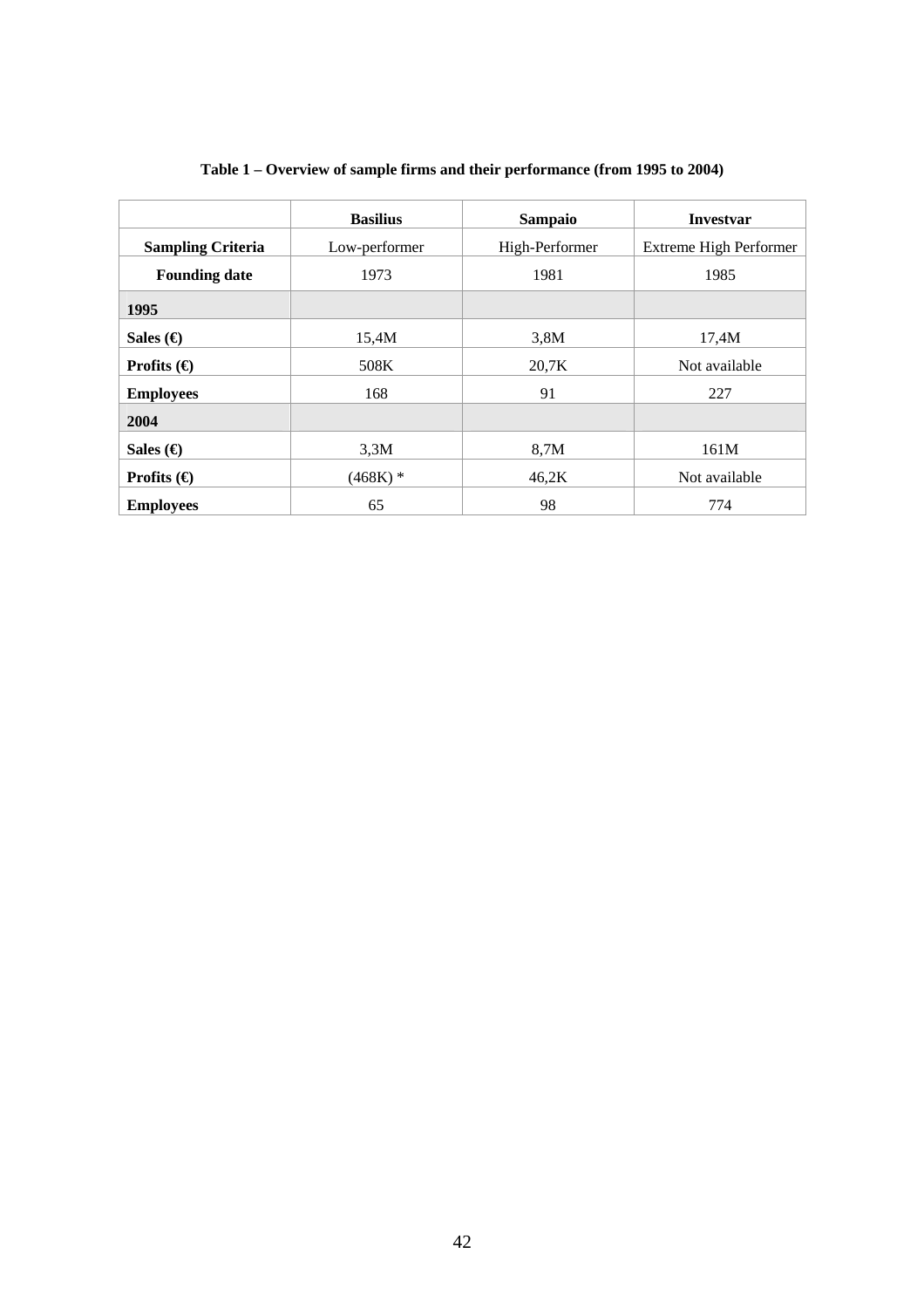| <b>Table 2 – Data sources</b> |  |
|-------------------------------|--|
|-------------------------------|--|

|                                | <b>Basilius</b>                                                                               | <b>Sampaio</b>                                                                                                | <b>Investvar</b>                                                                                           | <b>Industry-level</b>                                                                                                                                                    | <b>Total</b> |
|--------------------------------|-----------------------------------------------------------------------------------------------|---------------------------------------------------------------------------------------------------------------|------------------------------------------------------------------------------------------------------------|--------------------------------------------------------------------------------------------------------------------------------------------------------------------------|--------------|
| Number of<br>visits            | 6                                                                                             | 15                                                                                                            | 12                                                                                                         | 21                                                                                                                                                                       | 54           |
| Number of                      | $\overline{4}$                                                                                | 8                                                                                                             | $\mathbf{Q}$                                                                                               | 20                                                                                                                                                                       | 41           |
| informants                     | founder<br>managing<br>director<br>cutting unit<br>supervisor<br>stitching unit<br>supervisor | managing director<br>administrative<br>manager<br>production director<br>marketing director<br>sales director | managing director<br>administrative manager<br>production director<br>marketing director<br>sales director | industry experts<br>representatives<br>from APICCAPS<br>(the Industry<br>Association)<br><b>INESC</b> executives<br>(R&D unit)<br>other founders and<br>general managers |              |
|                                |                                                                                               | Modeling unit<br>supervisor<br>stitching unit<br>supervisor                                                   | communications<br>director<br>components engineer<br>chemical engineer<br>business unit head               |                                                                                                                                                                          |              |
| Hours of<br>observation        | 10                                                                                            | 50                                                                                                            | 30                                                                                                         | 30                                                                                                                                                                       | 120          |
| Hours of<br>interviews         | 30                                                                                            | 85                                                                                                            | 50                                                                                                         | 120                                                                                                                                                                      | 285          |
| N° pages of<br>interview notes | 100                                                                                           | 180                                                                                                           | 200                                                                                                        | 400                                                                                                                                                                      | 880          |
| Archival<br>sources            | Internal<br>financial and<br>historical<br>data                                               | Internal financial<br>and historical data<br>Media articles                                                   | Internal financial and<br>historical data<br>media articles<br>press releases<br>Internal magazine         | Industry magazine<br>Industry<br>association<br>newsletters<br>Sector studies and<br>statistics                                                                          |              |
| Visit to industry<br>fairs     |                                                                                               |                                                                                                               |                                                                                                            | 3                                                                                                                                                                        | 3            |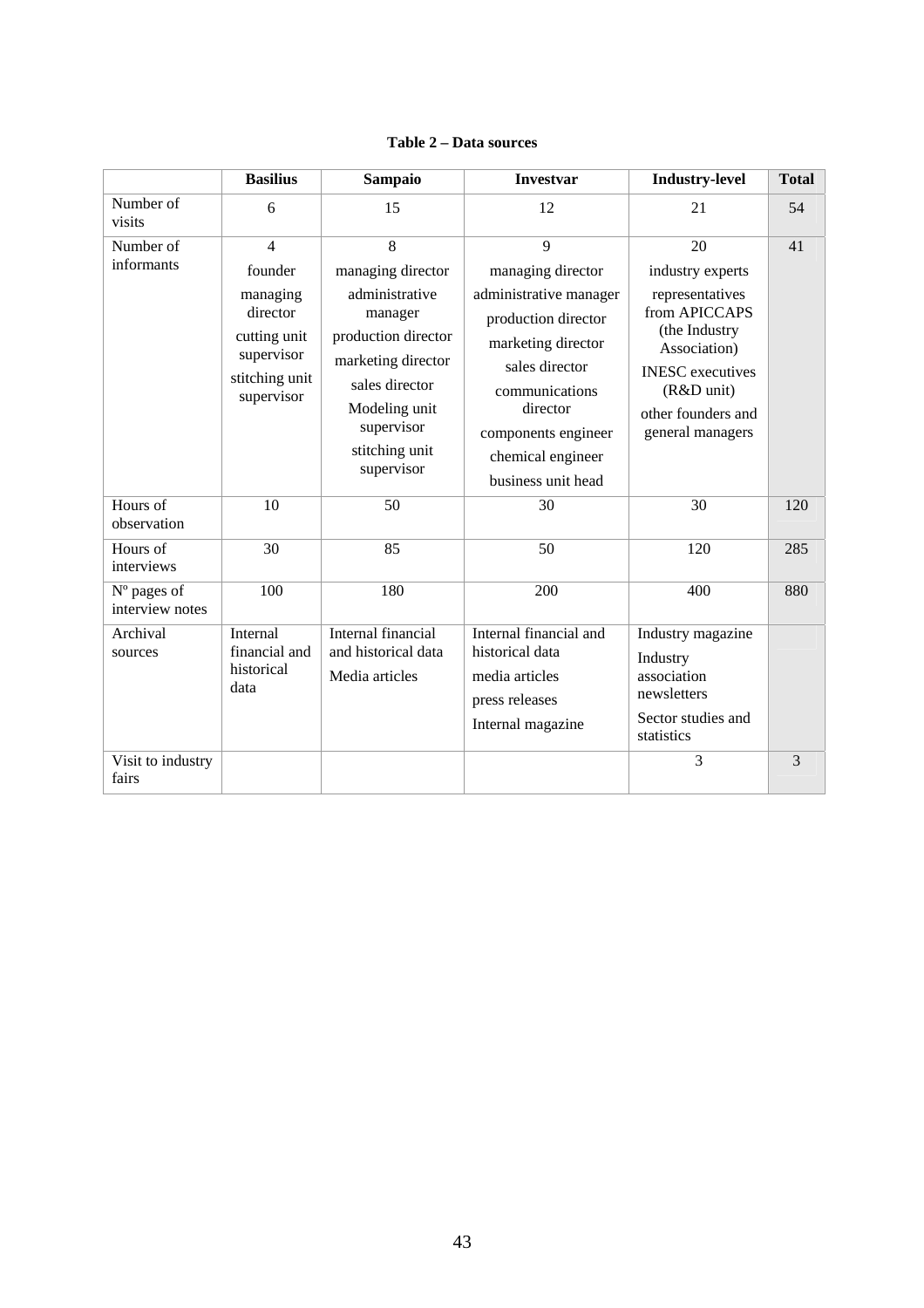| <b>Date</b> | <b>Decision</b>                                                                                              | <b>Rationale</b>                                                                      | <b>Change in boundaries</b>                                                            |
|-------------|--------------------------------------------------------------------------------------------------------------|---------------------------------------------------------------------------------------|----------------------------------------------------------------------------------------|
| 1990        | Acquisition of a water-jet cutting<br>system for leather                                                     | Improve productivity by lowering<br>set-up cost per batch and labor costs             | None                                                                                   |
| 1992        | Development with Portuguese<br>software R&D center of custom-<br>made CAD-CAM system                         | Faster response time to clients and<br>linkage to the water-jet cutting<br>system     | None (other than tighter coupling)<br>with cutting area)                               |
| 1994        | Joint-development with equipment<br>goods company of a automated<br>warehousing and transportation<br>system | Improve productivity and reduce set-<br>up cost for new batches in<br>production line | None                                                                                   |
| 1995        | Beginning of subcontracting in<br>production                                                                 | Cope with increasing demand peaks<br>without incurring too many fixed<br>costs        | Permeability to inputs in the<br>manufacturing areas (cutting,<br>stitching, assembly) |
| 2005        | Outsourcing cutting and stitching<br>activities to India                                                     | Take advantage of lower labor costs                                                   | Exit cutting and stitching<br>activities                                               |

**Table 3 – Key decisions at Basilius and their impact in the architecture of boundaries**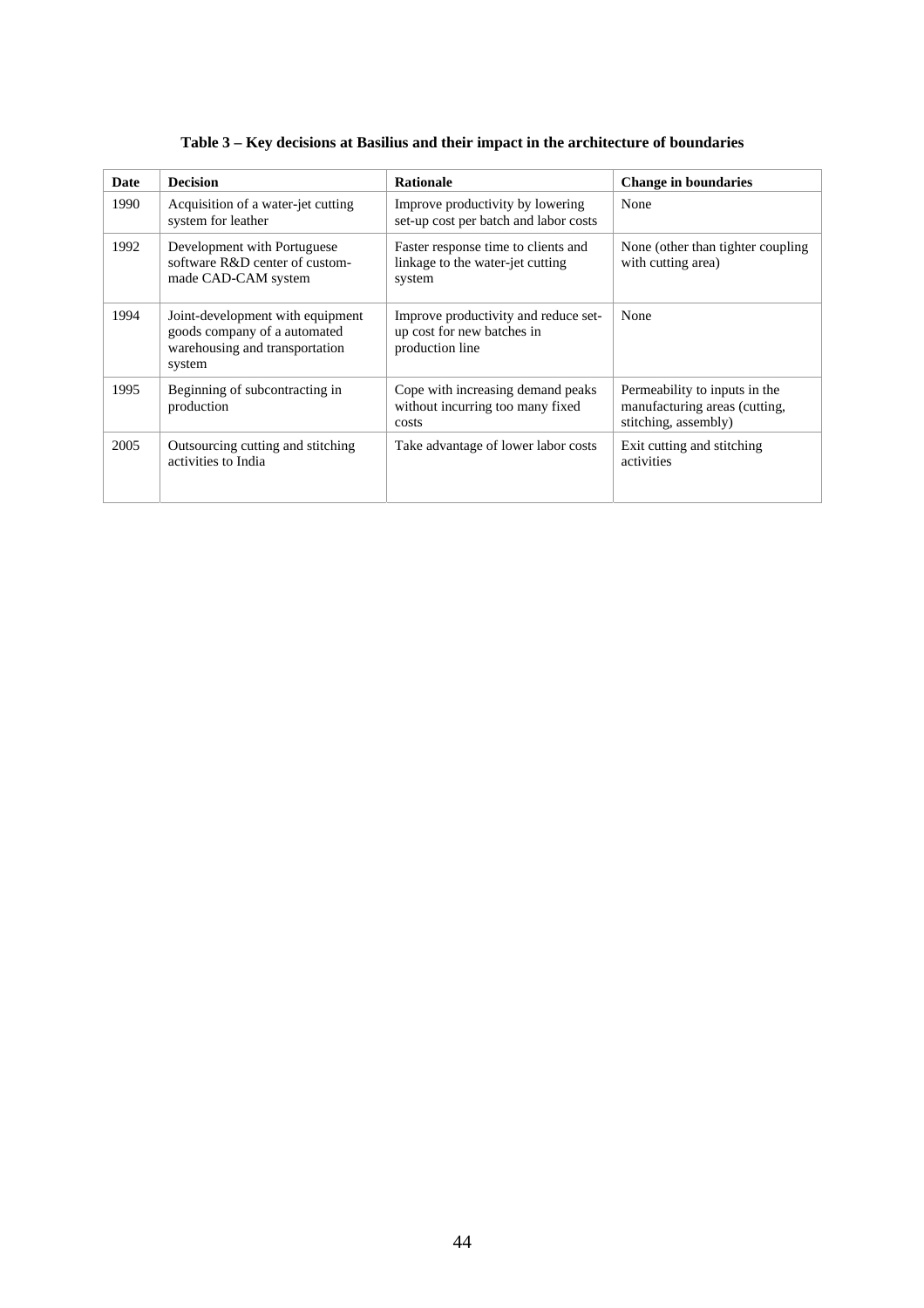| Date | <b>Decision</b>                                                                                                                                                                                              | Rationale                                                                                                                                                                              | <b>Change in boundaries</b>                                                                                                |
|------|--------------------------------------------------------------------------------------------------------------------------------------------------------------------------------------------------------------|----------------------------------------------------------------------------------------------------------------------------------------------------------------------------------------|----------------------------------------------------------------------------------------------------------------------------|
| 1990 | Development of Calafe collection<br>for private label business based on<br>design imitation                                                                                                                  | To improve perceived reputation as<br>contract manufacturer                                                                                                                            | Starts developing technical<br>modeling                                                                                    |
| 1994 | Hire of an Italian designer                                                                                                                                                                                  | Add more value to clients by suggesting<br>new shoe designs                                                                                                                            | Starts developing creative<br>design                                                                                       |
|      |                                                                                                                                                                                                              | Reduce dependency from large<br>distributors                                                                                                                                           |                                                                                                                            |
| 1996 | End of commercial relations with<br>major clients who are global buyers                                                                                                                                      | Rethinking business model: target<br>customers who are less price sensitive<br>and value time to market and design                                                                     | Change target clients                                                                                                      |
| 1998 | Technological innovation initiatives:<br>implementation of CAD shoe design<br>and enterprise management software<br>system; Implementation of water-jet<br>cut system for leather<br>Hire technical modelers | Ability to fulfill requirements of new<br>target clients: reduce the fixed cost of<br>producing a new shoe design and the cost<br>of setting up the production line for a<br>new order | Start incipient branding<br>activities                                                                                     |
| 1999 | Hires salespeople                                                                                                                                                                                            | Improve connection to market                                                                                                                                                           | Starts incipient distribution                                                                                              |
|      | Acquires raw leather and contracts-                                                                                                                                                                          | Improve ability to support diverse                                                                                                                                                     | activities                                                                                                                 |
|      | out the processing of these supplies                                                                                                                                                                         | models of shoes                                                                                                                                                                        | Starts developing activities in<br>leather supplies                                                                        |
| 2001 | Launch own brand called Eject;                                                                                                                                                                               | Aggregates the firm's innovative designs<br>in an independent collection to improve<br>value added to retail clients                                                                   | Fully present in branding<br>activities                                                                                    |
| 2002 | Sell Eject collections directly to<br>international retail stores and<br>distributors                                                                                                                        | Distribution strategy to strengthen the<br>Eject presence in the market                                                                                                                | Enters international<br>distribution directly and<br>subcontracting to country<br>distributors (permeability to<br>inputs) |
| 2004 | Creation of a formal department of<br>marketing                                                                                                                                                              | Support the Eject brand;                                                                                                                                                               | Starts developing marketing<br>activities:                                                                                 |
| 2004 | Initiation of certification process                                                                                                                                                                          | Improve control of sub-contractors                                                                                                                                                     | Starts developing quality<br>control activities                                                                            |
| 2005 | Internalization of all design for the<br>Eject brand                                                                                                                                                         | Protect strategic asset                                                                                                                                                                | Ends permeability of design<br>activities to outside inputs                                                                |
| 2005 | Direct distribution to retail stores for<br>the domestic market and<br>reinforcement of the presence in<br>international distribution                                                                        | More autonomy and control in<br>distribution                                                                                                                                           | Enters national distribution                                                                                               |
| 2005 | Aggregation of creative design and<br>technical modeling and separation<br>from manufacturing unit                                                                                                           | Sale of shoe collections services                                                                                                                                                      | Modularization of creative<br>design/technical modeling<br>activities<br>Modularization of production                      |

# **Table 4 – Key decisions at Sampaio and their impact in the architecture of boundaries**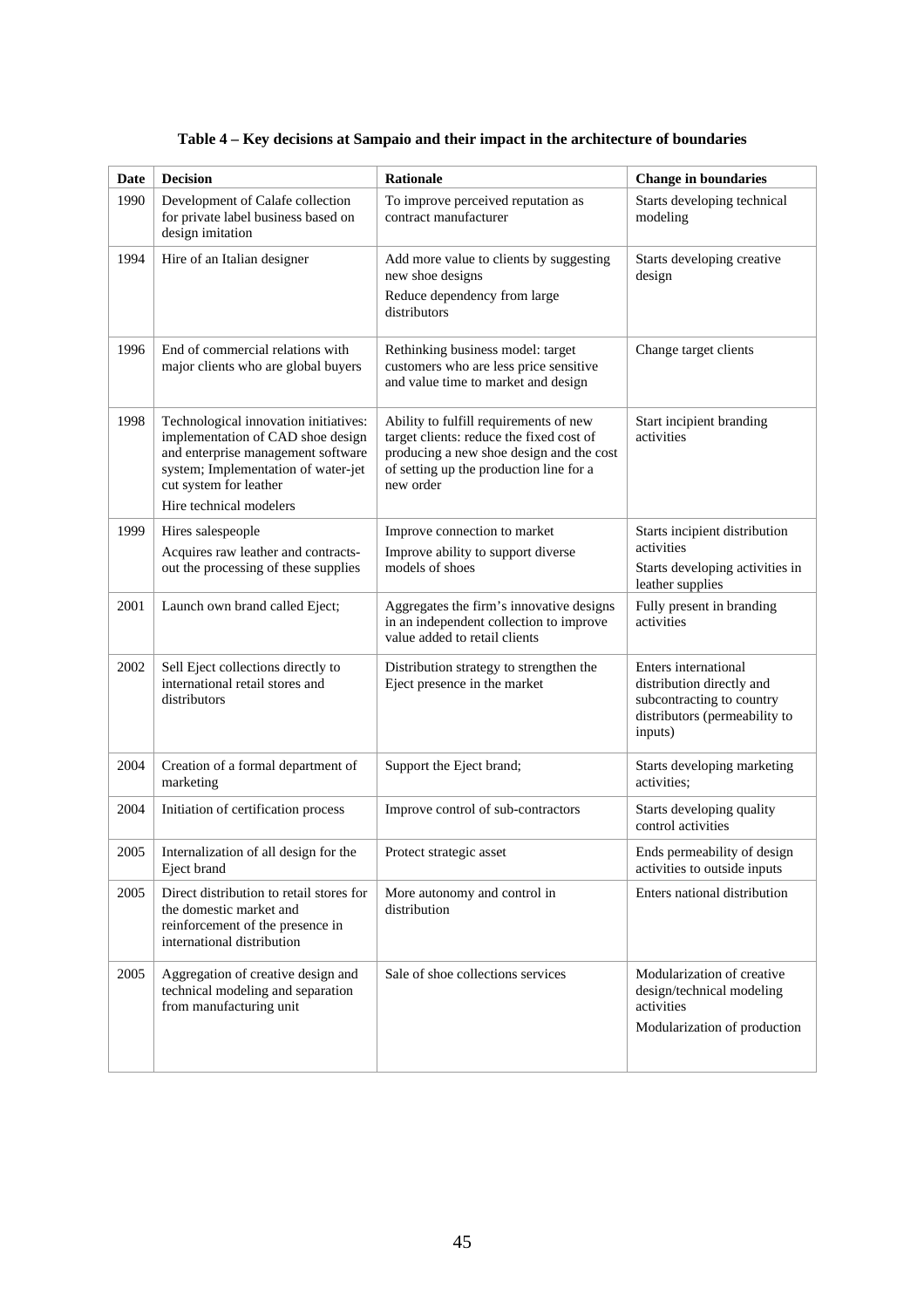| Date | <b>Decision</b>                                                                                                                                                           | Rationale                                                                                | <b>Change in boundaries</b>                                                                                                                                              |
|------|---------------------------------------------------------------------------------------------------------------------------------------------------------------------------|------------------------------------------------------------------------------------------|--------------------------------------------------------------------------------------------------------------------------------------------------------------------------|
| 1992 | Negotiation of 20 year license to<br>become exclusive representative of<br>Aerosoles brand in EMEA                                                                        | Control entire value system of<br>the industry from branding to<br>retail                | Starts developing brand activities                                                                                                                                       |
| 1993 | Partnership with Italian unit for<br>design and modeling (owner of<br>unit also co-owner of Investvar)                                                                    | control higher added-value<br>activities                                                 | Starts developing creative design and<br>technical modeling activities in autonomous<br>unit with permeability to inputs and outputs<br>(buys and sells design services) |
|      | Creation of a distribution unit with<br>branches or independent agents in<br>different countries                                                                          | Expand Aerosoles brand/shoes                                                             | Starts developing distribution activities in<br>autonomous unit with permeability to inputs                                                                              |
| 1994 | Start buying and selling<br>manufacturing services to the<br>market                                                                                                       | Deal with demand fluctuations                                                            | Permeability in manufacturing activities to<br>inputs and outputs                                                                                                        |
| 1996 | Large contract with Marks &<br>Spencer (M&S) for exclusive<br>production of FootGlove brand<br>(private label business)                                                   | Branching out of the Aerosoles<br>shoes to the UK market with<br>strong partner/retailer | Semi permeable to outputs of brand                                                                                                                                       |
| 1998 | Creation of retail unit                                                                                                                                                   | More control links to final<br>clients                                                   | Starts developing retail activities in<br>autonomous unit with permeability to inputs<br>(mix of self-owned and franchised stores)                                       |
|      | Improvements in manufacturing<br>unit with introduction of regular<br>processes for dealing with internal<br>and external clients and<br>outsourcing to China and Vietnam | Take advantage of lower labor<br>costs                                                   | Modularization of manufacturing activities                                                                                                                               |
| 2000 | Creation of marketing department                                                                                                                                          | Support brand development<br>and retail expansion                                        | Starts developing marketing activities                                                                                                                                   |
| 2001 | JV with Italian components<br>manufacturer to produce soles                                                                                                               | Control development and<br>supply of specialized<br>component (sole)                     | Starts developing components activities<br>(soles) with permeability to inputs and<br>outputs and modularization                                                         |
| 2003 | Leads of Frontshoes consortium<br>for acquisition of retail chains in<br>France                                                                                           | Expand retail channels for<br>Portuguese branded shoes                                   | Adds permeability on output to distribution<br>and retail activities (distributes and sells<br>other brands)                                                             |
| 2004 | Creation of new design unit                                                                                                                                               | Fully control design activities                                                          | Ends input permeability of design activities                                                                                                                             |
|      | Expansion to new market<br>segments (leather accessories,<br>young and high-end segment)                                                                                  | Sustain growth                                                                           | Expand market boundaries                                                                                                                                                 |
| 2005 | Creation of company to sell<br>Aerosoles shoes in UK: response<br>to end of exclusive M&S<br>agreement                                                                    | Retaliation against a co-<br>opetitor                                                    | Starts developing retail activities in the UK                                                                                                                            |
|      | Re-organization of group into<br>three holding units                                                                                                                      |                                                                                          | Full modularity of commercial,<br>manufacturing and services units;                                                                                                      |

**Table 5 – Key decisions at Investvar and their impact in the architecture of boundaries**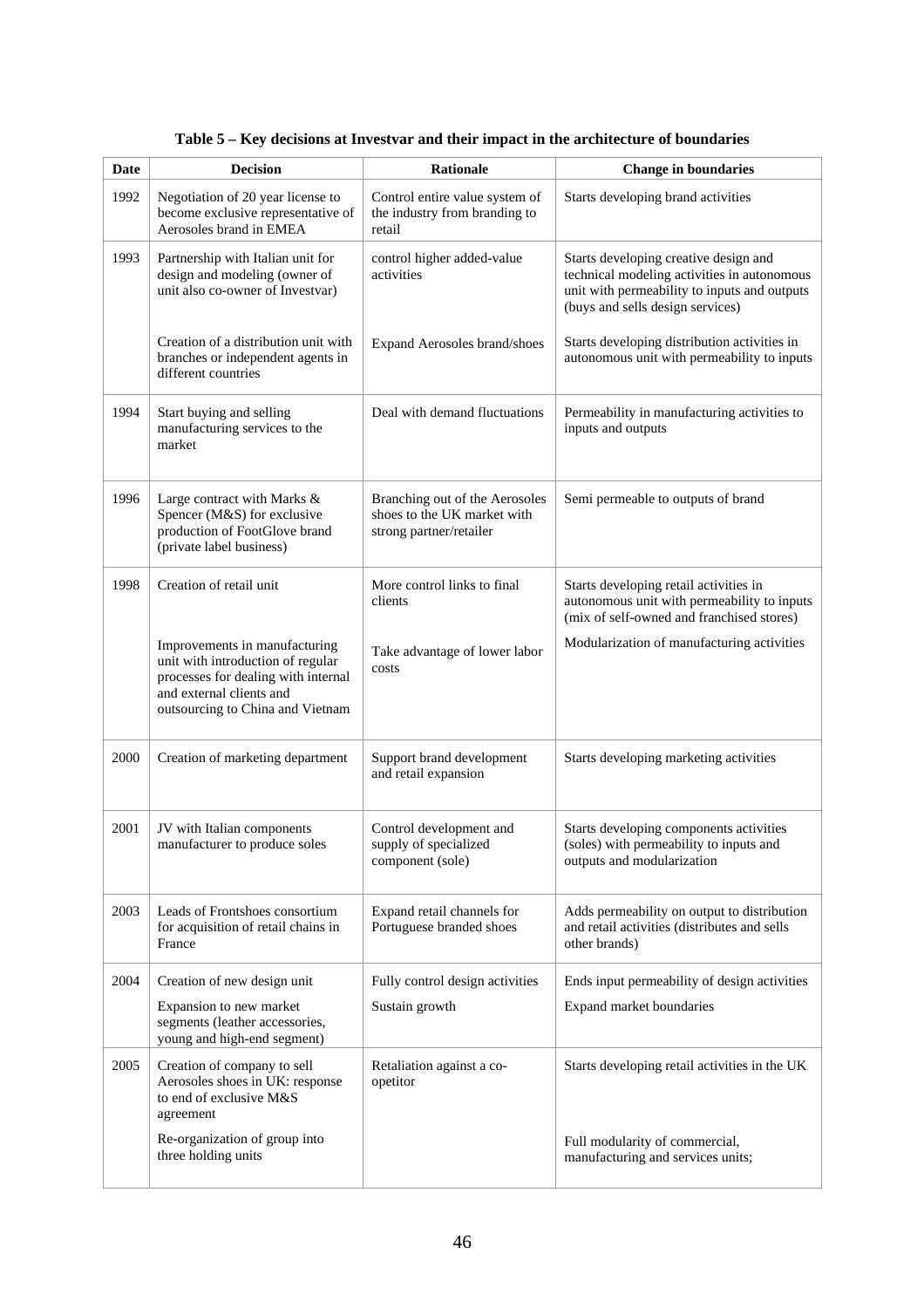



**Figure 2 – Boundary architecture of the sample firms in 1990** 



#### **Boundary architecture**



Not present in the activity Subcontracts the activity

Internalizes the activity

Internalizes and subcontracts the activity

Transfers internally the output of the activity

-----> Transfers externally the output of the activity (market transaction)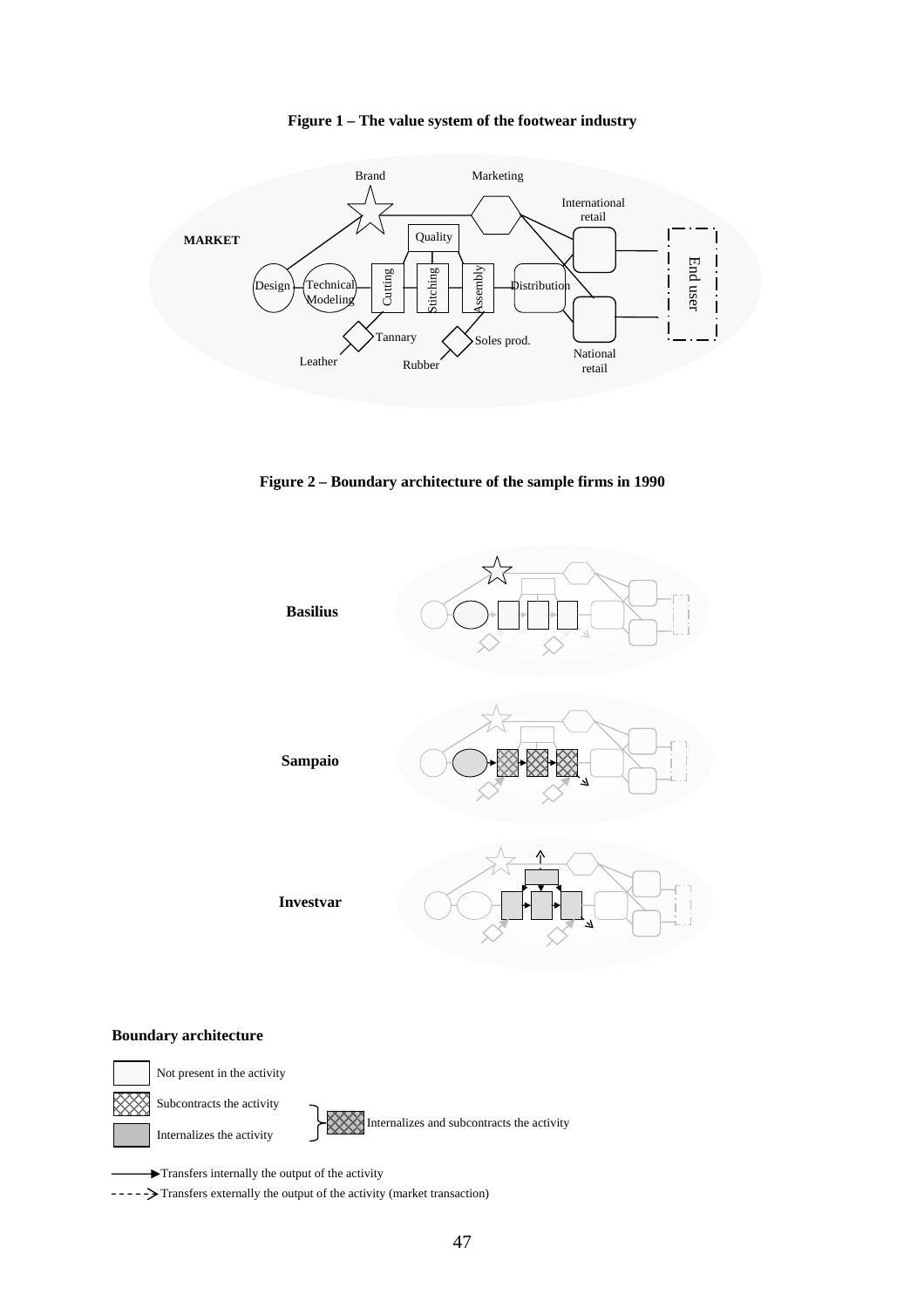

#### **Figure 3 – Evolution of boundary architecture at Basilius**

#### **Boundary architecture**



Transfers internally the output of the activity

---- > Transfers externally the output of the activity (market transaction)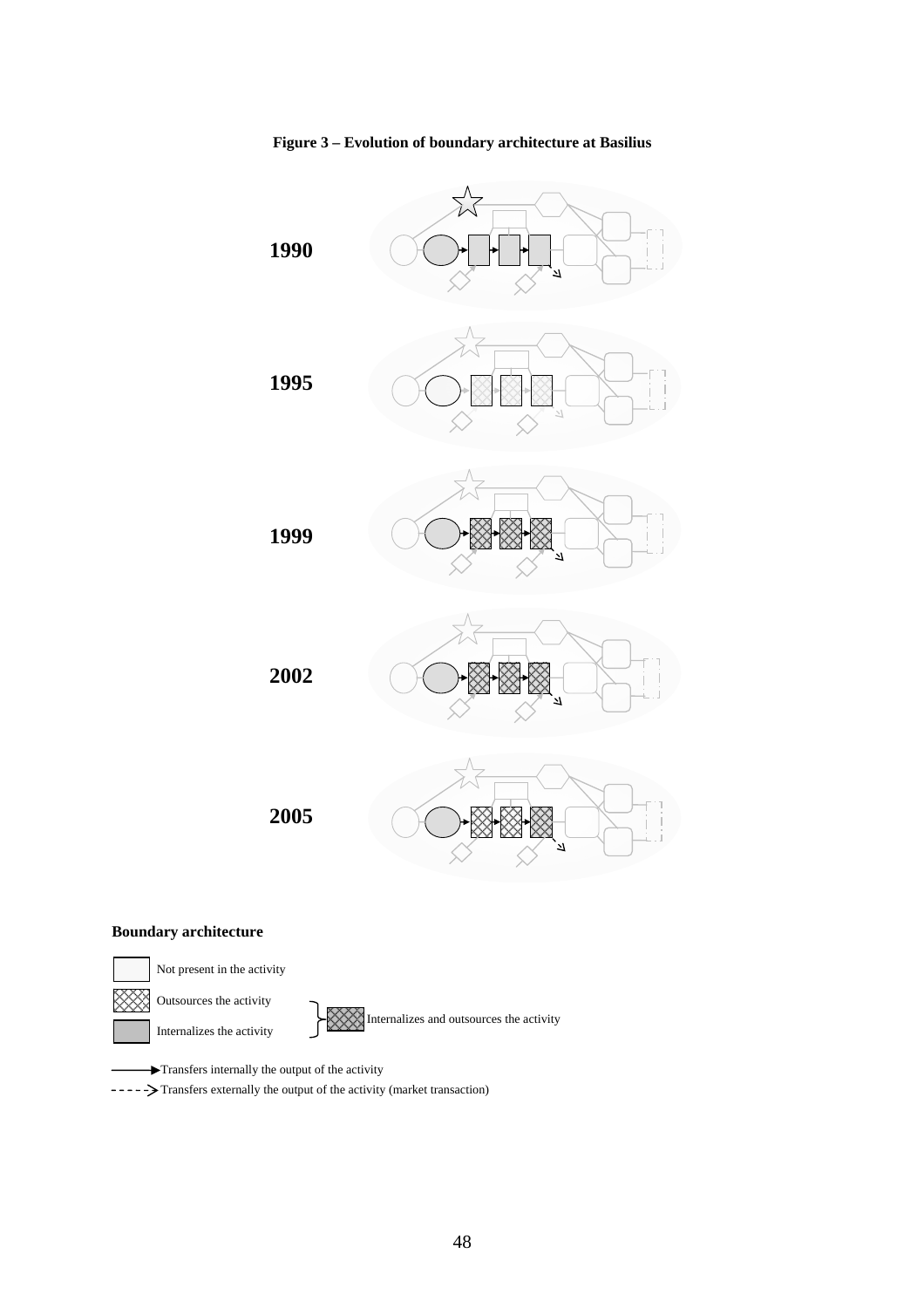

**Figure 4 - Evolution of boundary architecture at Sampaio** 



# **Boundary architecture**



Transfers internally the output of the activity

-----> Transfers externally the output of the activity (market transaction)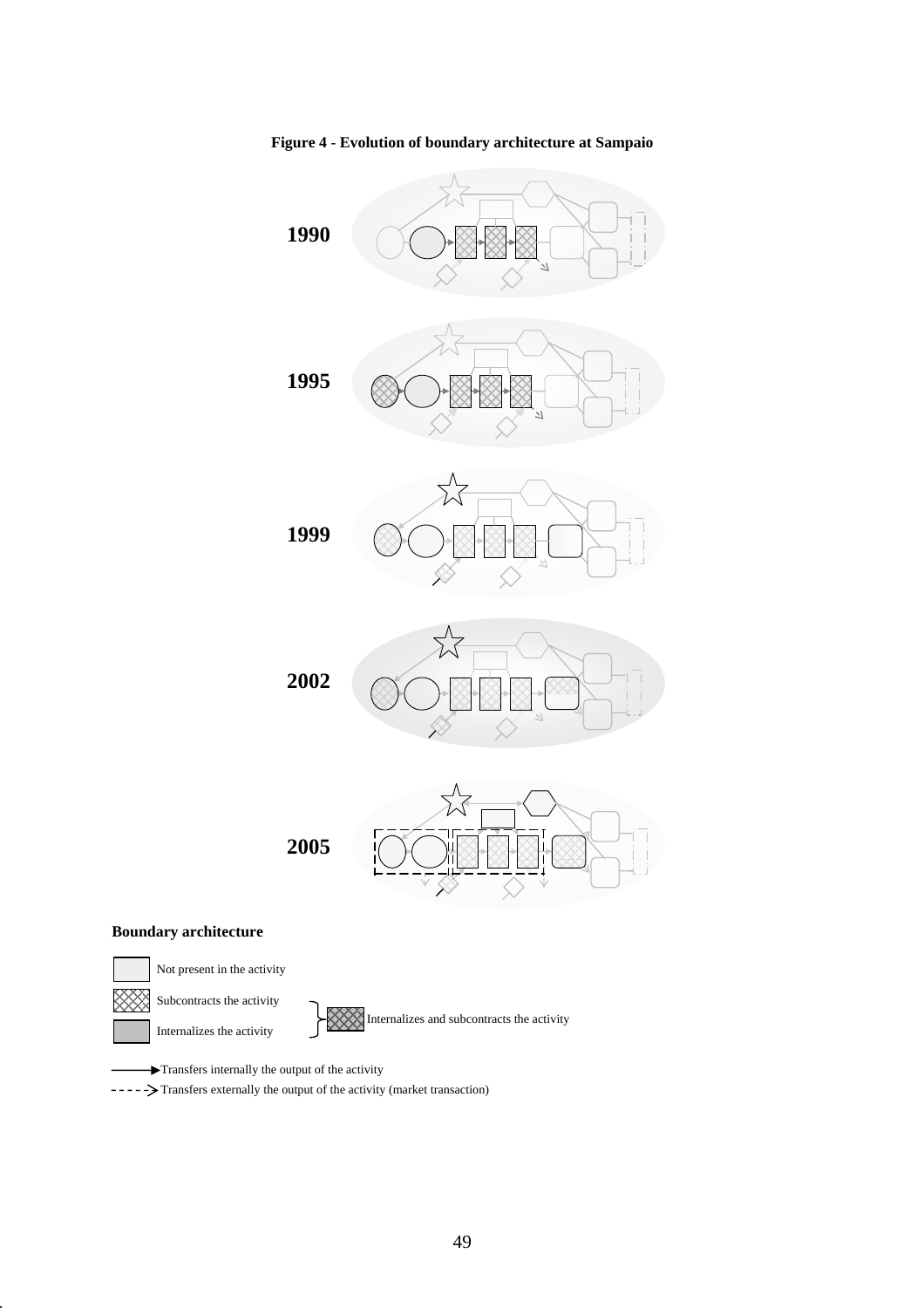

**Figure 5 - Evolution of boundary architecture at Investvar** 

#### **Boundary architecture**



Not present in the activity

Subcontracts the activity

Internalizes the activity

Internalizes and subcontracts the activity

Transfers internally the output of the activity

-----> Transfers externally the output of the activity (market transaction)